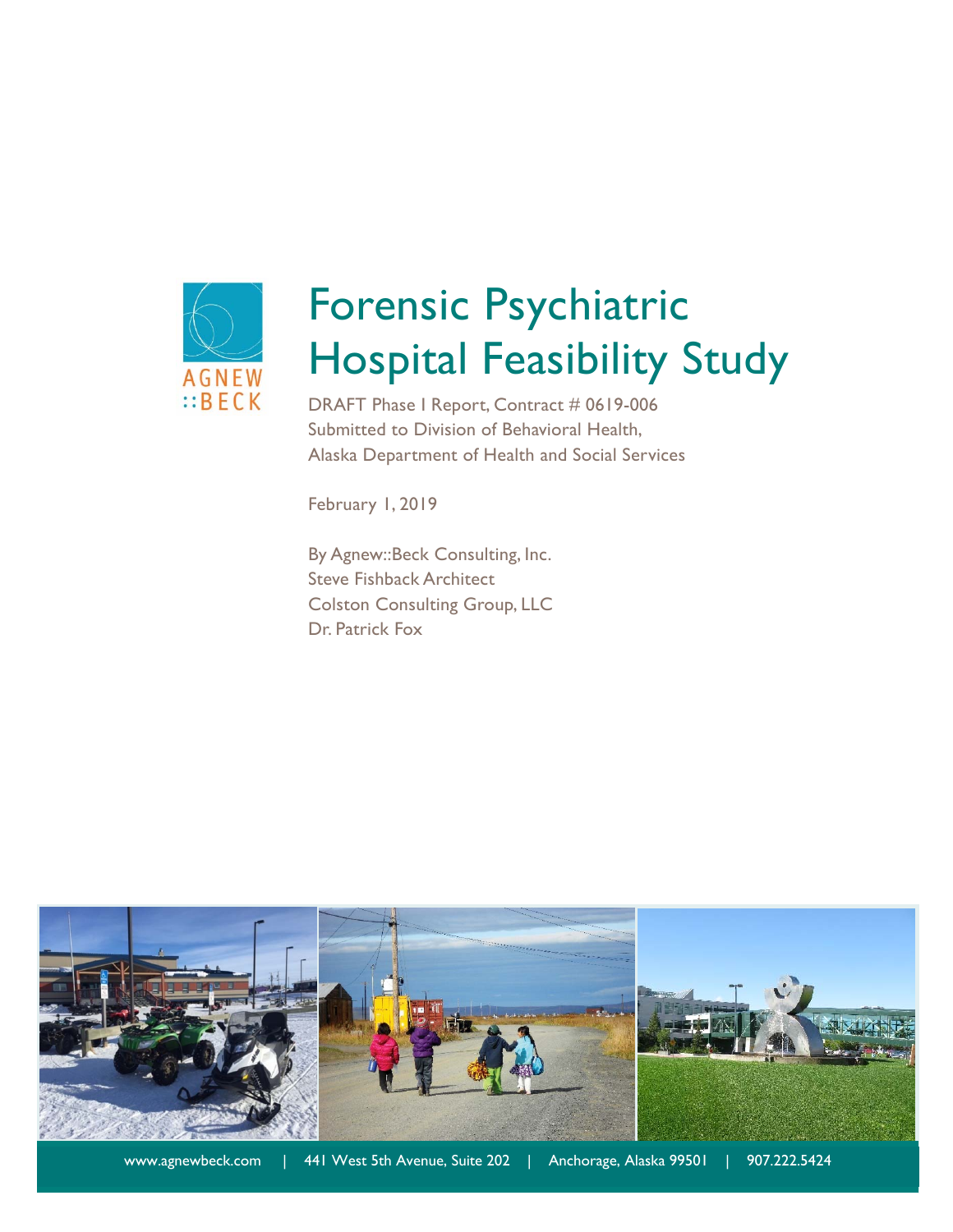# **Table of Contents**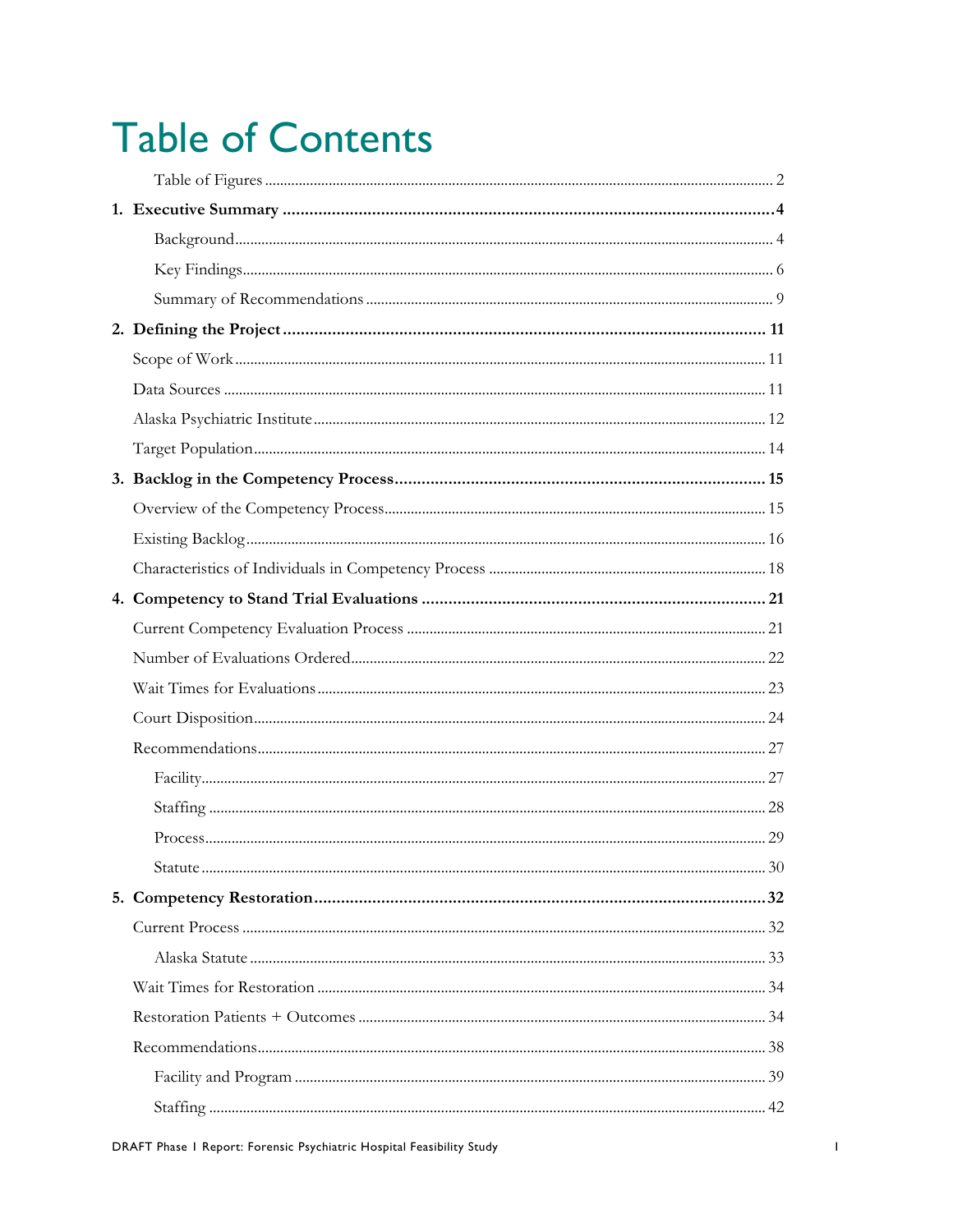## Table of Figures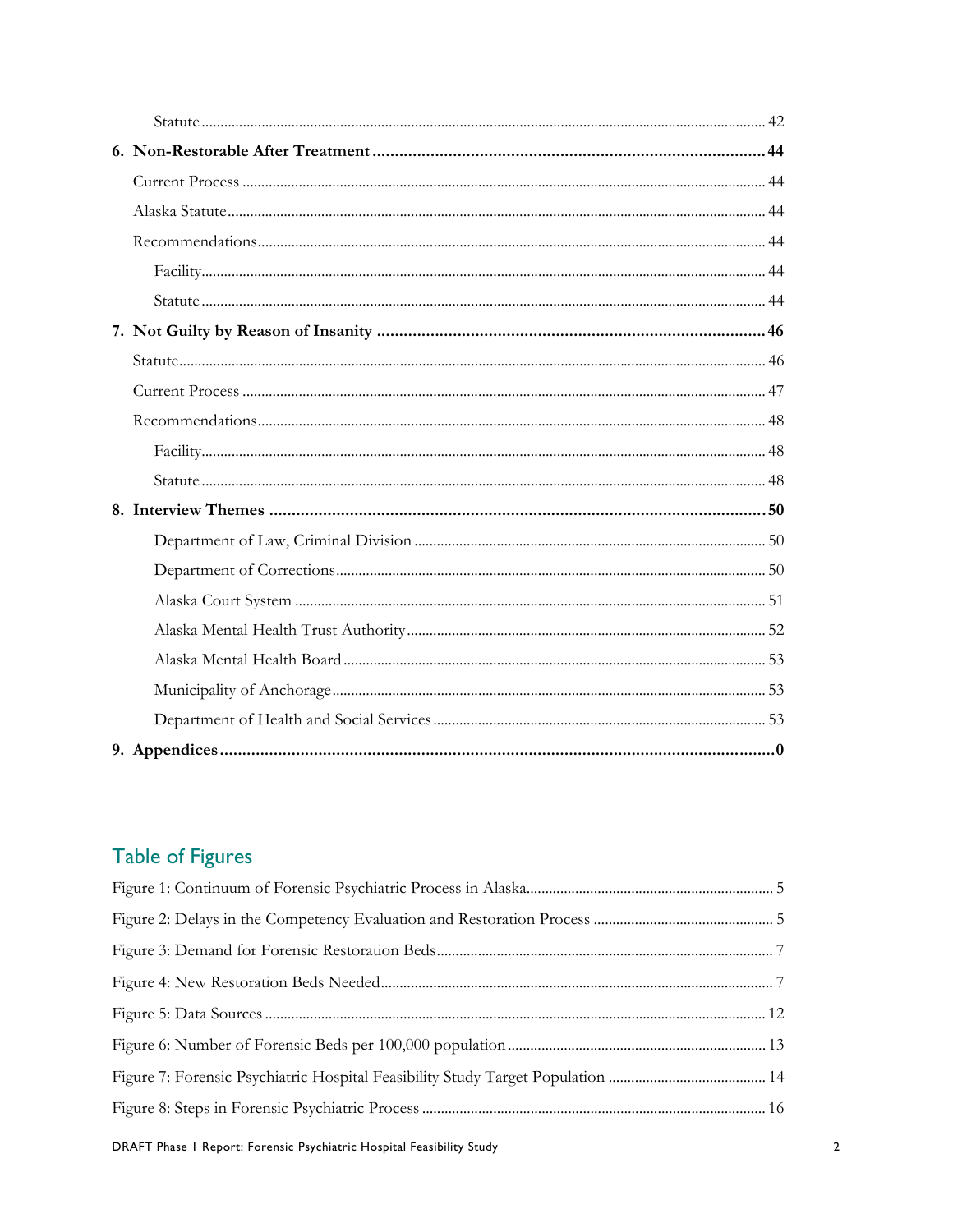| Figure 9: Individuals Waiting and Admitted to Taku for Restoration, Point in Time December 2015, 2017 and |  |
|-----------------------------------------------------------------------------------------------------------|--|
|                                                                                                           |  |
|                                                                                                           |  |
| Figure 12: Location Where Individual is Waiting during the Competency Process  19                         |  |
|                                                                                                           |  |
|                                                                                                           |  |
|                                                                                                           |  |
|                                                                                                           |  |
| Figure 17: Competency Evaluations Ordered, Anchorage, and Competency Evaluations Completed,               |  |
| Figure 18: Percentage of individuals with one, two, three and four or more evaluations ordered 23         |  |
| Figure 19: Average Days Waiting for Competency Evaluation, Anchorage - Outliers Removed 24                |  |
|                                                                                                           |  |
|                                                                                                           |  |
|                                                                                                           |  |
|                                                                                                           |  |
|                                                                                                           |  |
|                                                                                                           |  |
|                                                                                                           |  |
|                                                                                                           |  |
|                                                                                                           |  |
|                                                                                                           |  |
| Figure 30: Disposition of Cases after Restoration, Anchorage Court Competency Calendar  38                |  |
|                                                                                                           |  |
| Figure 32: Demand for Restoration Beds and Projected Number of New Beds Needed 42                         |  |
|                                                                                                           |  |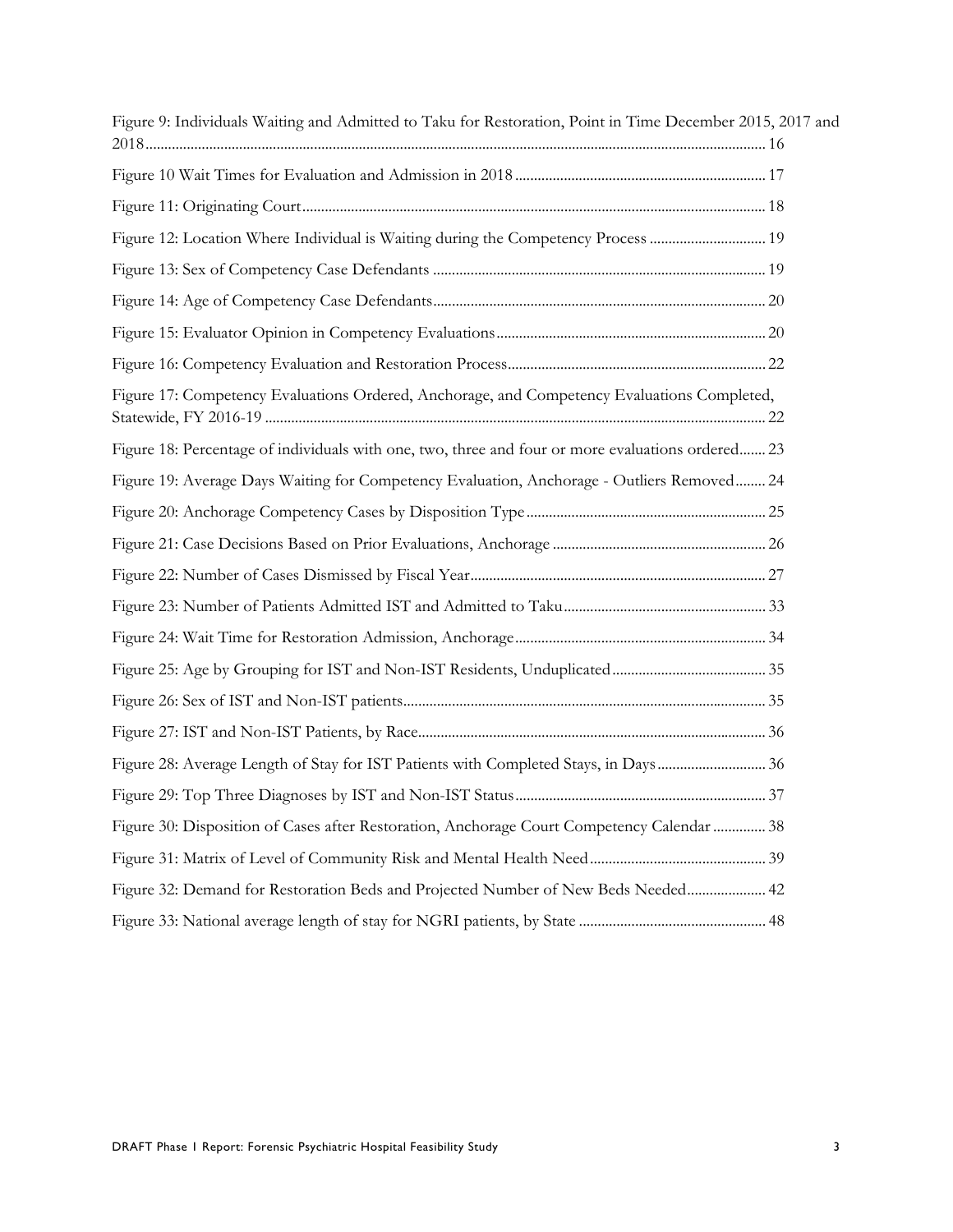# 1. Executive Summary

#### **Background**

#### *Forensic Psychiatric Process Overview*

It is well-established in federal and state law, that criminal defendants must be mentally competent to proceed before a criminal case against them may proceed. Competency to proceed is a central element of a defendant's right to a fair and speedy trial under the 6th and 14th Amendments to the U.S. Constitution. In Drope v. Missouri, the U.S. Supreme Court stated, "It has been long accepted that a person whose mental condition is such that he lacks the capacity to understand the nature and object of the proceedings against him, to consult with counsel, and to assist in preparing his defense may not be subjected to a trial."<sup>1</sup>

When either party, or the court, has reason to believe that a defendant lacks the capacity to understand the proceedings against him or her or to assist meaningfully in his or her defense, the court must suspend further criminal proceedings until the defendant's competency to stand trial has been determined. If the defendant is found competent to stand trial (CST), criminal proceedings may resume. If a defendant is found incompetent to stand trial (IST), the court may order that the defendant receive such services or treatment as is necessary to restore him or her to competency.

In some cases, after treatment for restoration, an individual remains incompetent to stand trial and is determined to be "non-restorable". Because the person has not been tried for the crime for which they were charged, the person cannot continue to be held by the criminal court; these individuals may have their cases dismissed or may be committed to a psychiatric hospital for treatment through a separate civil process.

Over the past two decades, states across the country have seen a significant increase in the number of competency evaluations requested, as well as the number of defendants found incompetent to proceed and referred for restoration. The increase in demand for competency evaluations and restorations has strained many states' existing inpatient resources, leading to federal lawsuits and settlements that require states to make restoration treatment available to all defendants found incompetent to stand trial within a specified timeframe, typically less than 30 days.

In Alaska, the Anchorage Court System has timeframes for the completion of competency evaluations and court hearings. These timeframes are not statutorily defined and vary by court. Alaska Statute defines the number of days and times an individual can be committed for competency restoration, capping the number of days at a total of 360. Figure 1 depicts the forensic psychiatric process in Alaska.

<sup>-</sup>1 Drope v. Missouri, 420 U.S. 162. 1975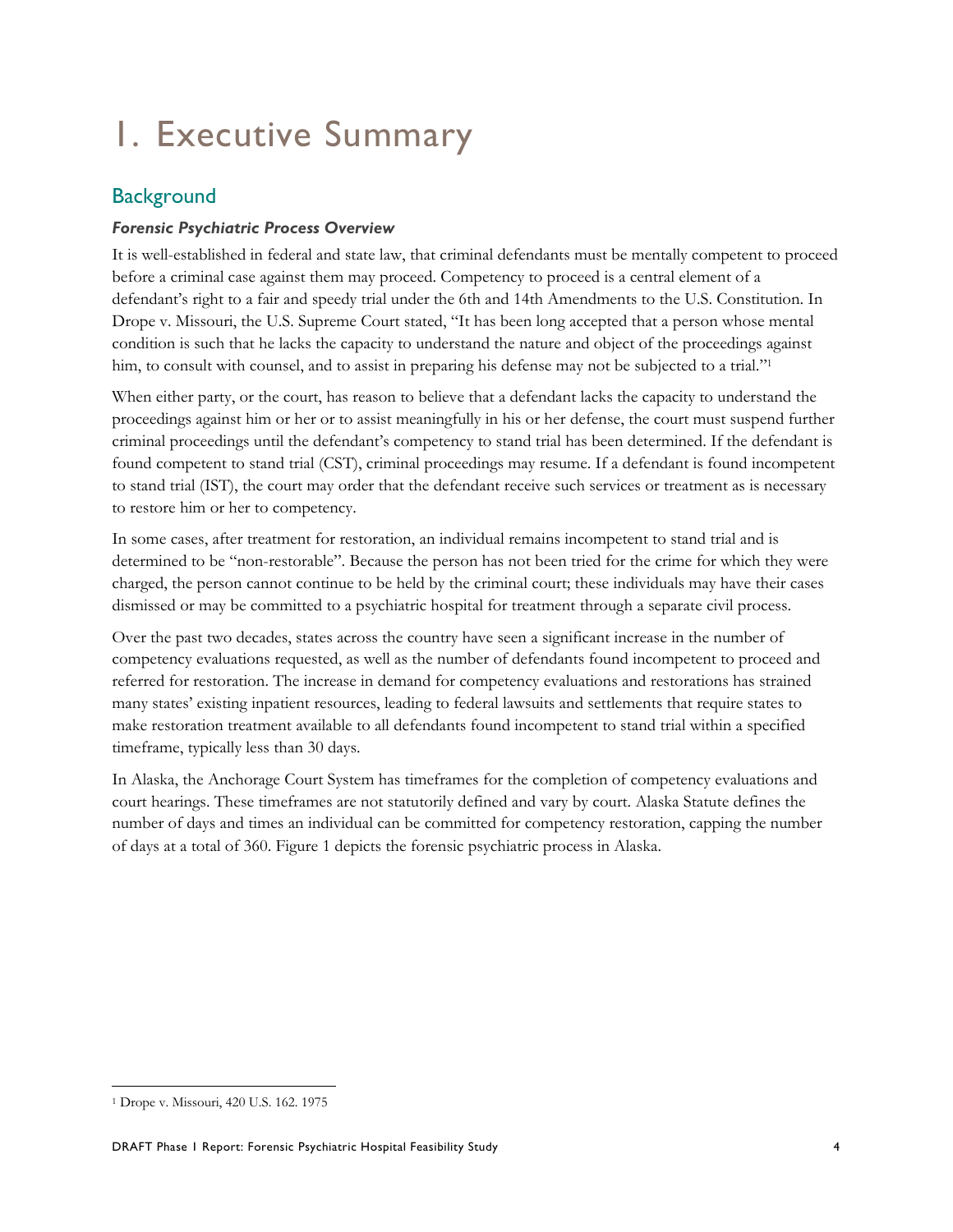

| Competency<br><b>Evaluation</b><br>Ordered                         | <b>Competency</b><br>to Stand<br>Trial<br><b>Evaluation</b>                                                 | <b>Court Date</b><br>for Decision                                                             | $\mathbf{I}^{\text{st}}$<br>Commitment<br>for<br><b>Restoration</b> | 2 <sub>nd</sub><br>Commitment<br>for Restoration                                                                            | 3 <sup>rd</sup><br>Commitment<br>for<br><b>Restoration</b> | <b>Discharge</b>                                                              |
|--------------------------------------------------------------------|-------------------------------------------------------------------------------------------------------------|-----------------------------------------------------------------------------------------------|---------------------------------------------------------------------|-----------------------------------------------------------------------------------------------------------------------------|------------------------------------------------------------|-------------------------------------------------------------------------------|
|                                                                    |                                                                                                             |                                                                                               | stand trial or the case is dismissed.                               | Opportunities to exit forensic process at each phase if an evaluation order is vacated, the defendant is found competent to |                                                            |                                                                               |
| Prior to the<br>imposition of a<br>sentence.<br>(AS 12.47.100 (b)) | Completed within<br>3 weeks for<br>misdemeanors, 5<br>weeks for<br>felonies.<br>(Anchorage Court<br>System) | Next available<br>date after<br>evaluation<br>report received.<br>(Anchorage Court<br>System) | 90 days<br>(AS 12.47.110 (a))                                       | 90 days<br>(AS 12.47.110 (b))                                                                                               | 180 days<br>(AS 12.47.110(b))                              | No more than 360<br>days after<br>admission.<br>(AS 12.47.110 (a) and<br>(b)) |

#### *Alaska's Forensic System is Overloaded*

The State of Alaska operates the Alaska Psychiatric Institute (API), an 80-bed psychiatric hospital, which includes a ten-bed Taku unit for forensic psychiatric treatment. Currently, individuals wait an average of 7.5 weeks to receive an evaluation for competency and another sixteen weeks on average to be admitted to API for restoration. Approximately 72 percent of individuals are held in Department of Corrections (DOC) facilities while they wait for competency evaluation and restoration services to become available.

The delays in Alaska's system that serves individuals charged with criminal offenses whose mental health condition is such that their competency to stand trial is questioned is due primarily to two factors: the two forensic psychologists employed by the State of Alaska at API are unable to complete evaluations at a pace that meets demand; and, the ten beds in the Taku unit are not sufficient to meet the demand for forensic psychiatric treatment.





#### *Is a New Forensic Psychiatric Facility Needed in Alaska?*

The State of Alaska hired Agnew::Beck Consulting and its team of subcontractors to assess the feasibility and potential cost of relocating and expanding the Alaska Psychiatric Institute's (API) current forensic psychiatric unit to another facility in the Municipality of Anchorage. The first phase of this process includes 1) compiling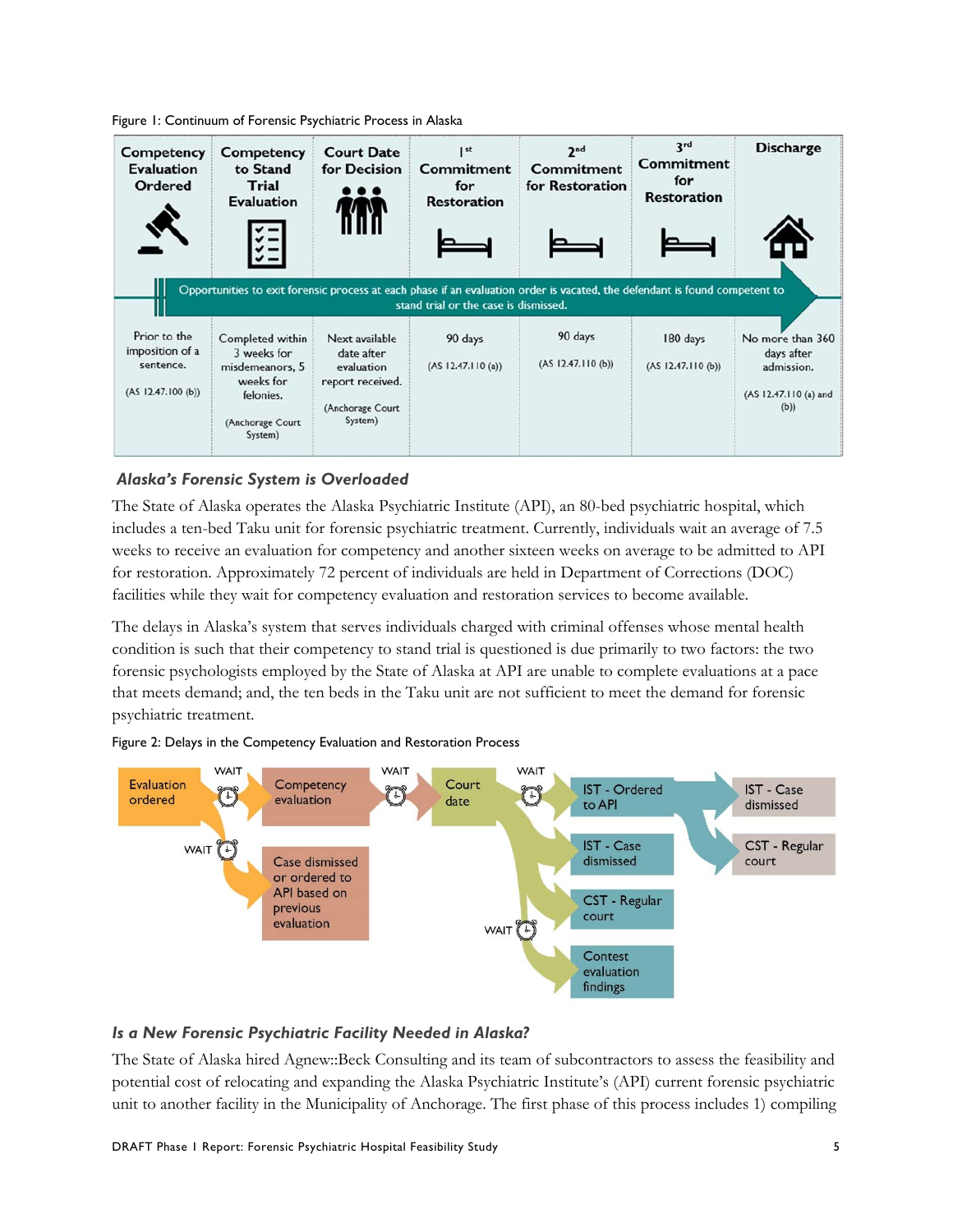and analyzing available data to estimate the demand for competency evaluations and restoration treatment beds; and, 2) interviewing stakeholders to determine the demand for the forensic competency process and options for increasing capacity.

The Phase I report provides a quantitative assessment of demand, identifies the extent of the backlog in today's forensic system, regions and types of offenders driving the demand, and extent to which individuals are cycling through the forensic system. Key partners and stakeholders were identified and meetings with these groups informed the refinement of the target population and helped to highlight key issues and concerns. The Phase I report also incorporates the findings of previous reports and research. A matrix of recommendations from previous studies can be found in the Appendix.

It is important to note, this Phase 1 report provides initial estimates and analyses in draft form, subject to adjustment pending review by the client team, internal quality control and additional research. During Phase 2, we recommend developing a more detailed cost and operating plan for an expanded API for forensic restoration, increased evaluation capacity, jail-based restoration, as well as policy, statute, and procedural changes as identified throughout this report.

### Key Findings

The results of the Phase 1 analysis demonstrate a need to expand capacity for both competency evaluations and for providing treatment for competency restoration.

#### *Alaska needs additional capacity for competency evaluation and restoration.*

There is significant backlog in the system for those awaiting competency evaluations and restoration. Currently, individuals wait an average of 7.5 weeks to receive an evaluation for competency and another sixteen weeks on average to be admitted to API for restoration. 2

There is a need for new physical space for restoration, but that space does not necessarily require a new and separate facility from API. Stakeholders have not indicated a need for a separate new facility and it may be possible to increase capacity for restoration beds at API through an expansion of the existing facility. Additional statute, policy and procedural changes identified in this report could also improve the forensic competency process and increase capacity.

Figure 3 provides the results of our initial analysis for estimating the demand for restoration beds. Annual growth in requests for evaluations is assumed to be 11 percent, with the average annual growth rate dropping to two percent in 2026 as the backlog in the system is cleared. The full description of the method for this estimate is included in Section 5 of this report.

<sup>-</sup>2 Anchorage Court Competency Calendar Hearing Data, July 1, 2015 – December 31, 2018.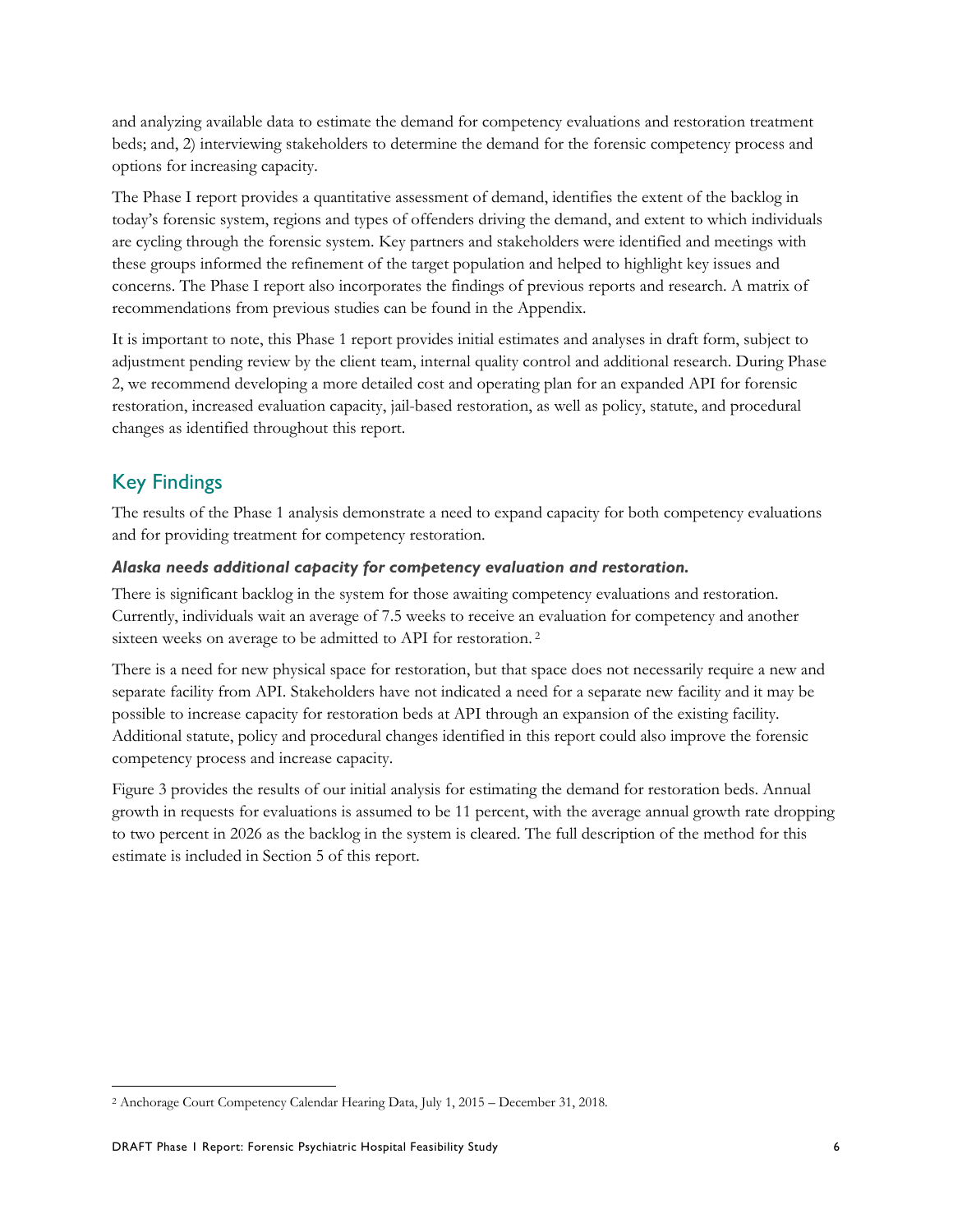#### Figure 3: Demand for Forensic Restoration Beds

|                                                          | <b>Current Planning Design</b> |             |             | <b>Implementation Years</b> |      |                  |     |                                             |             |             |
|----------------------------------------------------------|--------------------------------|-------------|-------------|-----------------------------|------|------------------|-----|---------------------------------------------|-------------|-------------|
|                                                          | Year I                         | Year 2      |             |                             |      |                  |     | Year 3   Year 4 Year 5 Year 6 Year 7 Year 8 | Year 9      | Year 101    |
| <b>Items</b>                                             | FY19                           | <b>FY20</b> | <b>FY21</b> | <b>FY22</b>                 | FY23 | <b>FY24 FY25</b> |     | <b>FY26</b>                                 | <b>FY27</b> | <b>FY28</b> |
| Demand for Restoration Beds                              |                                |             |             |                             |      |                  |     |                                             |             |             |
| Number of Evaluations [1]                                | 338                            | 374         | 413         | 457                         | 505  | 558              | 617 | 629                                         | 642         | 655         |
| % of Evals Requiring Restoration                         | 40%                            | 40%         | 40%         | 40%                         | 40%  | 40%              | 40% | 40%                                         | 40%         | 40%         |
| <b>Restoration Demand From New Evaluations</b>           | 135                            | 149         | 165         | 183                         | 202  | 223              | 247 | 252                                         | 257         | 262         |
| Restoration Demand due to Lack of Capacity in Prior Year | 34                             | 119         | 219         | 334                         | 176  | 83               | 35  |                                             |             |             |
| Subtotal: Individuals in Need of Restoration             | 169                            | 269         | 384         | 516                         | 378  | 306              | 282 | 252                                         | 258         | 264         |
| % Requiring Restoration in a Hospital Setting [2]        | 100%                           | 100%        | 100%        | 67%                         | 67%  | 67%              | 67% | 67%                                         | 67%         | 67%         |
| <b>Demand for Restoration Beds: Individuals</b>          | 169                            | 269         | 384         | 346                         | 253  | 205              | 189 | 169                                         | 173         | 177         |
| Estimated Individuals Served in Jail-Based Restoration   |                                |             |             | 170                         | 125  | 101              | 93  | 83                                          | 85          | 87          |

Figure 4 provides the results of our initial analysis for estimating the needed supply for restoration beds. Twenty-five new beds are recommended, assuming jail-based restoration is provided.

|                                                        | <b>Current Planning Design</b> |             |                          | <b>Implementation Years</b> |             |             |             |                                             |             |             |
|--------------------------------------------------------|--------------------------------|-------------|--------------------------|-----------------------------|-------------|-------------|-------------|---------------------------------------------|-------------|-------------|
|                                                        | Year I                         | Year 2      |                          |                             |             |             |             | Year 3   Year 4 Year 5 Year 6 Year 7 Year 8 | Year 9      | Year 101    |
| <b>litems</b>                                          | <b>FY19</b>                    | <b>FY20</b> | <b>FY21</b>              | <b>FY22</b>                 | <b>FY23</b> | <b>FY24</b> | <b>FY25</b> | <b>FY26</b>                                 | <b>FY27</b> | <b>FY28</b> |
| <b>Demand for Restoration Beds: Individuals</b>        | 169                            | 269         | 384                      | 346                         | 253         | 205         | 189         | 169                                         | 173         | 177         |
| Estimated Individuals Served in Jail-Based Restoration |                                |             |                          | 170                         | 125         | 101         | 93          | 83                                          | 85          | 87          |
| Capacity for API Restoration in Hospital               |                                |             |                          |                             |             |             |             |                                             |             |             |
| Current API Restoration Capacity - Individuals Served  | 50                             | 50          | 50                       | 50                          | 50          | 50          | 50          | 50                                          | 50          | 50          |
| New API Restoration Capacity - Individuals Served      |                                |             | $\overline{\phantom{0}}$ | 120                         | 120         | 120         | 120         | 120                                         | 120         | 120         |
| Subtotal API Restoration Capacity - Individuals Served | 50                             | 50          | 50                       | 170                         | 170         | 170         | 170         | 170                                         | 170         | 170         |
| Surplus (Deficit) of Capacity - Individuals Served     | (119)                          | (219)       | (334)                    | (176)                       | (83)        | (35)        | (19)        |                                             | (3)         | (7)         |
| Total Beds Needed [3]                                  | 35                             | 55          | 79                       | 71                          | 52          | 42          | 39          | 35                                          | 35          | 36          |
| <b>Existing Beds</b>                                   | 10                             | 10          | 10                       | 10                          | 10          | 10          | 10          | 10                                          | 10          | 10          |
| <b>New Restoration Beds Needed</b>                     | 25                             | 45          | 69                       | 61                          | 42          | 32          | 29          | 25                                          | 25          | 26          |

Figure 4: New Restoration Beds Needed

*There is significant cycling of patients through Corrections, the court system, and API's forensic and civil units. API's readmission rate is high, and length of stay is short, which indicates that current treatment available does not meet the needs of individuals who require longer-term treatment.* 

- Forty-eight percent of forensic patients in fiscal year (FY) 2018 were previously admitted to API through a civil and/or forensic commitment between FY 2015 and FY2018.3
- The Taku Unit runs at or around 96 percent capacity and has an average length of stay 3.8 times longer than API's civilly committed average length of stay (69 days compared to 18 days in FY2018).<sup>4</sup>
- In FY18, API's forensic readmission rate 30-days post-discharge was two percent; however, for 180 days post discharge, the forensic readmission rate is 23.4 percent.<sup>5</sup>
- API has a shorter average length of stay (ALOS) for all patients compared to other states, and to peer facilities in other states. According to a 2017 report for DHSS, "The average number of days a patient stayed at API in FY14 was only 13 days, compared to its peer state hospitals, which ranged from 78 to nearly 1,067 days. Adding to this, the ALOS for the small peer hospitals is 188 days, only

<sup>-</sup>3 API Meditech Electronic Health Records. IST and Non-IST Demographics, Unduplicated. July 1, 2015 – December 31, 2019.

<sup>4</sup> Meditech Electronic Health Records. Average Length of Stay for Discharged IST Patients + Taku Occupancy, July 1, 2015 – December 31, 2018.

<sup>5</sup> API Meditech Electronic Health Records. IST and Non-IST Demographics, Unduplicated. July 1, 2015 – December 31, 2019.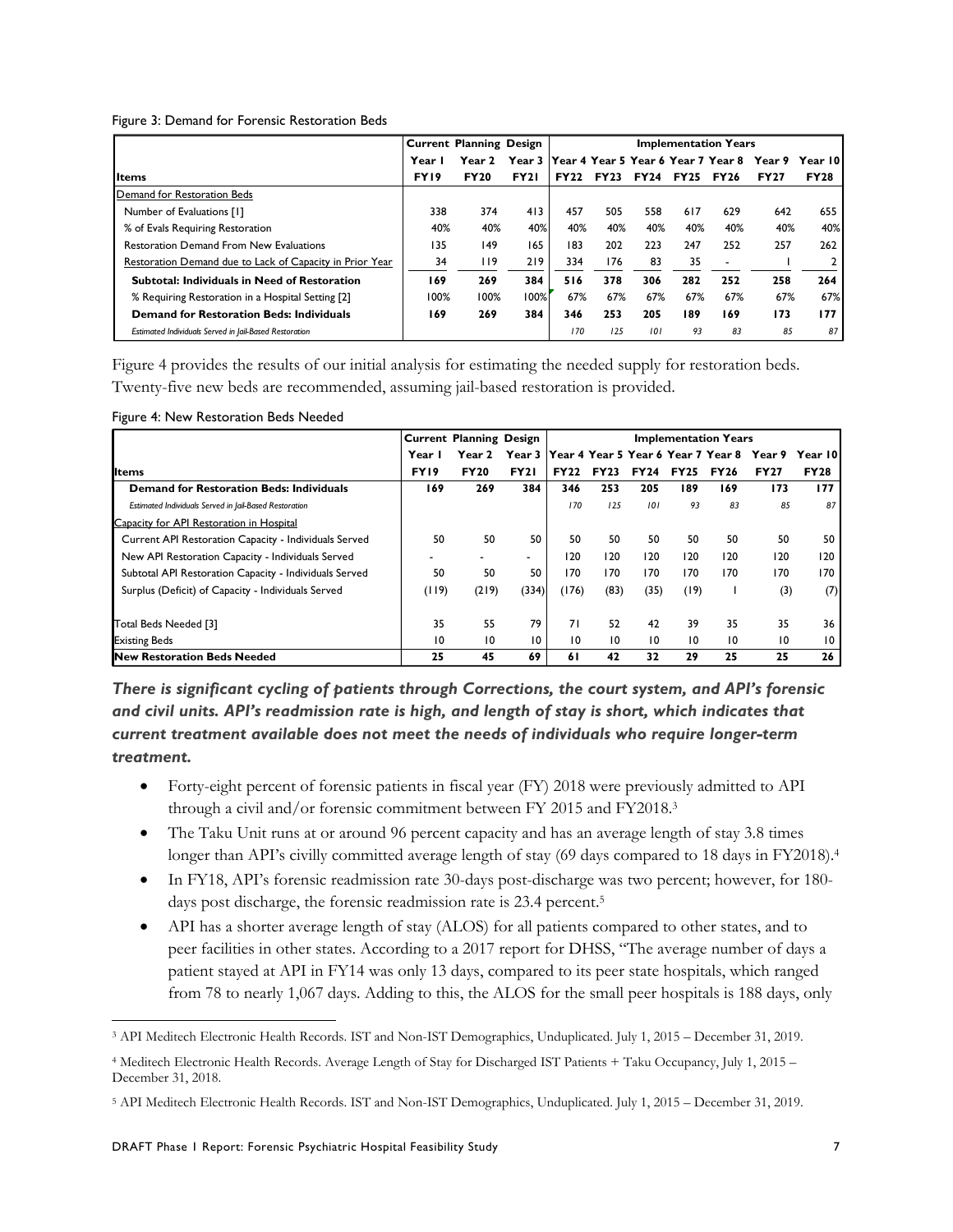further supporting the observation that API's ALOS is extremely low for a state hospital, even when compared to hospitals similar in size. According to this logic, API's exceptionally low ALOS, paired with high readmission rates and the lack of other sub-acute services across the Alaska's behavioral health system, suggest that the hospital may not be able to stabilize patients effectively, given the existing admissions pressure."6

#### *Nearly three-quarters of individuals who are engaged in the competency evaluation and restoration process are waiting in jail. The average wait time from date of evaluation order to admission for restoration in 2018 was 161 days.*

 In 2018, 72 percent, or 166 cases were held in custody while they awaited a competency evaluation. The average wait time from date of evaluation order to date admitted to the Taku unit is 161 days, which means in 2018, approximately 26,726 bed-days at DOC facilities were used by individuals engaged in the competency process.7

#### *Delays in the competency evaluation and restoration process sometimes lead to criminal charges being dismissed.*

- In 2018, 64 percent of all 2018 statewide competency cases had at least one felony charge and 36 percent had only a misdemeanor charge.8
- Of the 152 cases that received an evaluator opinion in 2018, 40 percent (61 people) were deemed competent to stand trial and 56 percent (85 people) were deemed not competent to stand trial.<sup>9</sup>
- Long wait times lead to more cases being dismissed prior to individual being admitted for restoration treatment. In Anchorage, the number of cases dismissed either by the prosecution or in the interest of justice has increased over the past four years, while the number of individuals entering the regular court system has decreased.

#### *Individuals committed to API for competency restoration are most likely to be a younger adult male, with a diagnosis of schizophrenia, and are more likely to be a person of color compared to the civilly committed population at API.*

- 82 percent of those who are IST and committed to API for restoration are men, compared to 56 percent of API's population who are male.10
- Over half of civilly committed patients at API are white (51 percent) while just 28 percent of IST patients are white. Thirteen percent of the IST population in the study period were African American, compared to just four percent in the civilly committed population. Alaska Native people comprise 32 percent of the civilly committed population at API, and 32 percent of the IST population.11

 $\overline{a}$ 6 Public Consulting Group (PCG) Feasibility Study for the Privatization of API, January 2017. Page 34.

<sup>7</sup> Data compiled and analyzed by Agnew::Beck from one year's worth of API Tuesday Reports for calendar year 2018.

<sup>8</sup> Ibid.

<sup>9</sup> Ibid.

<sup>10</sup> API Meditech Electronic Health Records. IST and Non-IST Demographics, Unduplicated. July 1, 2015 – December 31, 2019. 11 Ibid.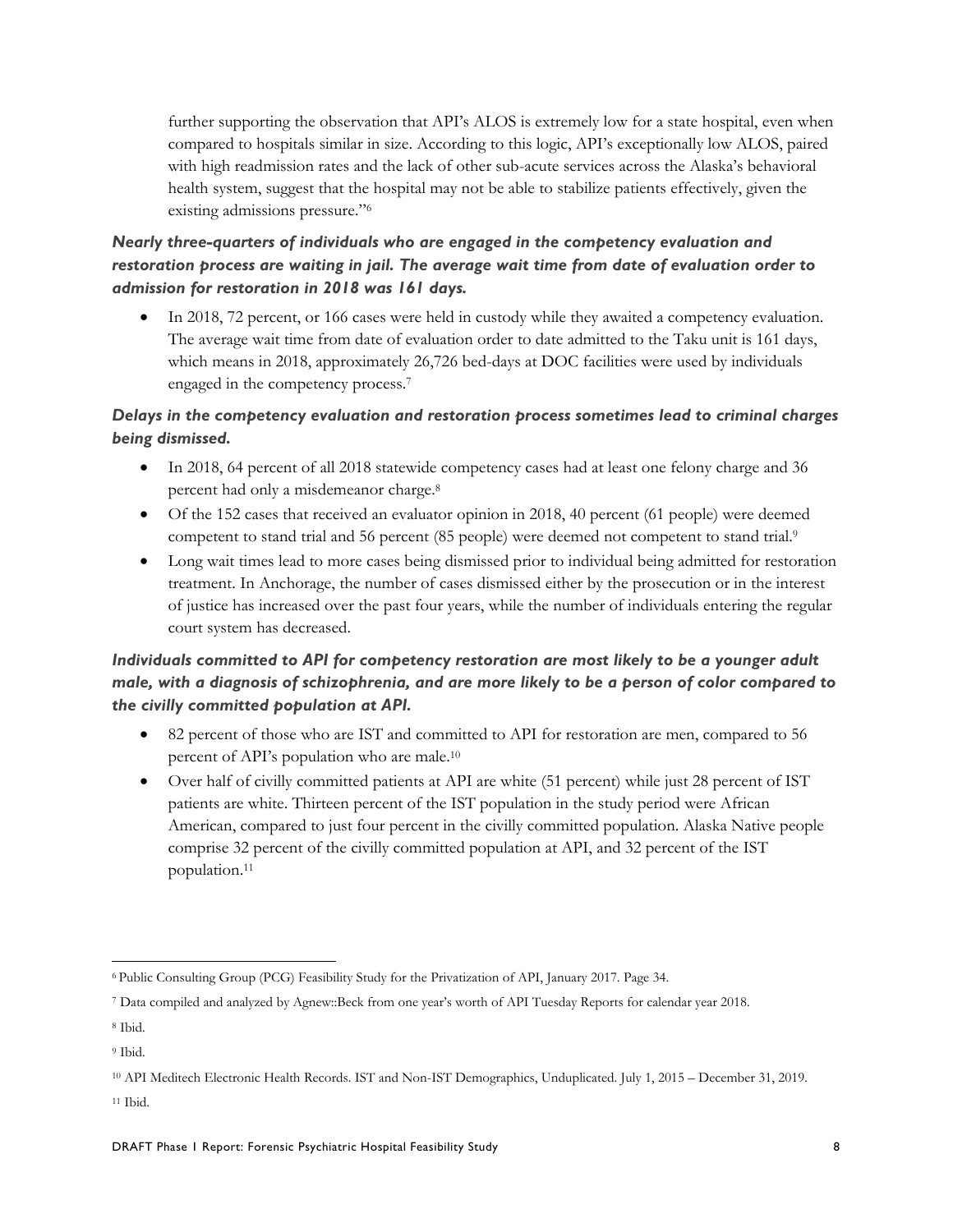The top three diagnoses at discharge for IST patients are the same as for the civil population. However, nearly half of the IST population has a diagnosis of unspecified schizophrenia, compared to just 11 percent of the civilly committed population at API.12

#### *No comprehensive coordination of competency evaluations and restoration or data monitoring exists for this process. Fragmented and incomplete data tracking makes identifying and addressing the breakdowns in this system challenging*

- Currently, there is no statewide system for coordinating or tracking competency evaluations, thus if someone receives an evaluation order in Nome and then later in the year receives an evaluation order in Anchorage, there is no way for the court system to identify that there is a recent evaluation that they could refer to.
- Data is gathered by the Anchorage Courts and by API's Taku unit, but these are not integrated with one another or with data systems at the Department of Corrections, where most of the individuals engaged in the competency process are held while they wait for each step in the process.
- Data is not gathered or monitored from the rest of the court system statewide.
- Data for individuals awaiting an evaluation or a bed at API is managed separately from API's electronic health record and is manually compiled on a weekly basis without aggregation or tracking over time.

#### Summary of Recommendations

#### *Competency to Stand Trial Evaluations*

- Add one new forensic psychologist at API.
- Add the option to employ in-state or out-of-state forensic psychologists using telemedicine through a contract that the court system would control to increase capacity at times when the backlog reaches a certain level. Alternatively, employ one forensic evaluator at the Anchorage District Court.
- Develop a Statewide Centralized Competency Calendar for competency evaluations, and centralized data monitoring for individuals in this process.
- Allow courts to prioritize competency evaluations based on risk for legal exposure and other factors.
- Update Alaska statutes as identified by the 2016 WICHE report to API and the 2014 Review of Alaska Statutes completed by the team from UNLV.13

#### *Treatment for Restoration to Stand Trial*

- To increase capacity for competency restoration, we estimate approximately 25 additional treatment beds are needed.
- We also propose exploring a jail-based restoration program in Phase 2 of this project to absorb some demand for restoration and reduce delays, for those individuals who are appropriate for a jail-based restoration program.

<sup>-</sup>12 API Meditech Electronic Health Records. IST and Non-IST Discharge Diagnosis. July 1, 2015 – December 31, 2019.

<sup>13</sup> Fox, Patrick. 2016. Alaska Psychiatric Institute: Evaluation of Forensic Services. Western Interstate Commission for Higher Education. And, Gordon, Sara, Piasecki, Melissa, Kahn, Gil, Nielsen, Dawn. 2014. Review of Alaska Mental Health Statutes. University of Nevada Las Vegas.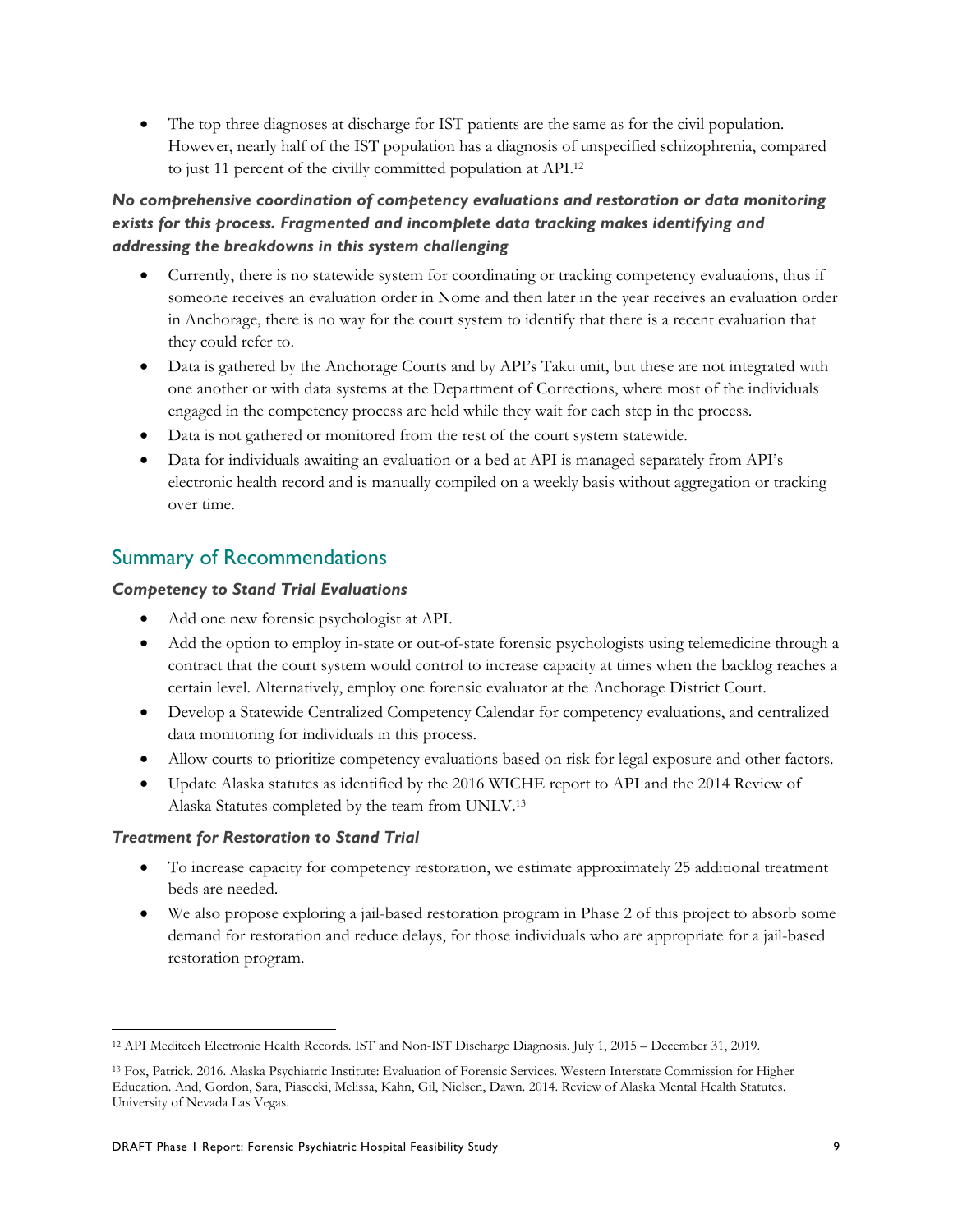There is no designated space for juveniles needing competency evaluation and restoration. While there is minimal demand from juveniles, this need should be further explored in Phase 2.

#### *Those Deemed Non-Restorable Who Require Psychiatric Treatment through Civil Commitment*

- API's reduced capacity to provide long-term treatment to civilly committed patients also reduces its ability to receive those deemed non-restorable who require treatment through a civil commitment in a timely manner.
- The State should expedite strategies to increase capacity in hospitals around Alaska to provide shortterm inpatient psychiatric treatment, so that beds at API can be prioritized for those with the most complex treatment needs who are difficult to serve in other settings.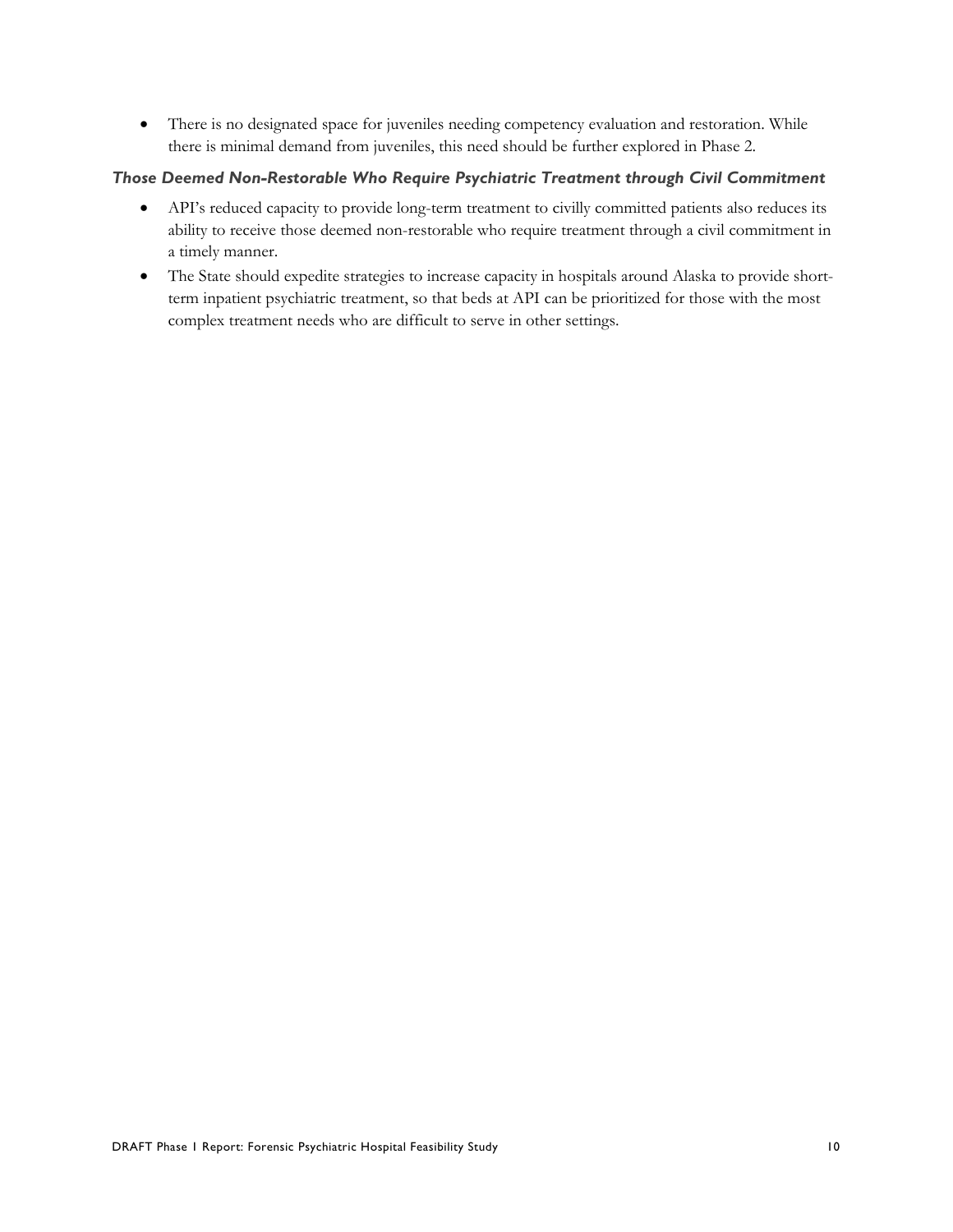# 2. Defining the Project

# Scope of Work

The stated goal in the Request for Proposals for the Forensic Psychiatric Hospital Feasibility Study is "to explore the feasibility and potential cost of relocating and expanding the Alaska Psychiatric Institute's (API) current forensic psychiatric unit to another facility in the Municipality of Anchorage."14 Through discussions with stakeholders since the start of the project in November 2018, we believe that the research task for this study includes expanded capacity at API for forensic-related clients as well as the implementation of policy and statute changes to improve the competency evaluation and restoration backlog the State faces.

Overall, Alaska faces a constellation of issues that drive the need for this study including:

- High demand for forensic psychiatric evaluation and treatment services among justice-involved mentally ill populations;
- Significant volume of court-orders for competency to stand trial (CST) evaluations and incompetent to stand trial (IST) restoration treatment;
- Limited forensic psychiatric bed capacity in a state hospital facility with among the lowest average lengths of stay and the highest readmission rates in the country;
- Pressures on staff who are pulled from conducting forensic evaluations to appear in court to explain why individuals with active orders for admission are not admitted; and,
- State statutes that allow court-ordered treatment in the community but a limited capacity to implement alternative community-based forensic approaches.

To address this range and complexity of issues requires a multidimensional approach. Analysis of the need to expand forensic hospital capacity is an important first step to address the many challenges facing Alaska's forensic psychiatric system today.

# Data Sources

The following table provides an overview of the data sources used to draw conclusions about the demand for forensic evaluations and restoration. We relied on three point-in-time counts from the API Tuesday reports for statewide information on overall number of individuals involved in the competency process. We also compiled one year of weekly Tuesday reports (2018) from the API Taku unit to provide descriptive statistics about those involved in the competency process. Additionally, we received three years of data from the Anchorage Competency Court calendar, which provides detailed information on those served by the Anchorage courts. In some cases, the Anchorage data is inconsistent with the API Tuesday report data.

 $\overline{a}$ 14 State of Alaska Request for Proposals RFP 190000005, Issued August 3, 2018.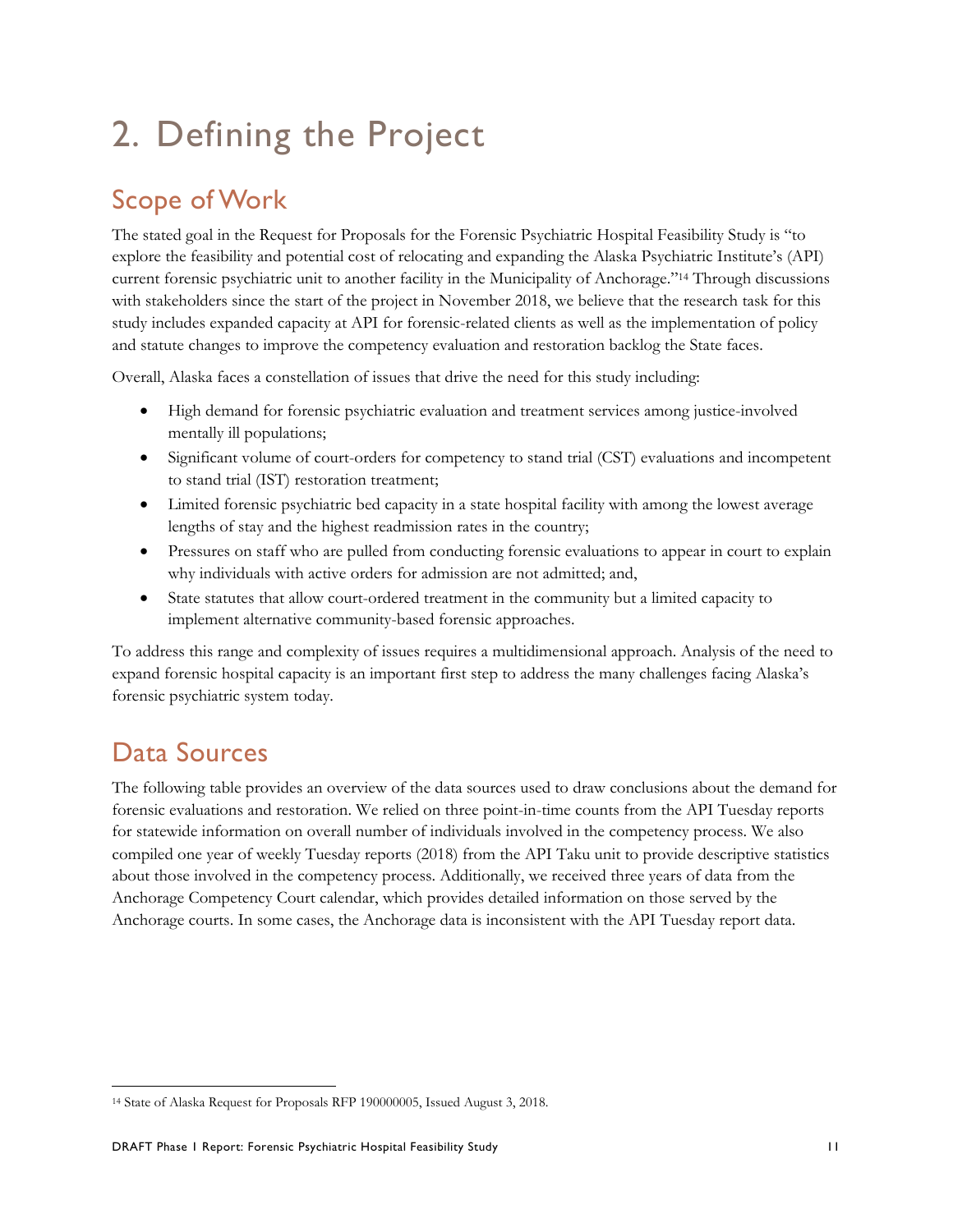Figure 5: Data Sources

| <b>Data Source</b>                                 | <b>Information Provided</b>                                                                                                                                                                                                                                                  | <b>Limitations</b>                                                                         |  |  |
|----------------------------------------------------|------------------------------------------------------------------------------------------------------------------------------------------------------------------------------------------------------------------------------------------------------------------------------|--------------------------------------------------------------------------------------------|--|--|
| <b>API Meditech</b>                                | For individuals admitted for<br>restoration:<br>Number Admitted +<br>$\bullet$                                                                                                                                                                                               | Only captures information for admitted<br>patients for restoration.                        |  |  |
|                                                    | Discharged<br>Diagnosis<br>٠<br>Demographics<br>$\bullet$<br>Length of Stay                                                                                                                                                                                                  |                                                                                            |  |  |
| Anchorage Court Competency<br>Calendar Spreadsheet | For individuals with a court order from<br>an Anchorage court for competency                                                                                                                                                                                                 | Only for Anchorage.                                                                        |  |  |
|                                                    | evaluation:                                                                                                                                                                                                                                                                  | Missing data and data points not always<br>recorded in a consistent manner.                |  |  |
|                                                    | Days waiting for evaluation<br>$\bullet$<br>Court finding + case<br>$\bullet$<br>disposition<br>Type of charge<br>Days waiting for restoration<br>$\bullet$<br>bed<br>Judge who ordered the<br>evaluation<br>Age                                                             |                                                                                            |  |  |
| Dr. Becker's Counts                                | Number of competency evaluations<br>completed by API forensic<br>psychologist.                                                                                                                                                                                               | Must be hand counted. No digitized<br>record of the number of evaluations<br>completed.    |  |  |
| <b>API Tuesday Reports</b>                         | Spreadsheet of individuals at multiple<br>points in the competency process:                                                                                                                                                                                                  | Tuesday reports are only kept in hard<br>copy and must be entered by hand for<br>analysis. |  |  |
|                                                    | Age + Sex<br><b>Originating Court</b><br>$\bullet$<br>Waiting location<br>$\bullet$<br>Type of charge<br>٠<br>Days waiting for evaluation<br>$\bullet$<br>Days waiting for court order<br>$\bullet$<br>Days waiting for restoration<br>$\bullet$<br>bed<br>Evaluator opinion | Missing data and data points not<br>recorded in a consistent manner.                       |  |  |

## Alaska Psychiatric Institute

The Alaska Psychiatric Institute (API) is Alaska's state-run, inpatient psychiatric treatment facility. API is within the Alaska Department of Health and Social Services. There are 80 beds in the facility, with 10 beds designated for forensic patients, the facility's Taku Unit. Chilkat, another 10-bed unit, is reserved for adolescents. The remaining 60 beds are for civilly committed adults.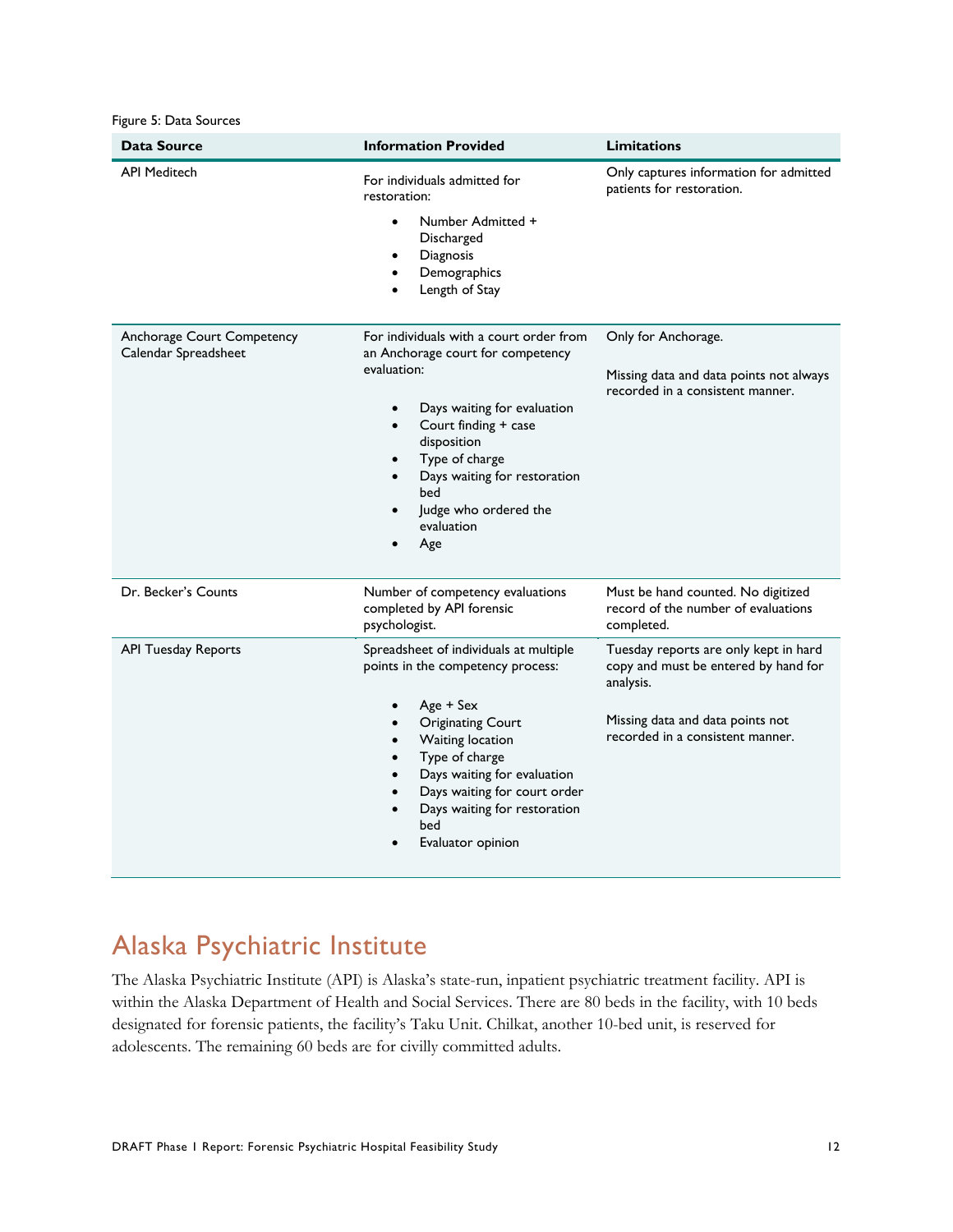The Taku Unit runs at or around 96 percent capacity and has an average length of stay 5.8 times longer than API's overall average length of stay (79 days compared to 13 days).15 In 2017, API's forensic readmission rate 30-days post-discharge is two percent, below the 3.5 percent United States forensic readmission rate; however, for 180-days post discharge, the forensic readmission rates are 28.0 percent at API, over twice that of the US rate of 11.4 percent.<sup>16</sup>

Figure 6: Number of Forensic Beds per 100,000 population



Nationally, forensic beds comprise 30.5 percent of total state hospital beds.17 At API, however, forensic

 $\overline{a}$ 



beds comprise only 12.5 percent of total bed capacity, one of the lowest proportions in the country. This is also reflected in the number of forensic beds per 100,000 population, with the national average at 5.5 beds per 100,000 in population and Alaska's average of 1.4 beds per 100,000.18

In addition to an increased waitlist for forensic beds at API, the facility also has a shortage of civil commitment beds. There are 60 beds available for civilly committed adults; however, staffing shortages have necessitated the closure of some units and a reduction of beds available. In 2017, API's utilization rate per 1,000 people, at 1.58, is more than three times higher than the national rate of .40. The average civil readmission rate across all states 30-days post-discharge is 8.3 percent, compared to API's rate of 15 percent; 180-days post-discharge readmission rate is 19.2 percent, compared to API's rate of 31.2 percent.19

API has a shorter average length of stay (ALOS) for all patients compared to other states, and to peer facilities in other states. According to a 2017 report for DHSS, "The average number of days a patient stayed at API in FY14 was only 13 days, compared to its peer state hospitals, which ranged from 78 to nearly 1,067 days. Adding to this, the ALOS for the small peer hospitals is 188 days, only further supporting the observation that API's ALOS is extremely low for a state hospital, even when compared to hospitals similar in size. According to this logic, API's exceptionally low ALOS, paired with high readmission rates and the lack of other sub-acute services across the Alaska's behavioral health system, suggest that the hospital may not be able to stabilize patients effectively, given the existing admissions pressure." 20

<sup>15</sup> Meditech Electronic Health Records. Average Length of Stay for Discharged IST Patients + Taku Occupancy, July 1, 2015 –

December 31, 2018. Public Consulting Group (PCG) Feasibility Study for the Privatization of API, January 2017. Page 34.<br><sup>16</sup> Substance Abuse and Mental Health Services Administration Uniform Reporting System Output Tables

psychiatric beds. Arlington, VA. Treatment Advocacy Center, June 2016.<br><sup>18</sup> Fuller, D.A., Sinclair, E., Geller, J., Quanbeck, C., and Snook, J. Going, going, gone: Trends and consequences of eliminating state psychiatric beds. Arlington, VA. Treatment Advocacy Center, June 2016.<br><sup>19</sup> Substance Abuse and Mental Health Services Administration Uniform Reporting System Output Tables for Alaska, 2017.

<sup>&</sup>lt;sup>20</sup> Public Consulting Group (PCG) Feasibility Study for the Privatization of API, January 2017. Page 34.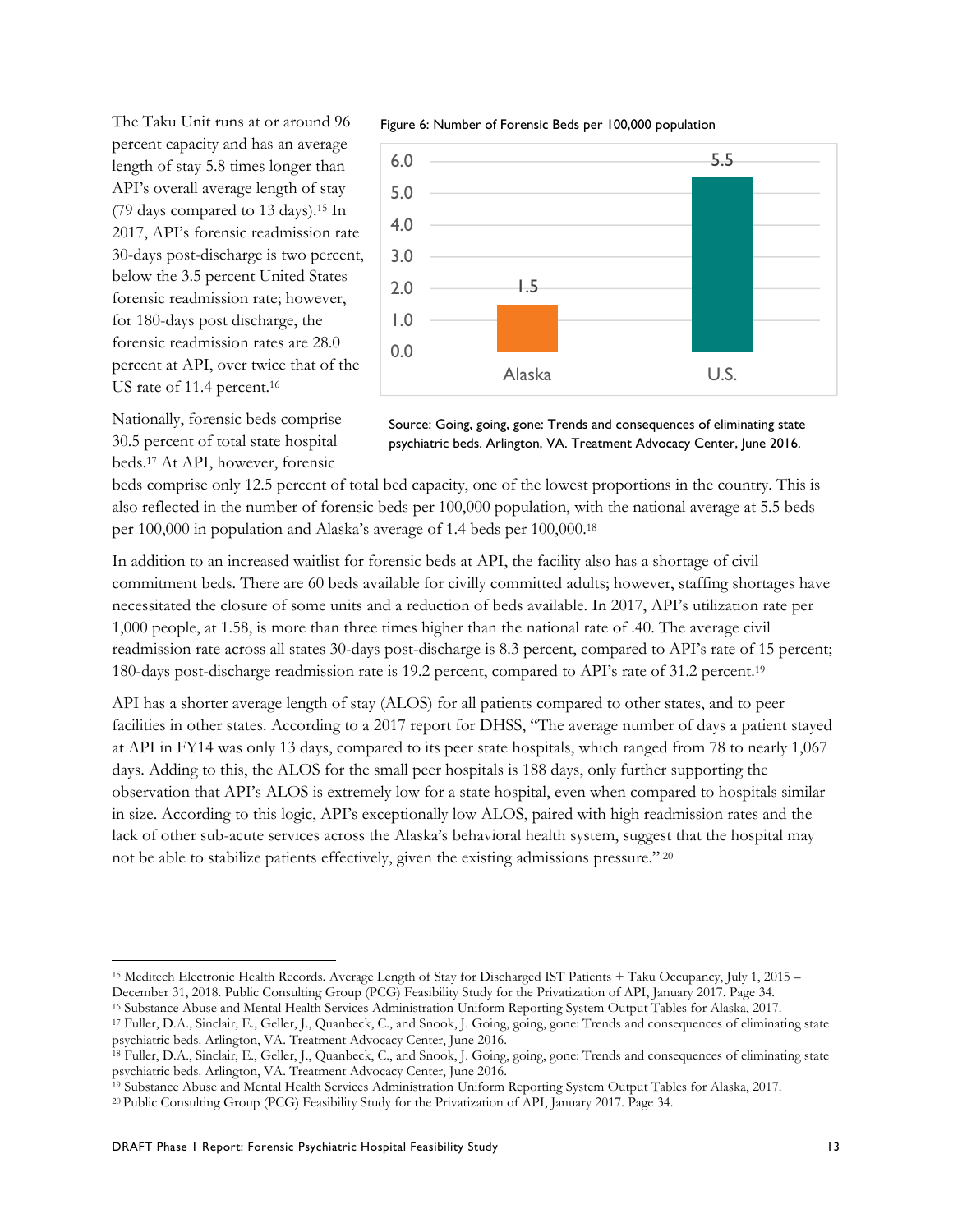All these data indicate a significant lack of capacity at API to provide timely and effective care, and a substantial churning among the population of individuals who require acute psychiatric care and those who are ordered to receive psychiatric treatment related to their competency to stand trial.

# Target Population

The Request for Proposals for this study identified seven possible target populations for a forensic hospital:

- Persons court-ordered for a competency to stand trial evaluation
- Persons found incompetent to stand trial (IST) and court-ordered for restoration
- Persons found non-restorable after undergoing treatment who committed serious crimes (felony and certain misdemeanors)
- Persons determined by a court to be Not Guilty by Reason of Insanity and civilly committed to Department of Health and Social Services
- Current Department of Corrections inmates with serious mental illness (SMI) or a dual diagnosis
- Current Department of Corrections inmates that are Guilty but Mentally Ill
- Civilly committed aggressive and/or complex patients who need to be separated

Through discussion with stakeholders, it was determined that Department of Corrections inmates with SMI or a dual diagnosis and those inmates who are Guilty but Mentally Ill in the custody and care of the Department of Corrections should not be considered as target populations for this study. Civilly committed aggressive patients were also removed from this study because those individuals enter API through the civil commitment process. For this reason, these populations are not discussed further in this report.

Figure 7: Forensic Psychiatric Hospital Feasibility Study Target Population

| Forensic: Related to an individual's mental<br>capacity to participate in his/her legal<br>proceedings. Directed by the courts/legal<br>proceedings. | Forensic related and part of<br>the target population                                                                                                      |
|------------------------------------------------------------------------------------------------------------------------------------------------------|------------------------------------------------------------------------------------------------------------------------------------------------------------|
| 1. Those needing a competency to stand<br>trial evaluation: Many evaluations occur at<br>DOC facilities with API staff                               | 3. Those with an IST designation and<br>deemed non-restorable after undergoing<br>treatment who were charged with serious<br>crimes and civilly committed. |
| 2. Those deemed Incompetent to Stand<br>Trial (IST) & in need of treatment to be<br>restored: Restoration occurs at API                              | 4. Those deemed by the courts to be Not<br>Guilty by Reason of Insanity (NGRI) and<br>civilly committed to DHSS custody.                                   |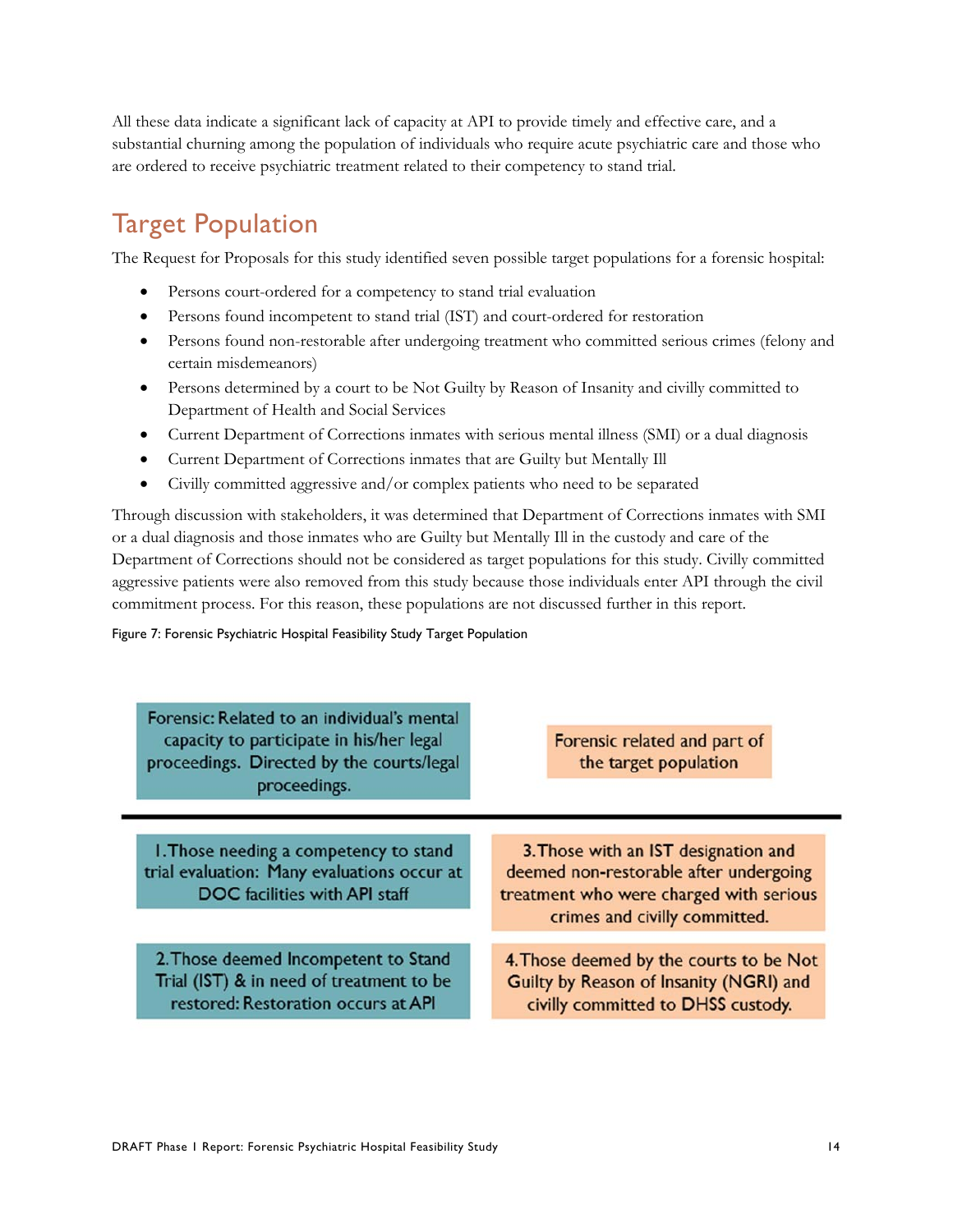# 3. Backlog in the Competency Process

This chapter provides an overview of the competency process, summarizes the current backlog and wait times and describes the types of cases, location of originating courts as well as basic demographics of those involved in the competency process. The following chapters provide additional detail about the wait times and characteristics of each stage in the process.

## Overview of the Competency Process

Alaska Statute provides guidance on the timeframe for some stages in the competency process. AS 12.47.100(b) states "If, before imposition of sentence, the prosecuting attorney or the attorney for the defendant has reasonable cause to believe that the defendant is presently suffering from a mental disease or defect that cause the defendant to be unable to understand the proceedings or to assist in the person's own defense, the attorney may file a motion for a judicial determination of competency of the defendant. AS 12.47.110 (a) and (b) provide clearly specified time frames for restoration commitments and limits the number of days an individual can be committed for restoration to 360 days.

Timeframes for completion of evaluations and scheduling of court dates for evaluation hearings are not specified in statute. The Anchorage Competency Court has established their own timeframes, identifying that evaluations for misdemeanants must be completed within three weeks of order and evaluations for felony offenders must be completed within five weeks of order. The Anchorage Competency Court prioritizes competency evaluation hearings and after receipt of an evaluation report, will schedule a hearing on the next available date, usually within a week.

Figure 8 identifies the steps in the forensic psychiatric process which begins when a competency evaluation is ordered. At numerous points in the process, the defendant may be determined competent and return to the normal court process, receive treatment to restore him or her to competency, be determined non-restorable, and/or have charges dismissed. At any point in the process, the defendant may experience delays.

Alaska Statute provides guidance on the timeframe for some stages in the competency process. AS 12.47.100(b) states "If, before imposition of sentence, the prosecuting attorney or the attorney for the defendant has reasonable cause to believe that the defendant is presently suffering from a mental disease or defect that cause the defendant to be unable to understand the proceedings or to assist in the person's own defense, the attorney may file a motion for a judicial determination of competency of the defendant. AS 12.47.110 (a) and (b) provide clearly specified time frames for restoration commitments and limits the number of days an individual can be committed for restoration to 360 days.

Timeframes for completion of evaluations and scheduling of court dates for evaluation hearings are not specified in statute. The Anchorage Competency Court has established their own timeframes, identifying that evaluations for misdemeanants must be completed within three weeks of order and evaluations for felony offenders must be completed within five weeks of order. The Anchorage Competency Court prioritizes competency evaluation hearings and after receipt of an evaluation report, will schedule a hearing on the next available date, usually within a week.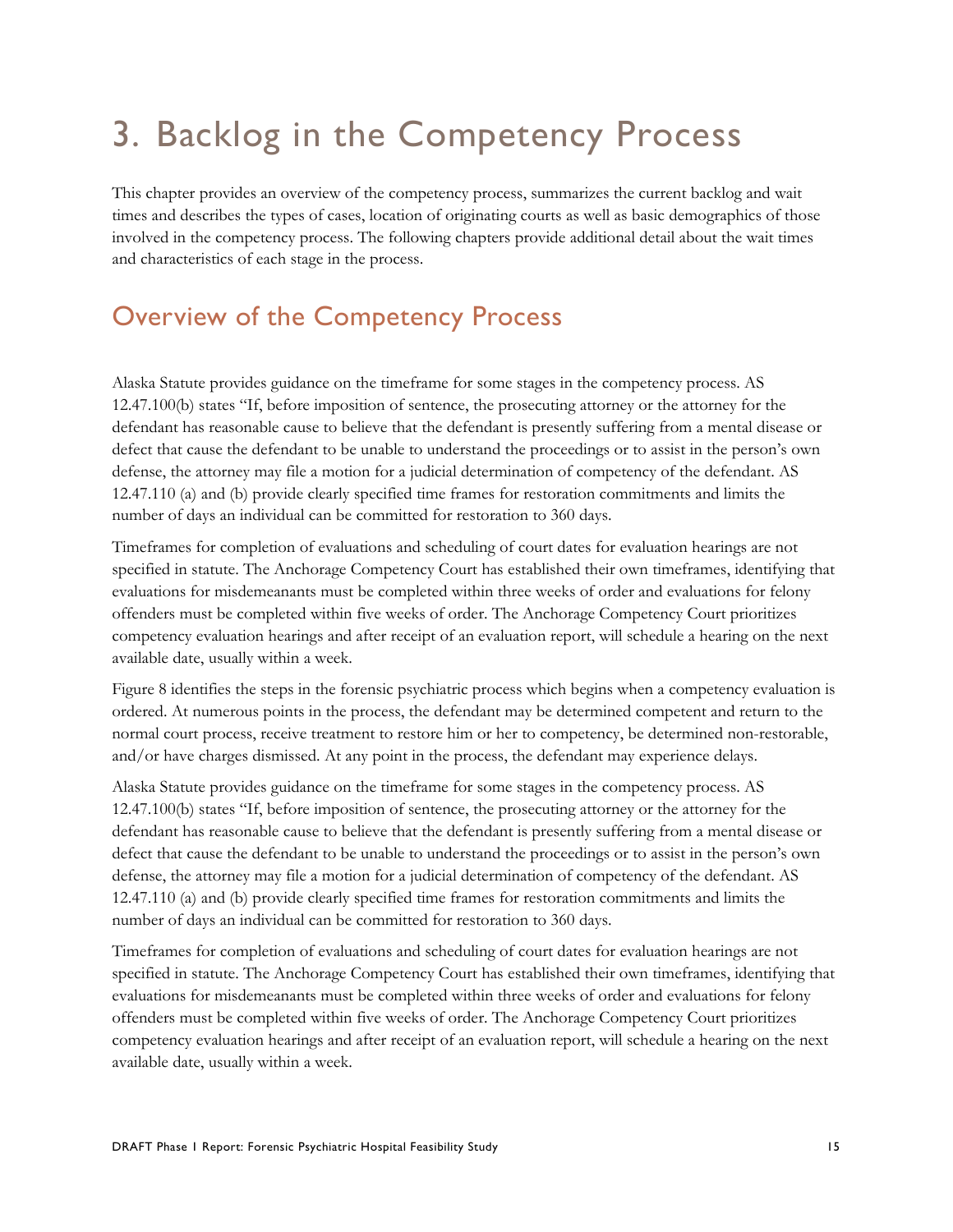| Competency<br><b>Evaluation</b><br>Ordered                        | <b>Competency</b><br>to Stand<br>Trial<br><b>Evaluation</b><br>$\zeta =$                                    | <b>Court Date</b><br>for Decision                                                             | st<br>Commitment<br>for<br><b>Restoration</b>                          | 2 <sub>nd</sub><br>Commitment<br>for Restoration                                                                                                            | 3 <sup>rd</sup><br>Commitment<br>for<br><b>Restoration</b> | <b>Discharge</b>                                                              |
|-------------------------------------------------------------------|-------------------------------------------------------------------------------------------------------------|-----------------------------------------------------------------------------------------------|------------------------------------------------------------------------|-------------------------------------------------------------------------------------------------------------------------------------------------------------|------------------------------------------------------------|-------------------------------------------------------------------------------|
| Prior to the<br>imposition of a<br>sentence.<br>(AS 12.47.100(b)) | Completed within<br>3 weeks for<br>misdemeanors, 5<br>weeks for<br>felonies.<br>(Anchorage Court<br>System) | Next available<br>date after<br>evaluation<br>report received.<br>(Anchorage Court<br>System) | stand trial or the case is dismissed.<br>90 days<br>(AS 12.47.110 (a)) | Opportunities to exit forensic process at each phase if an evaluation order is vacated, the defendant is found competent to<br>90 days<br>(AS 12.47.110(b)) | 180 days<br>(AS 12.47.110(b))                              | No more than 360<br>days after<br>admission.<br>(AS 12.47.110 (a) and<br>(b)) |

Figure 8: Steps in Forensic Psychiatric Process

# Existing Backlog

There are three ways to measure demand and overall backlog in the competency process: total individuals involved per year, total individuals waiting at any given point in time and the length of time the individuals are waiting. Data summarizing all three measures indicate a growing backlog in the competency process

**Number of individuals ordered to the process on a yearly basis**. As shown in Figure 17 in the following chapter, a forecasted total of 338 individuals will likely be ordered for competency evaluation during fiscal year 2019, which is based on annualizing year to date orders for evaluation. The estimated 338 in 2019 is up from 223 in fiscal year 2016 or an increase of 51 percent over three years.

**Number of individuals waiting.** As of December 11, 2018, 71 individuals were waiting in at least one stage of the competency process (for an evaluation, a court order, or a restoration bed) compared to 49 at the same time in 2015, an increase of 45 percent over three years. In December of 2018, 20 individuals were waiting for one of 10 beds at Taku compared to 2 individuals waiting for one of 10 beds during the same month in 2015, an increase of 45 percent over three years. Figure 5 is a point in time count of the number of individuals waiting or participating in each part of the competency evaluation and restoration process.

|  | Figure 9: Individuals Waiting and Admitted to Taku for Restoration, Point in Time December 2015, 2017 and 2018 |  |  |  |
|--|----------------------------------------------------------------------------------------------------------------|--|--|--|
|--|----------------------------------------------------------------------------------------------------------------|--|--|--|

| <b>Status</b>                                          | <b>Dec</b><br>2015 | <b>Dec</b><br>2017 | <b>Dec</b><br>2018 |
|--------------------------------------------------------|--------------------|--------------------|--------------------|
| <b>Number of People Waiting - Point in Time</b>        |                    |                    |                    |
| <b>Waiting for Competency Evaluation</b>               | 22                 | 25                 | 35                 |
| Waiting for Court Finding: Have been Evaluated         | 25                 | 19                 | 16                 |
| Waiting for Admission for Restoration: Court has Ruled | 2                  | $\overline{10}$    | 20                 |
| Subtotal Waiting                                       | 49                 | 54                 | 7 I                |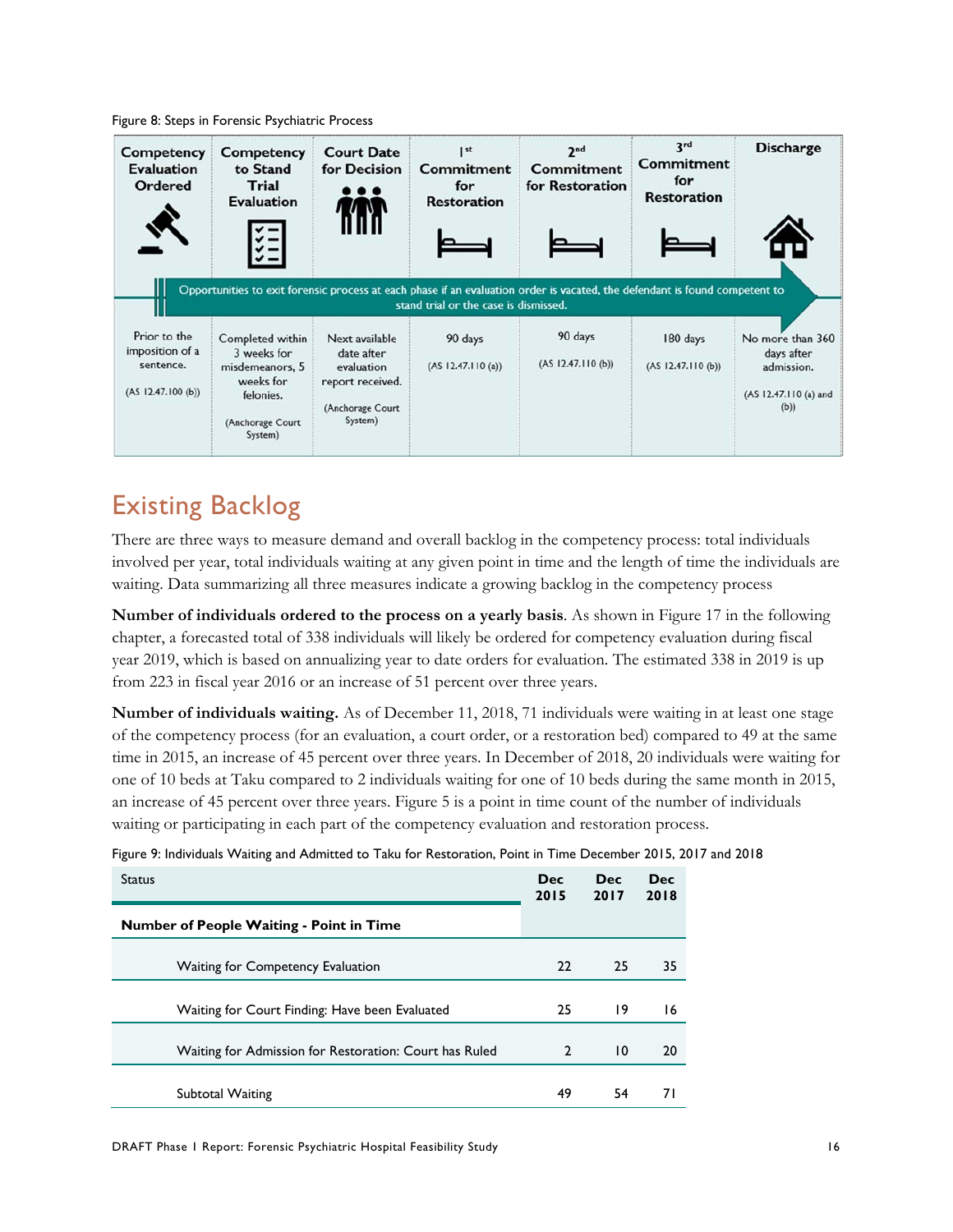| bercent change from 2015                                                                                                                                                                                                                                 |    | 10% | 45% |  |
|----------------------------------------------------------------------------------------------------------------------------------------------------------------------------------------------------------------------------------------------------------|----|-----|-----|--|
| <b>Admitted to Taku for Restoration*</b>                                                                                                                                                                                                                 | 14 | 9   |     |  |
| Total                                                                                                                                                                                                                                                    | 63 | 63  | 81  |  |
| <sup>*</sup> In 2015, I juvenile was at McLaughlin Youth Center and 3 forensic patients were on the Denali<br>unit at API for a total of 14 forensic patients. Source: API Tuesday Reports: December 7, 2015,<br>December 12, 2017 and December 11, 2018 |    |     |     |  |

**Overall wait times are long.** Using the 2018 API Tuesday Report, we found that on average an individual is waiting 161 days (or 23 weeks) from the date the evaluation is ordered until he or she is admitted for restoration (Figure 10). The wait time for a complete evaluation averages 52 days (or 7.5 weeks) and the wait time to admission for those deemed incompetent to stand trial was another 113 days (or 16 weeks). At all stages of the process, the wait time for those with a misdemeanor only was slightly less than those with a felony.

Figure 10 Wait Times for Evaluation and Admission in 2018

| <b>Stage in the Process</b>                                        |     | 2018 Average Days:<br><b>All Charges</b>         |                   |  |
|--------------------------------------------------------------------|-----|--------------------------------------------------|-------------------|--|
|                                                                    | All | Anchorage                                        | Non-<br>Anchorage |  |
| <b>Waiting for Evaluation</b>                                      | 52  | 48                                               | 58                |  |
| <b>Waiting for Admission [1]</b>                                   | 113 | $92$ to $111$                                    | 120               |  |
| Total waiting from Date of Evaluation Order to<br><b>Admission</b> | 6   | 140 to 158                                       | 174               |  |
|                                                                    |     | 2018 Average Days:<br><b>Misdemeanor Only</b>    |                   |  |
|                                                                    | All | Anchorage                                        | Non-<br>Anchorage |  |
| <b>Waiting for Evaluation</b>                                      | 44  | 34                                               | 52                |  |
| <b>Waiting for Admission</b>                                       | 113 | 133                                              | 95                |  |
| Total waiting from Date of Evaluation Order to<br><b>Admission</b> | 138 | 139                                              | 136               |  |
|                                                                    |     | 2018 Average Days:<br><b>At Least One Felony</b> |                   |  |
|                                                                    | All | Anchorage                                        | Non-<br>Anchorage |  |
| <b>Waiting for Evaluation</b>                                      | 56  | 52                                               | 61                |  |
| <b>Waiting for Admission</b>                                       | 113 | 108                                              | 137               |  |
| Total waiting from Date of Evaluation Order to<br><b>Admission</b> | 172 | 165                                              | 200               |  |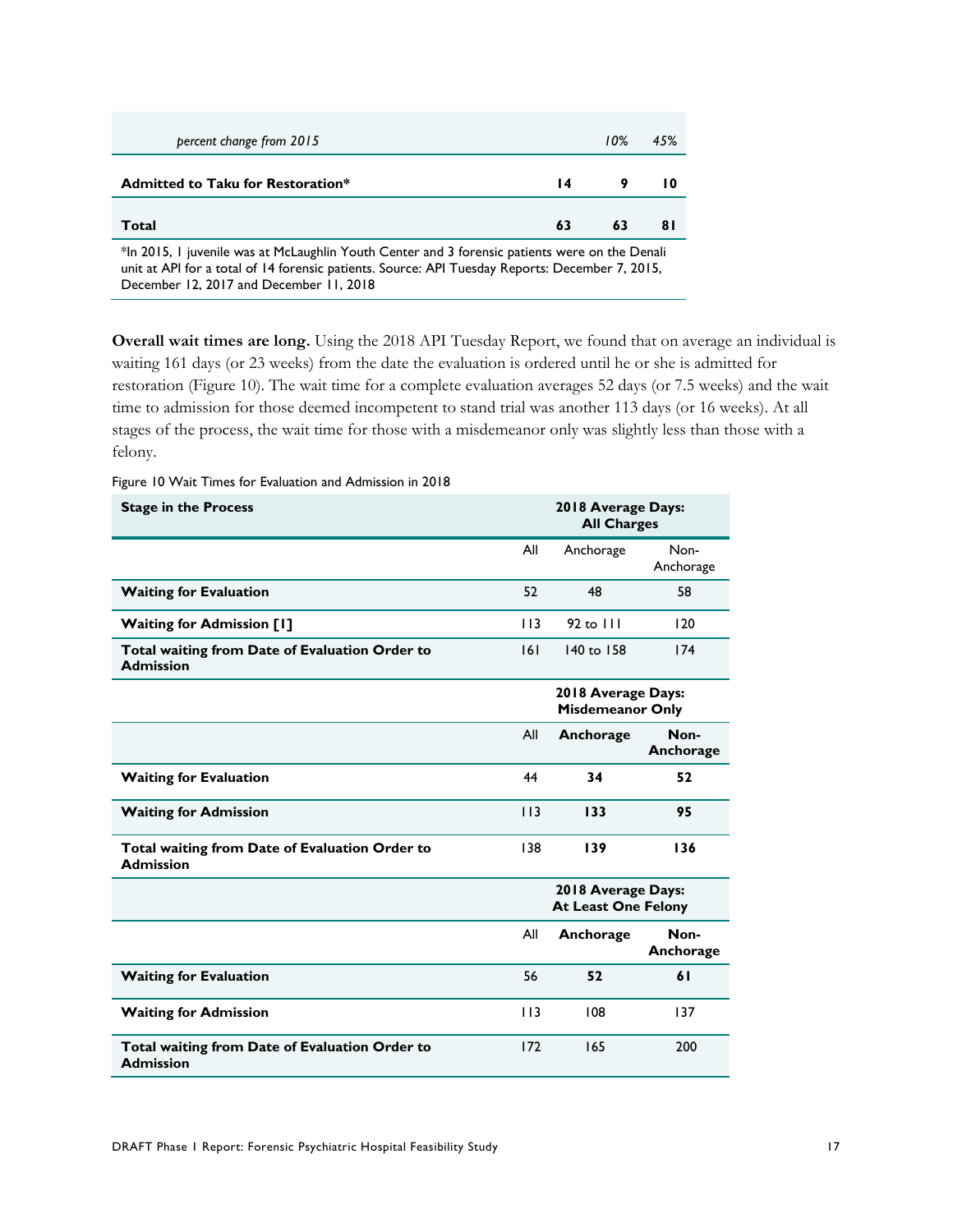[1] Data from the Anchorage Competency Court Calendar indicates a 71 day wait for admission from date of complete evaluation. This is different from the 2018 API Tuesday Reports showing a 127 day wait for Anchorage. Source: 2018 API Tuesday Reports; data entered by contracting team

# Characteristics of Individuals in Competency Process

The following data summarizes one year's worth of API Tuesday Reports for calendar year 2018.

#### *Charge Type*

In 2018, 64 percent of all 2018 statewide competency cases had at least one felony charge and 36 percent had only a misdemeanor charge. Anchorage Competency Court data shows that 55 percent of all Anchorage forensic psychiatric cases between July 1, 2016 and December 31, 2018 were for misdemeanor offenses only. Forty-five percent of cases were for felony offenses or for a combination of felony and misdemeanor offenses.

#### *Originating Court*

In 2018, 60 percent of 2018 statewide competency cases originated in Anchorage. In contrast, Anchorage's total population makes up 40 percent of the total statewide population. Approximately eight percent of cases originated in each of the communities of Palmer, Bethel, Kenai Peninsula and southeast Alaska region. Five percent originated in Fairbanks and the remaining three percent originated in Dillingham (1%), Nome (1%), Utqiaġvik (1%) and Kodiak (1 case).





#### *Location While Waiting*

In 2018, 72 percent, or 166 cases were held in custody while they awaited a competency evaluation. Twenty eight percent, or 64 cases were in a community setting while waiting for their evaluation. Of the individuals who were held in custody, one-third were waiting in the Cook Inlet Pre-trial facility, twenty percent were waiting in the Anchorage Jail and 10 percent were waiting at Hiland Mountain Correctional Center. Goose Creek Correctional Center held three percent of the cases and Fairbanks Correctional Center held two percent of the cases. The remaining cases (10 percent) were held in other locations in custody. Other incustody locations holding four or fewer cases included Lemon Creek Correctional Center, Wildwood Pretrial, Alaska Psychiatric Institute, Yukon Kuskokwim Correctional Center, Anvil Mountain Correctional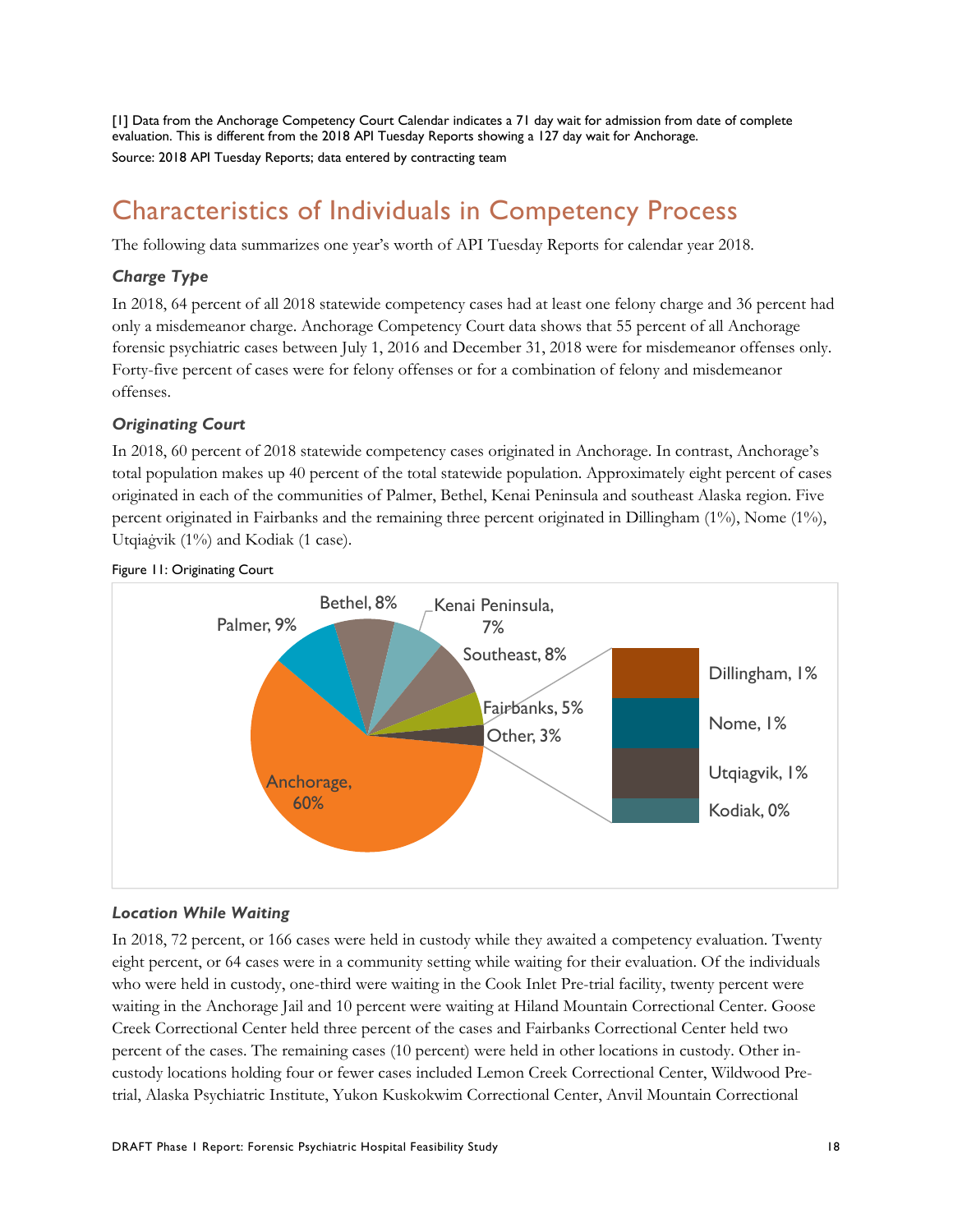Center, Mat-Su Pre-trial, Bethel Youth Facility, Ketchikan Correctional Center and McLaughlin Youth Center.



#### Figure 12: Location Where Individual is Waiting during the Competency Process

#### *Sex*

Men made up seventy-eight percent (188 people) of people with competency cases in 2018. Women made up 22 percent (52 people).





#### *Age*

Roughly half of defendants in the 238 competency cases in 2018 were under 35. The greatest percent of cases (31 percent) is attributable to the 26 to 34 age group. Seniors older than 55 made up 15 percent of cases. Transition aged youth (17 to 25) made up 18 percent of cases.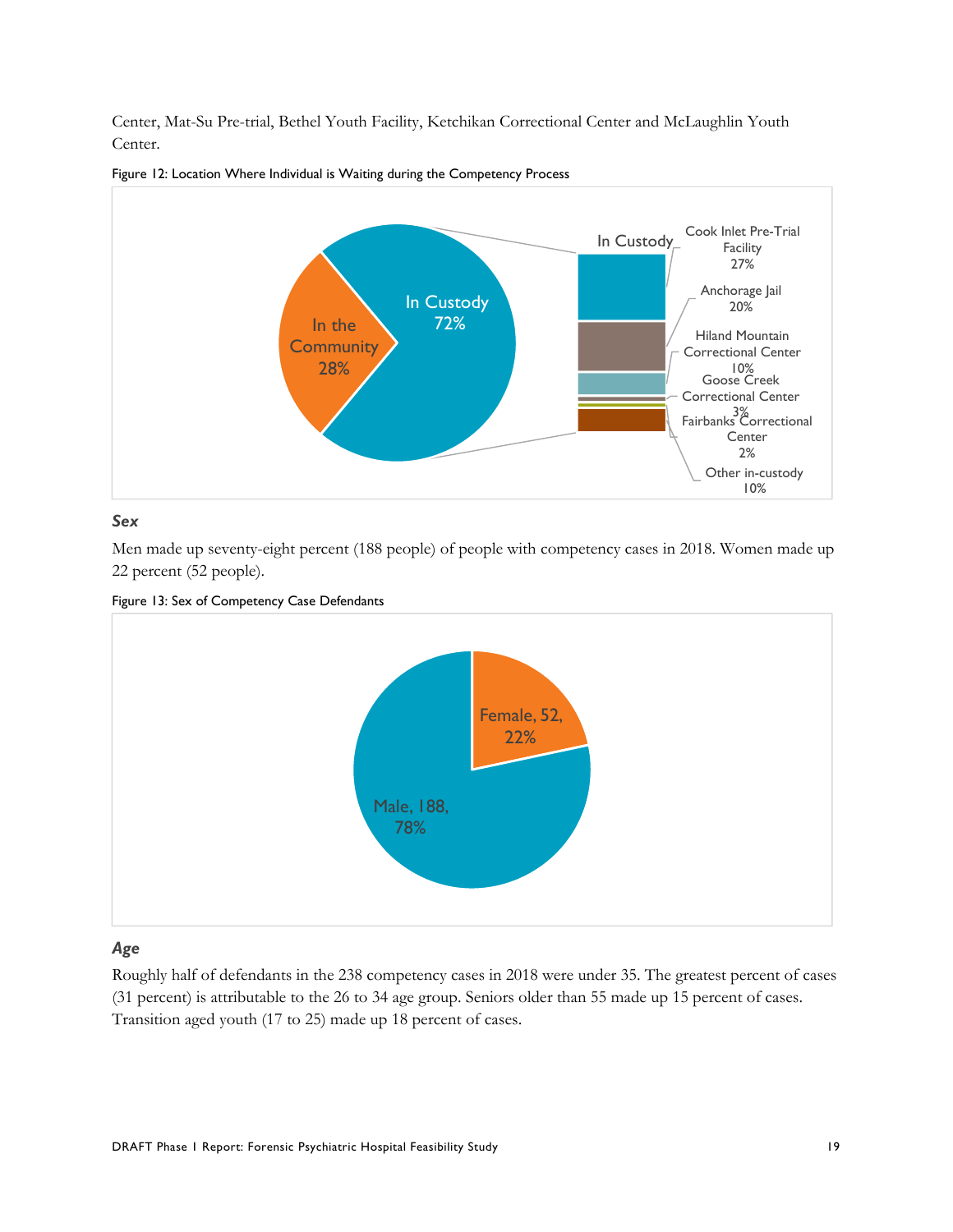



#### *Percent found Incompetent to Stand Trial (IST)*

Of the 152 cases that received an evaluator opinion in 2018, 40 percent (61 people) were deemed competent to stand trial and 56 percent (85 people) were deemed not competent to stand trial.



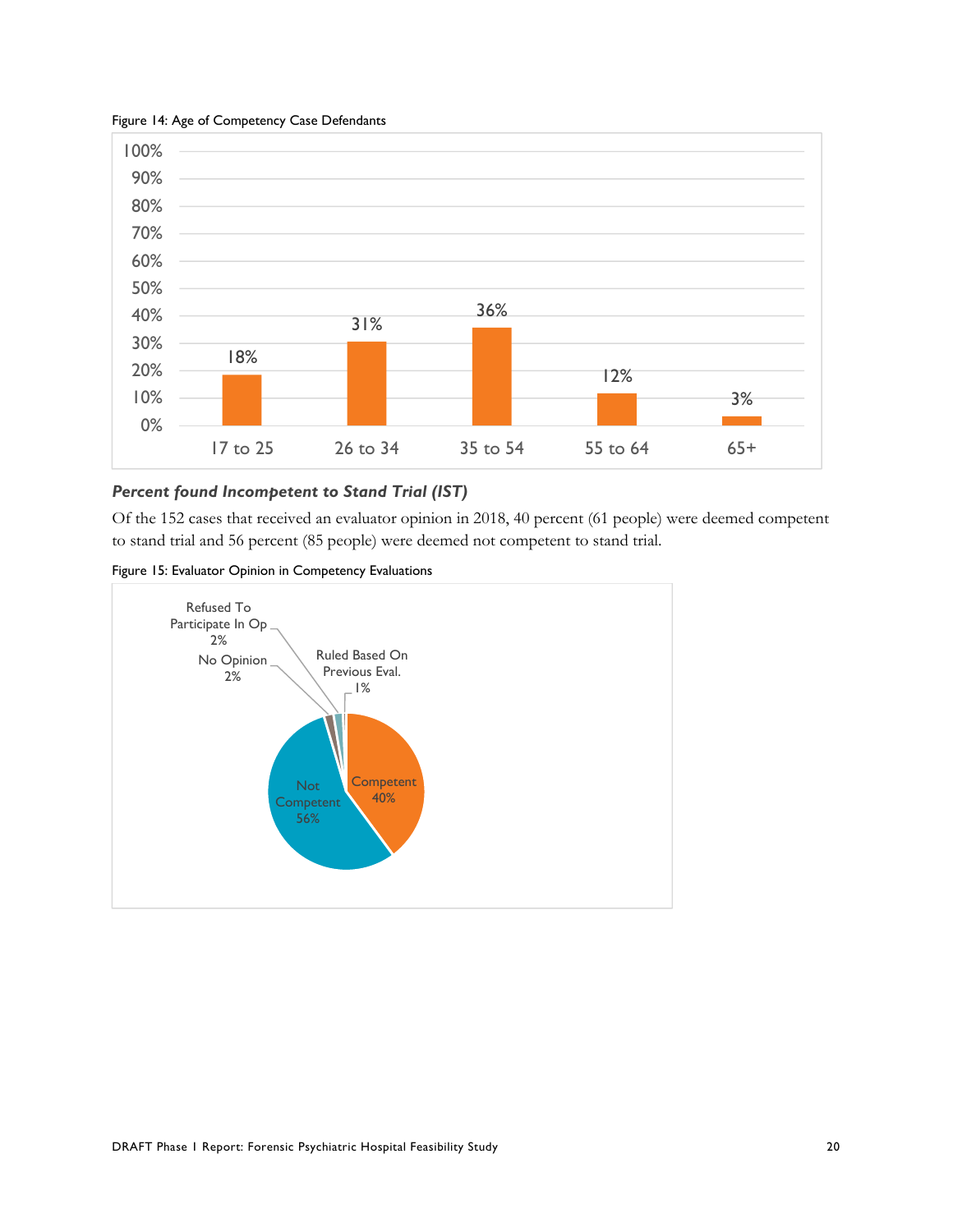# 4. Competency to Stand Trial Evaluations

Individuals ordered to receive an evaluation for competency wait, on average, 52 days from the date the evaluation is ordered until the evaluation is complete.

# Current Competency Evaluation Process

The current continuum of forensic psychiatric services starts when an individual is charged with a crime. At any point before the imposition of a sentence , a request for a competency evaluation can be made. If any of the involved parties request a competency evaluation, the forensic psychologists at the Alaska Psychiatric Institute (API) are notified and the individual is scheduled for an evaluation. Statute does not designate API's psychologists as the only individuals able to complete competency evaluations; however, evaluators outside of the API system are rarely used.

API employs 2.5 forensic psychologists, who conduct all competency evaluations for the entire state. Dr. Kristy Becker, API's Chief Forensic Psychologist, shared that most evaluations take 90 minutes, but that there are complex cases that may take much longer due to additional testing or observation needed. Routine evaluations are not conducted on API's inpatient unit. Most evaluations take place in a Department of Corrections (DOC) facility or in an interview room at API if the individual is not in DOC custody. Occasionally, evaluation beds are needed for individuals who refuse or are resistant to the evaluative process. Dr. Becker estimates that five patients per year may need an inpatient bed at API to complete the evaluation. The time needed for an inpatient evaluation ranges from two days to one week.21 Juveniles are evaluated by the same staff that evaluate the adult forensic population, most often at the McLaughlin Youth Center.

After completion of a competency evaluation, the forensic evaluator writes a report and submits it to the requesting court, which then sets a court date to decide in the case. In

Alaska Statute 12.47.100 Incompetency to proceed governs the process for competency evaluations. Per statute, if "the defendant is unable to understand the proceedings against the defendant or to assist in the defendant's own defense may not be tried, convicted or sentenced for the commission of a crime so long as the incompetency exists". If a motion is filed for a competency determination, the court must have the defendant examined by at least one qualified psychiatrist or psychologist. Statute does not define "qualified psychiatrist or psychologist" and does not identify API as the only entity that can provide the evaluation. A defendant may be ordered for commitment "to a suitable hospital or other facility designated by the court" for the examination. Statute does not define a timeframe for completion of a competency evaluation.

Anchorage, competency cases are prioritized, and a hearing is scheduled for the next available date. There is incomplete data on the time required for a court order following an evaluation. Possible outcomes are for the court to accept the forensic evaluator's incompetent to stand trial (IST) finding and order the individual to

 $\overline{a}$ 21 Verbal communication. Dr. Kristy Becker, November 28, 2018.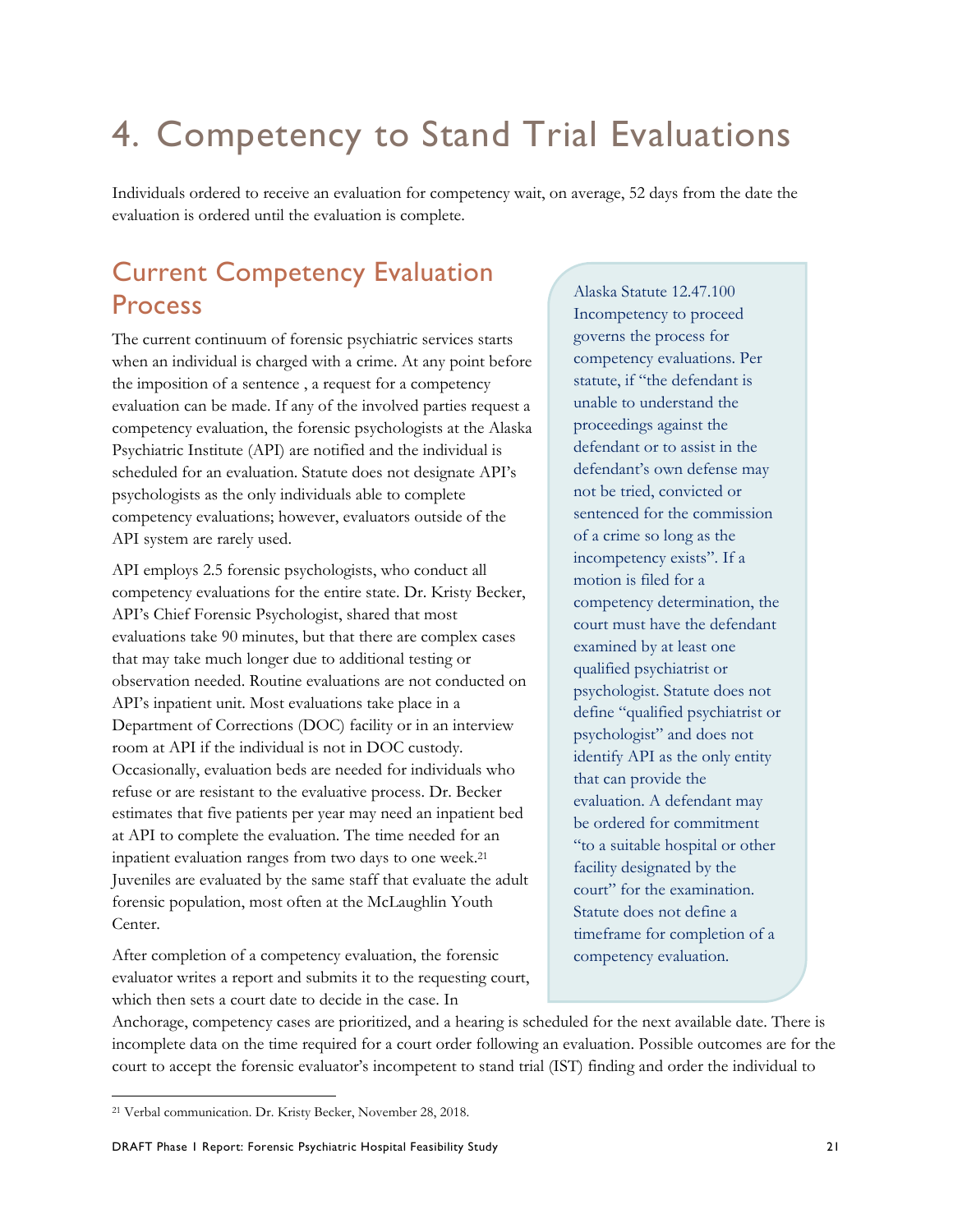API for restoration, accept the forensic evaluator's IST finding and dismiss the case, accept the forensic evaluator's competent to stand trial (CST) finding and send the case to regular court, or contest the findings.



Figure 16: Competency Evaluation and Restoration Process

## Number of Evaluations Ordered

Roughly half of all competency evaluation orders originate in Anchorage courts. Data from Anchorage's Competency Calendar show the number of evaluations ordered in Anchorage and Dr. Becker's counts provide the number of evaluations completed statewide. The number of evaluations completed by API's forensic psychologists has increased steadily since fiscal year (FY) 2016. From July 1, 2018 to January 15, 2019 the forensic psychologists completed 169 evaluations and the projected total number of evaluations for FY 2019 is 338. In FY 2018, API's forensic psychologists completed 39 more evaluations than in FY 2016.



Figure 17: Competency Evaluations Ordered, Anchorage, and Competency Evaluations Completed, Statewide, FY 2016-19

\* Projected totals for FY 2019 Source: Anchorage Court Competency Calendar Hearing Data, July 1, 2015 – December 31, 2018 and Dr. Becker, Counts of Evaluations completed by API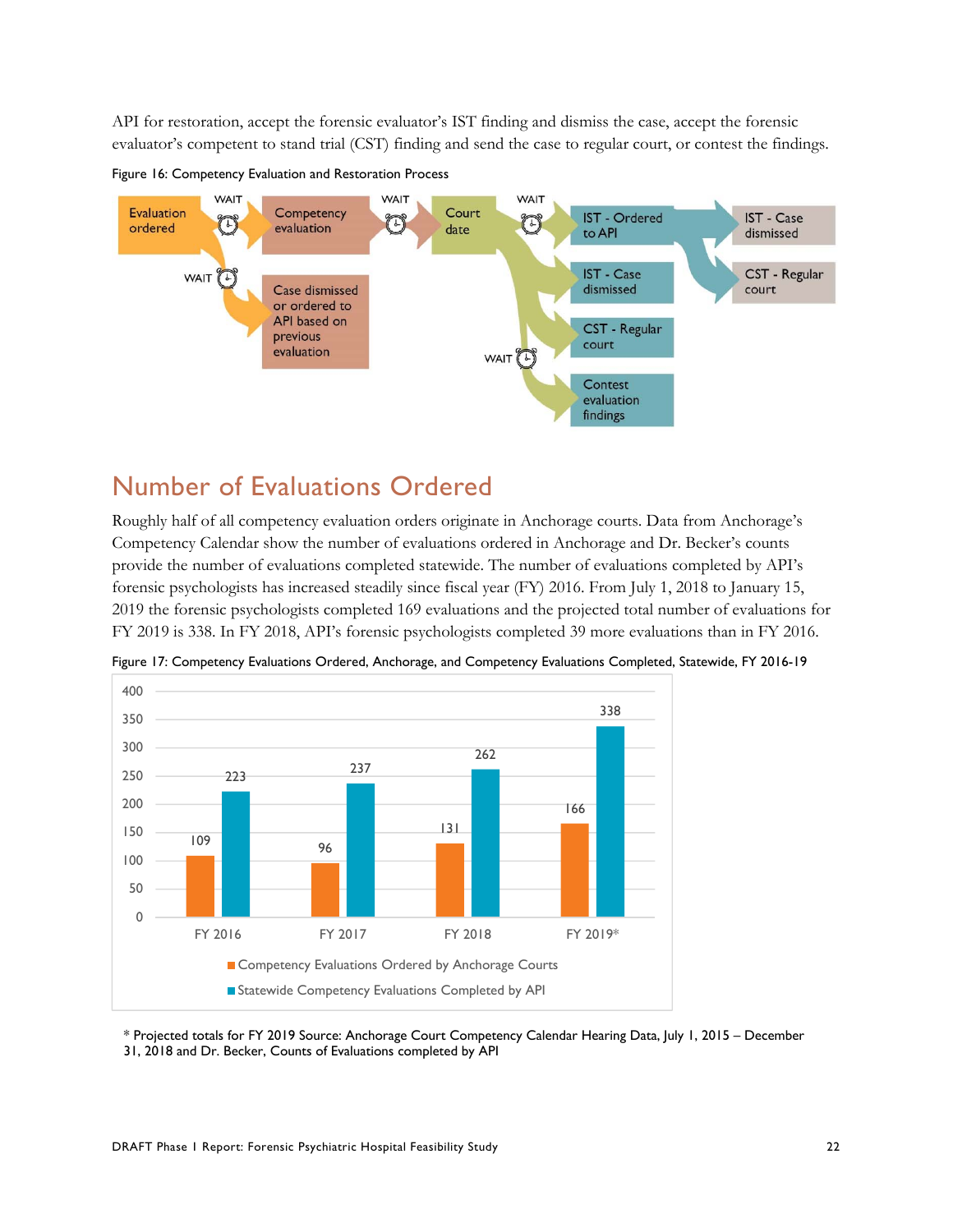Anchorage Court Competency Calendar data identified that 421 evaluations were ordered between July 1, 2015 and December 31, 2018 for 279 unique individuals. Twenty-six percent of individuals had more than one evaluation ordered during this period.



Figure 18: Percentage of individuals with one, two, three and four or more evaluations ordered

Source: Anchorage Court Competency Calendar Hearing Data, July 1, 2015 – December 31, 2018

### Wait Times for Evaluations

On average, individuals waiting for a competency evaluation waited for 52 days (7.5 weeks) in 2018 based on the date the evaluation was ordered and the date the forensic psychologist rendered an opinion.22 The Anchorage District Court looked at national best practices and decided to set a timeframe of three weeks to complete a competency evaluation for misdemeanor offenses and five weeks for felony offenses. All judges and magistrates in the Anchorage district court are trained to schedule competency hearings based on these guidelines.23 Over the past year, API's evaluators have rarely been able to complete an evaluation and report in that timeframe. During 2018, only 14 percent of misdemeanor cases received a completed evaluation in less than 3 weeks and only 25 percent of felony cases received a completed evaluation in less than five weeks. In Anchorage, an increasing number of cases have been dismissed or ordered to API for restoration based on previous competency reports.

Wait times for competency evaluation in Anchorage increased 10-14 days since FY 2016. While the number of days waiting for a competency evaluation seems to have decreased in FY 2019, it is important to note that as of December 21, 2018 there were 17 ordered evaluations that had not been completed and only days waiting for completed evaluations were included in the average.

 $\overline{a}$ 

<sup>22</sup> Summary of data entry of all 2018 API Tuesday Reports by Agnew::Beck.

<sup>23</sup> Proposal to request for funding and resources to expand the Anchorage Centralized Competency Calendar to a state-wide docket. Authored by Kate Sumey, MA Project Coordinator for the Anchorage Coordinated Resources Project (Mental Health Court) and the Anchorage Centralized Competency Calendar. October 2018.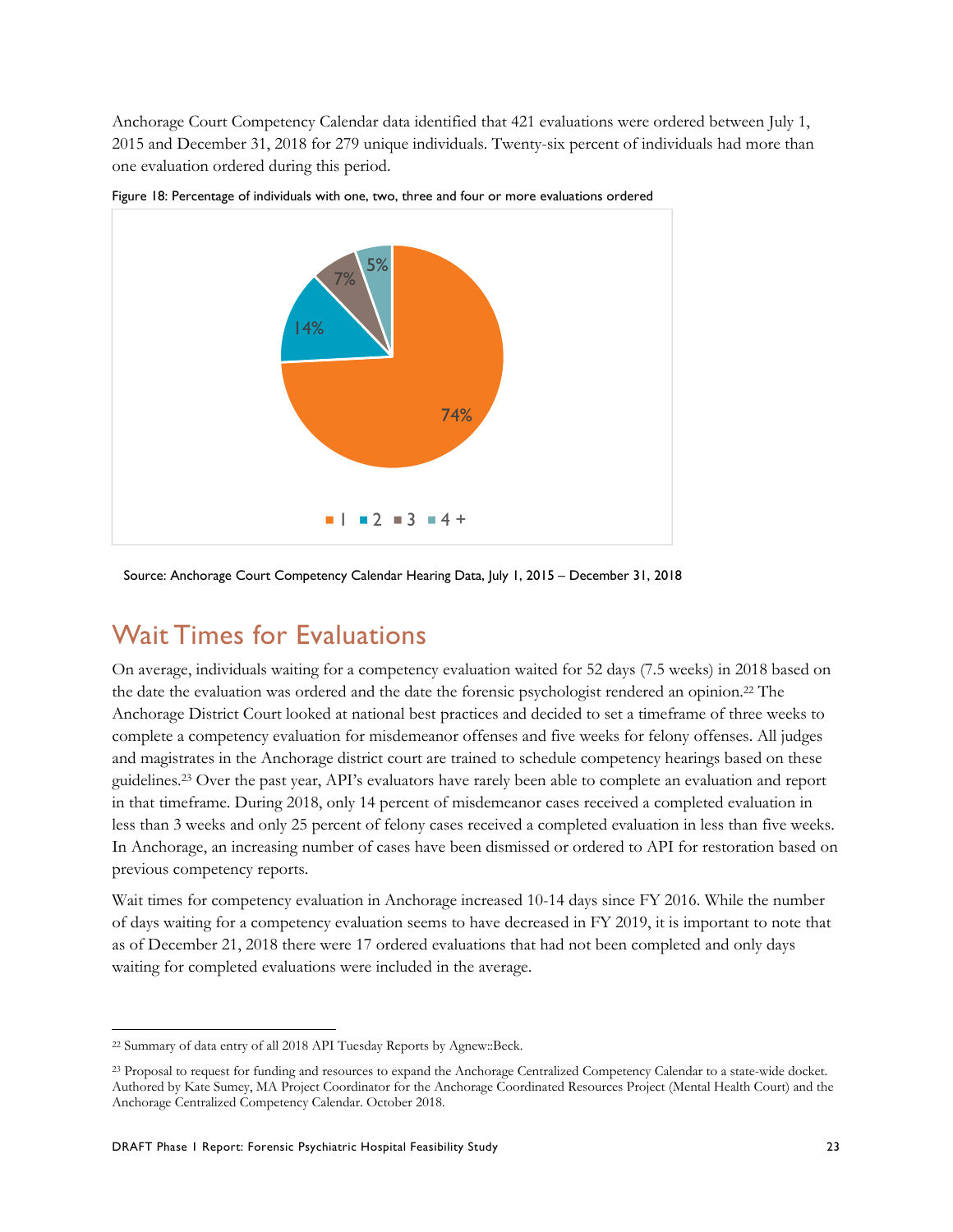

Figure 19: Average Days Waiting for Competency Evaluation, Anchorage - Outliers Removed

### Court Disposition

Once an individual's evaluation is complete and the findings submitted to the court, there is a hearing to determine the next steps for the defendant. If an individual is found incompetent to stand trial, they may be ordered to API for restoration or the court may dismiss the case. The dismissal may be "43A", dismissed by the prosecution or "43C", dismissed by the court in the interest of justice. A case may be dismissed under 43A or 43C prior to restoration efforts or, if after restoration efforts, the individual is still deemed IST. If an individual is found competent to stand trial and the court agrees with this ruling, the defendant exits the forensic process and enters the regular court system. The court may also choose to rule in a case based on a prior evaluation.

Figure 20 below shows the number of Anchorage court cases with a case disposition of "43A", "43C" or "Regular Court" (CST). This chart represents the total number in each category (projected totals for FY 2019), which includes individuals who had cases dismissed before or after restoration and individuals who were found competent to stand trial before or after restoration. In Anchorage, the number of cases dismissed either by the prosecution or in the interest of justice has increased over the past four years, while the number of individuals entering the regular court system has decreased. In FY16, 49 cases went to the regular court system for trial, while 38 were dismissed. A marked reversal is expected in FY19, with just 12 cases expected to go to regular court and 88 expected to be dismissed. It should be noted that CST projections for FY 2019 may be lower than expected, due to the extent of the backlog for evaluations and restoration.

Source: Anchorage Court Competency Calendar Hearing Data, July 1, 2015 – December 31, 2018.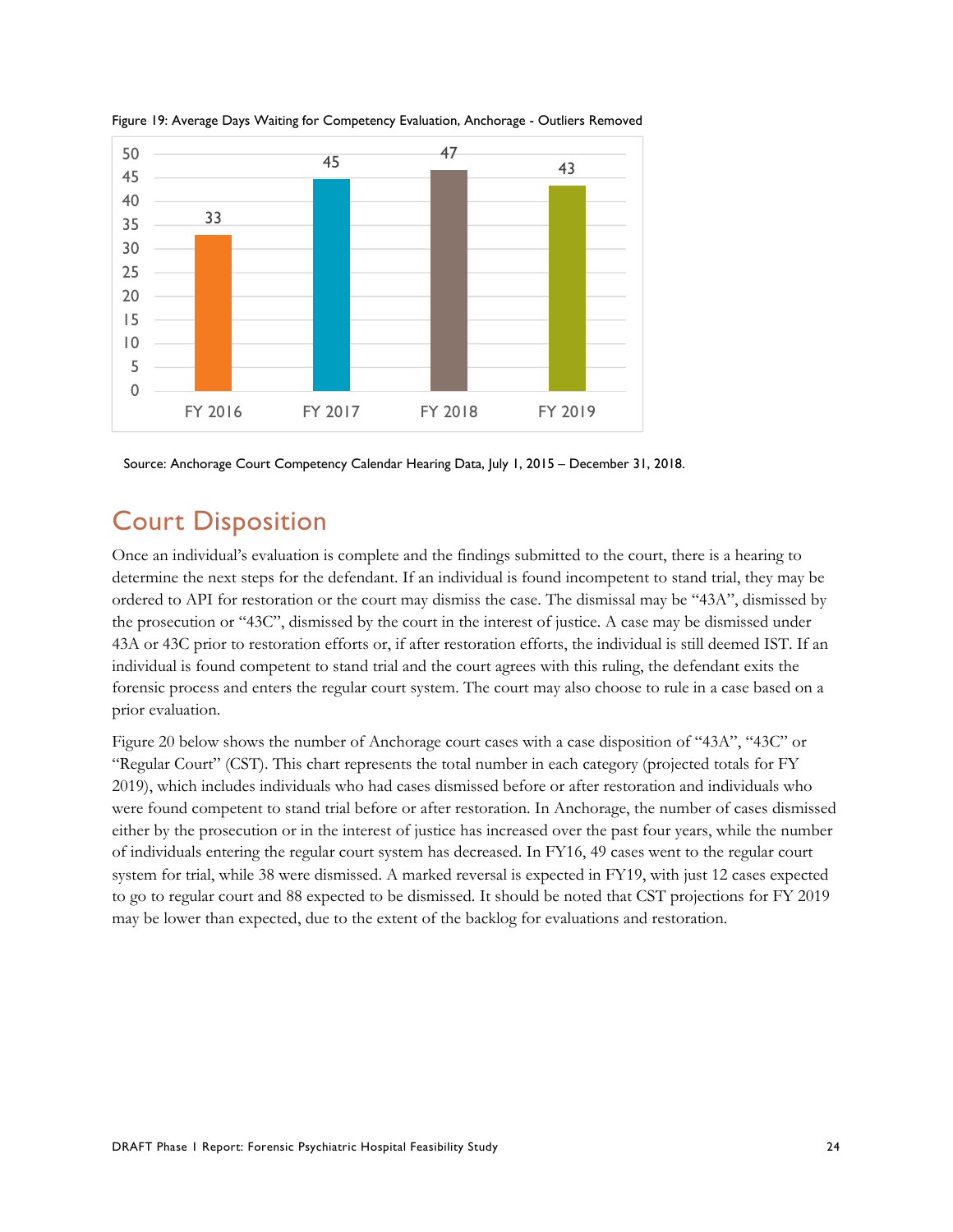

Figure 20: Anchorage Competency Cases by Disposition Type

\* Projected totals for FY 2019. Source: Anchorage Court Competency Calendar Hearing Data, July 1, 2015 – December 31, 2018.

#### *Court Disposition Based on Prior Evaluation*

In Anchorage, the court seems to be relying increasingly on past competency evaluations to determine if an individual should be ordered for restoration or if the case should be dismissed. Use of a prior evaluation will depend on the attorney, the seriousness of the current and prior offense and the date of the last evaluation. However, there is not a written standard in statute or elsewhere that specifies when a prior evaluation can be used.24 In FY 16, just one individual was ordered to API for restoration based on a previous evaluation, but in the first half of FY 2019 (July 1, 2018 – December 31, 2018) six individuals were (projected total for FY 2019 is 12).

The number of individuals deemed incompetent to stand trial (IST) who have had their cases dismissed based on a prior report has also soared since FY 2016. In FY 2016 there were no individuals in the Anchorage courts that were deemed IST and had their case dismissed based on a prior report, but in the first half of FY 2019, 24 individuals were determined IST and had their cases dismissed based on a prior report (FY 2019 projection is 48).

 $\ddot{\phantom{a}}$ 

<sup>24</sup> Anchorage Competency Court Judges. Stakeholder Interview, January 17, 2019.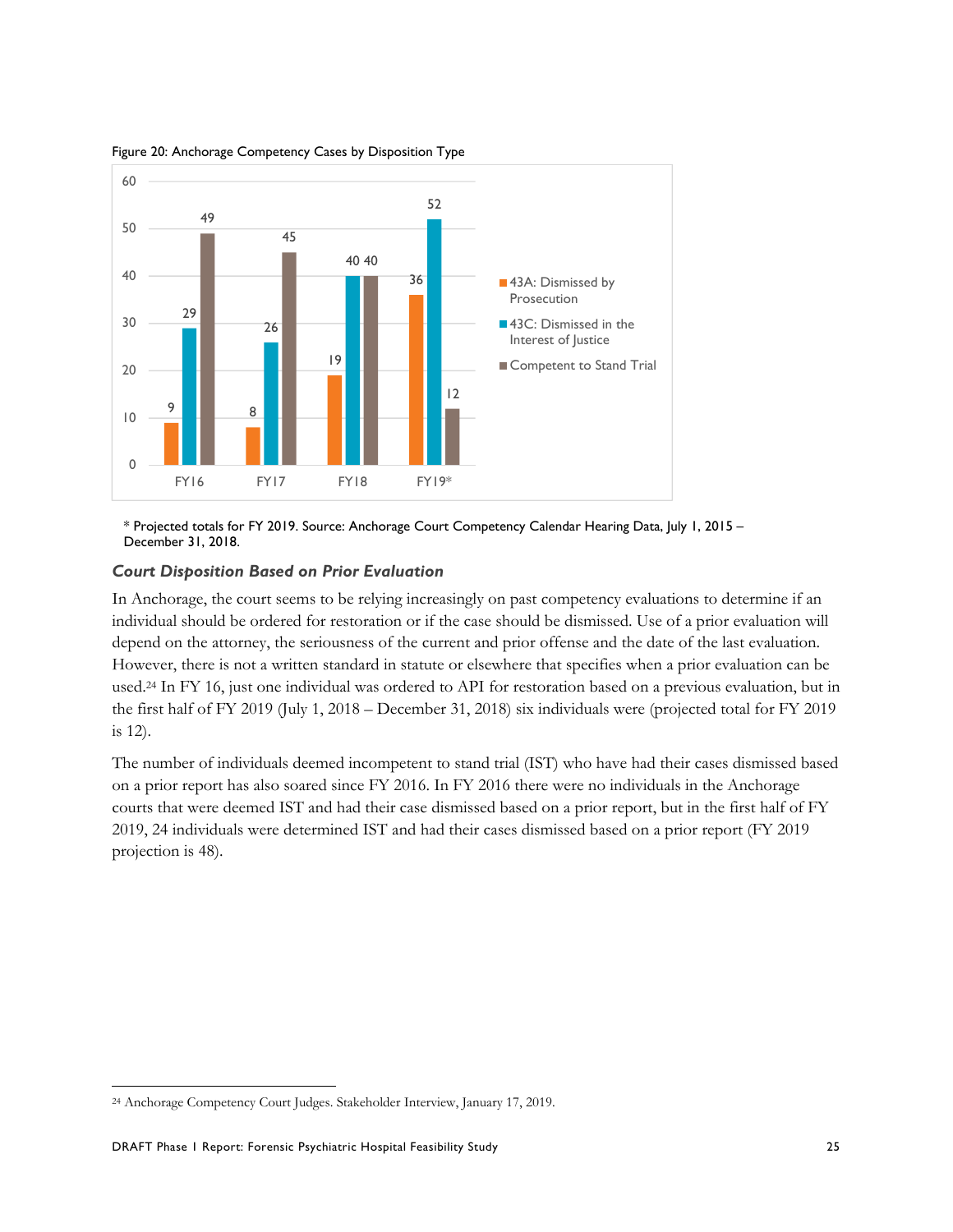

Figure 21: Case Decisions Based on Prior Evaluations, Anchorage



In Anchorage, the number of misdemeanor cases in which the defendant is ruled incompetent to stand trial and the case is dismissed based on a prior evaluation is expected to increase significantly in FY19 from just five cases in FY18 to 44 cases by the end of the fiscal year. The number of cases dismissed prior to the completion of an evaluation and the number ruled IST and dismissed is also expected to increase in FY19.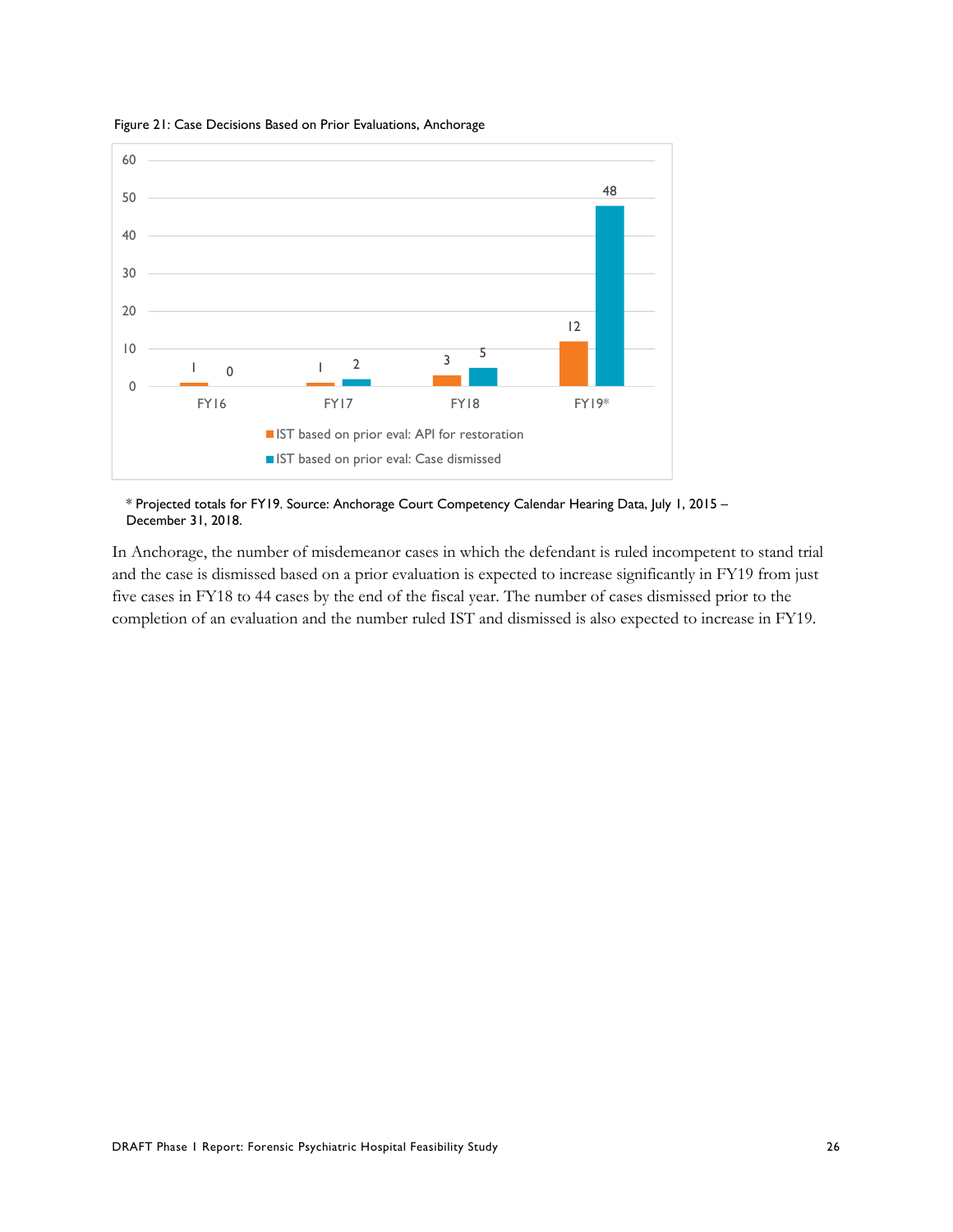

Figure 22: Number of Cases Dismissed by Fiscal Year

\* Projected totals for FY19. Source: Anchorage Court Competency Calendar Hearing Data, July 1, 2015 – December 31, 2018.

### Recommendations

Facility, staffing and process change recommendations are guided by the recommendations from previous studies, stakeholder interviews and data which highlights critical areas for intervention.

Recommended statutory changes are informed by previous studies that have looked specifically at statute changes related to the forensic psychiatric population. A full list of statute change recommendations from previous reports can be found in the Appendix. Referenced reports include:

- Fox, Patrick. 2016. Alaska Psychiatric Institute: Evaluation of Forensic Services. Western Interstate Commission for Higher Education.
- Gordon, Sara, Piasecki, Melissa, Kahn, Gil, Nielsen, Dawn. 2014. Review of Alaska Mental Health Statutes. University of Nevada Las Vegas.

#### **Facility**

In the current process, most competency evaluations are not performed at API and do not require an inpatient bed. Consequently, adding more beds will not be effective at reducing the wait times for competency evaluations. In an interview with the Department of Corrections, one partner shared that 15-20 years ago all competency evaluations happened inpatient at API. Individuals needing a competency evaluation were taken to API for anywhere from one to five days for a very thorough evaluation and observation period. DOC expressed concern about the thoroughness of outpatient evaluations lasting just a few hours and suggested that competency evaluations could indeed be a facility issue.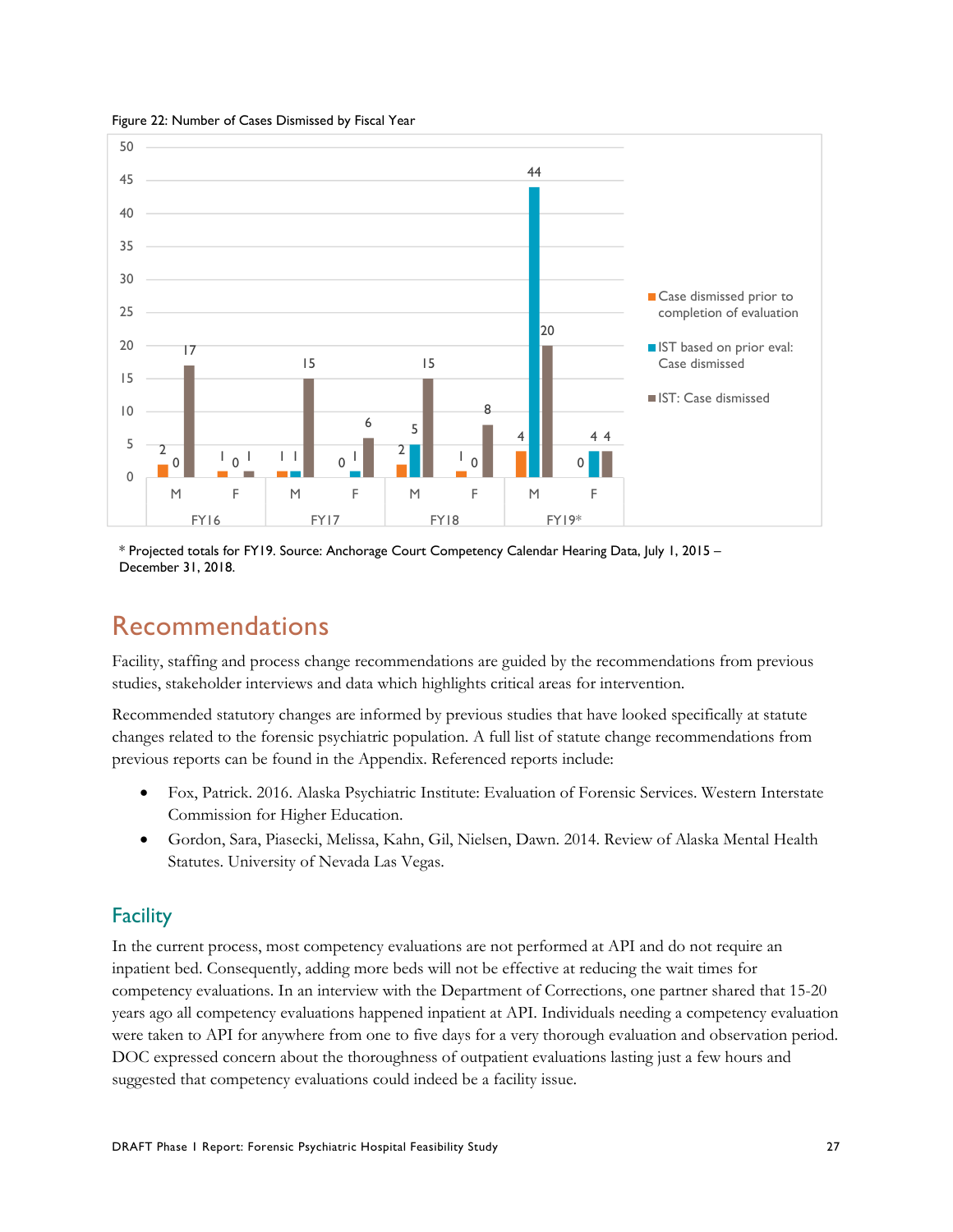There is tremendous pressure on the forensic psychiatric system nationwide, and across the country fewer competency evaluations are conducted in inpatient settings. Considering a reversal of this trend in Alaska would have significant impacts on the number of beds needed for a new or expanded facility.

### **Staffing**

Stakeholder interviews with Anchorage Competency Court judges and staff identified several possible staffing solutions. Overall, the judges felt the most acute issue is staffing to conduct evaluations; without a competency evaluation, the court process stalls and with a growing frequency, cases are dismissed. The Criminal Justice Commission's 2018 Annual Report also recommended growing the number of forensic psychologists and psychiatrists to increase API's current evaluation capacity. There are several possible staffing solutions to consider.

#### *Add forensic psychologists at API*

There are currently 2.5 forensic psychologists and a paralegal employed by API to provide forensic evaluations and support. These same forensic psychologists also provide restoration services to those ordered to API for this purpose. Orders for competency evaluations in the Anchorage court system alone increased 21 percent between FY 2016 and FY 2018 without an increase in staffing to address the growing demand.

#### *Telemedicine contracts with out-of-state forensic psychologists*

While not specifically identified in AS 12.47.100 Incompetency to proceed (statute governing competency to stand trial evaluations), tele-psychology is permitted in the State of Alaska by AS 08.86.204(c). However, all persons practicing psychology must hold an Alaska professional license, which may be a barrier to quick recruitment and on-boarding of tele-evaluators from outside of Alaska.

Telemedicine is a practice that has matured significantly in recent years. Initial concerns about encryption, privacy and the conditions under which a patient is being evaluated have been largely addressed. Forensic telepsychiatry services have emerged and are especially helpful in providing evaluations in areas in which is impractical or not possible to conduct an in-person forensic evaluation. Courts have recognized the use of forensic telepsychiatry as a valid and reliable means of conducting a forensic evaluation, and several companies have emerged to meet the demands of this emerging market. Alaska should consider amending AS 12.47.100 and AS 12.47.070 to define forensic telepsychiatry and the circumstances in which it may be used and to expressly permit evaluations to be conducted by this method.

While there are ethical, technological and cost factors to consider, telemedicine remains an option to increase the staff capacity of API's forensic psychologists. Both the 2016 WICHE report and the 2014 UNLV report recommend exploring the use of tele-evaluations for the forensic psychiatric population.

#### *Contracts with Alaska-licensed forensic psychologists*

Psychologists licensed in Alaska have previously conducted competency evaluations on a contract basis. Coordinated outreach to Alaska psychologists to identify those who are qualified for and interested in contract work to conduct competency evaluations is one possible solution that would ease the pressure on API's forensic psychologists to provide an increasing number of evaluations. A contract for 20-30 evaluations per year could be offered and multiple agencies (API, the Alaska Court System, and DOC) could potentially pool resources to fund this contract.

#### *Add a forensic evaluator to the Alaska Court System*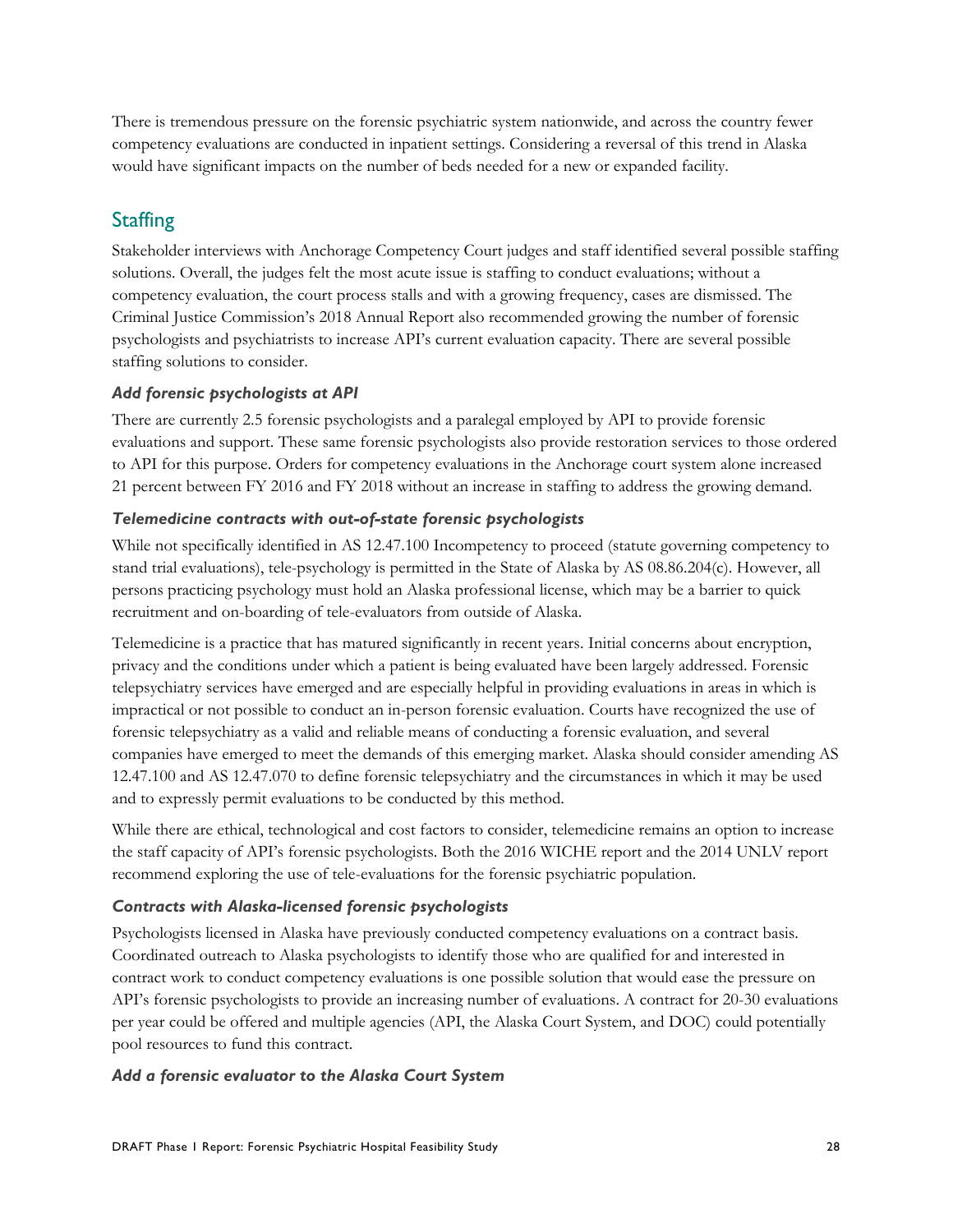Forensic evaluations are not required by statute to be conducted by API staff. In other states, forensic evaluators are housed in the court system. Alaska Court System judges state that funding is not currently available to hire a forensic evaluator. The 2016 WICHE report recommended discussion between the Department of Health and Social Services and the Alaska Court System regarding which branch of government is responsible for providing forensic evaluators and paying for their services.

#### Process

#### *Prioritization*

Alaska Court System judges in Anchorage would like to implement statewide tracking and coordination of competency evaluations to include a process for prioritization of misdemeanants for evaluation and restoration. Currently, there is no statewide system for coordinating or tracking competency evaluations, thus if someone receives an evaluation order in Nome and then later in the year receives an evaluation order in Anchorage, there is no way for the court system to identify that there is a recent evaluation that they could refer to. Additionally, the court would like to see individuals with misdemeanor charges prioritized for evaluation and restoration, based on their risk for legal exposure.

The court system believes they should be responsible for prioritizing individuals for evaluation and restoration and should be able to provide API with a prioritized list. To this end, the court system put forward a proposal for a statewide competency administrative position, but implementation of this position is dependent on funding and collaboration with API.25 Two judges with experience in mental health competency law would hear cases on the statewide competency docket, per the proposal.

#### *Brief screening*

 $\overline{a}$ 

Currently, API performs the same level of competency evaluation for all defendants, regardless of offense type or acuity of symptoms. The 2014 UNLV report suggested the consideration of a more limited competency evaluation for misdemeanants. The Anchorage Court system, in conjunction with a behavioral health provider created an abbreviated competency evaluation form for use with misdemeanants. Forensic evaluators at API were not in favor of this approach because they state that the level of a person's charged offense does not necessarily indicate that person's complexity of mental health issues. For example, a person with severe mental illness and acute symptoms may be charged with a relatively low-level offense but the severity of their illness could require significant restoration to be competent to stand trial.

#### *Education and supervision*

Education for relevant members of the court may be helpful to clarify competency restoration and explain which treatments, services, and programming are available at API for the forensic psychiatric population. The 2016 WICHE report recommended that API provide in-services for the courts and consider inviting members of the court to tour API to better understand the processes there. Judges with the Anchorage Court Competency calendar suggested targeted education, specifically to courts in rural communities, about the competency process to ensure the appropriateness of referrals for competency evaluations, citing that they see cases originating in rural courts that are not always appropriate for the process.

<sup>25</sup> Proposal to request for funding and resources to expand the Anchorage Centralized Competency Calendar to a state-wide docket. Authored by Kate Sumey, MA Project Coordinator for the Anchorage Coordinated Resources Project (Mental Health Court) and the Anchorage Centralized Competency Calendar. October 2018.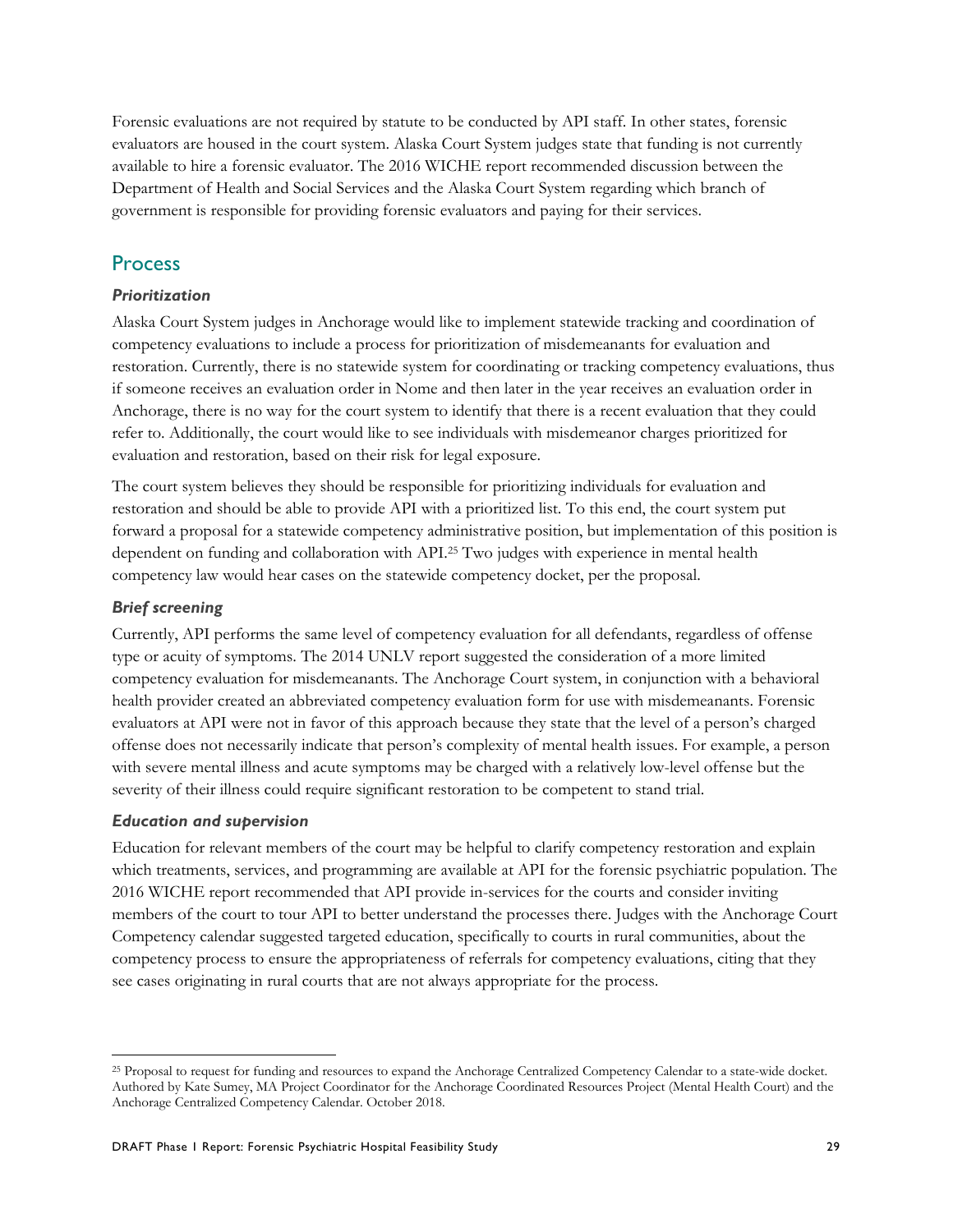Currently, forensic evaluators at API serve two roles: they conduct the forensic evaluations and serve as members of the competency restoration clinical team. Use of forensic consultants external to API to provide guidance and objective analysis of the work of API's forensic evaluators for the purposes of professional development and to reduce chance the chance for or perception of a conflict of interest should be considered. See Appendix for relevant recommendations from previous studies.

#### **Statute**

The terms "qualified psychiatrist", "qualified psychologist" and "qualified forensic psychologist" and not currently defined in statute, and statute does not expressly permit trainees and interns to conduct evaluations. Defining terms and broadening the definition brings more clarity to who may perform competency evaluations and broadens the pool of potential evaluators.

 Define the terms "qualified psychiatrist", "qualified psychologist" and "qualified forensic psychologist" in the Definitions section in AS 12.47.130. Include in the definition verbiage that expressly permits post-doctoral trainees and interns to conduct evaluations under the supervision of a qualified forensic evaluator. (WICHE, 2016; UNLV, 2014)

Per Alaska Court System judges, the use of a prior evaluation depends on the attorney, the seriousness of current and prior offenses and the date of the last evaluation; however, there is not a written standard for when prior evaluations should be used.

 Amend AS 12.47.100 to permit the court to rely on previous and/or recent competency evaluations to determine whether a competency to proceed evaluation for the current charges is necessary, particularly for defendants well-known to the court and repeatedly charged with misdemeanor offenses and/or allow for the use of a more limited, follow-up competency evaluation in misdemeanor cases where a defendant has received a full competency evaluation in the previous 12 months. (WICHE, 2016; UNLV, 2014)

Alaska does not have statutory provisions expressly permitting the use of telemedicine, telehealth, or telebehavioral health.

 Allow for the use of tele-behavioral health and evaluation via videoconferencing in AS 12.47.070 and AS 12.47.100 and throughout Title 47. Allow for the use of tele-behavioral health for forensic evaluations. Define tele-behavioral health in statute. (WICHE, 2016; UNLV, 2014)

There is not a statutory limit on the timeframe for completion of competency evaluations for misdemeanor offenses. Misdemeanants may spend longer awaiting a competency evaluation than they would if they had just served their time in prison.

 Amend AS 12.47.070 to require that competency evaluations for misdemeanor charges be performed within 15 calendar days of the court order. A 15-day extension should be permitted when the defendant appears to be under the influence of alcohol or drugs at the time of the order. (UNLV, 2014)

There is no statutory requirement for scheduling competency hearings. The Anchorage Competency Court prioritizes competency cases and puts them on the calendar for the next available court day, but this is not a practice that is mandated statewide.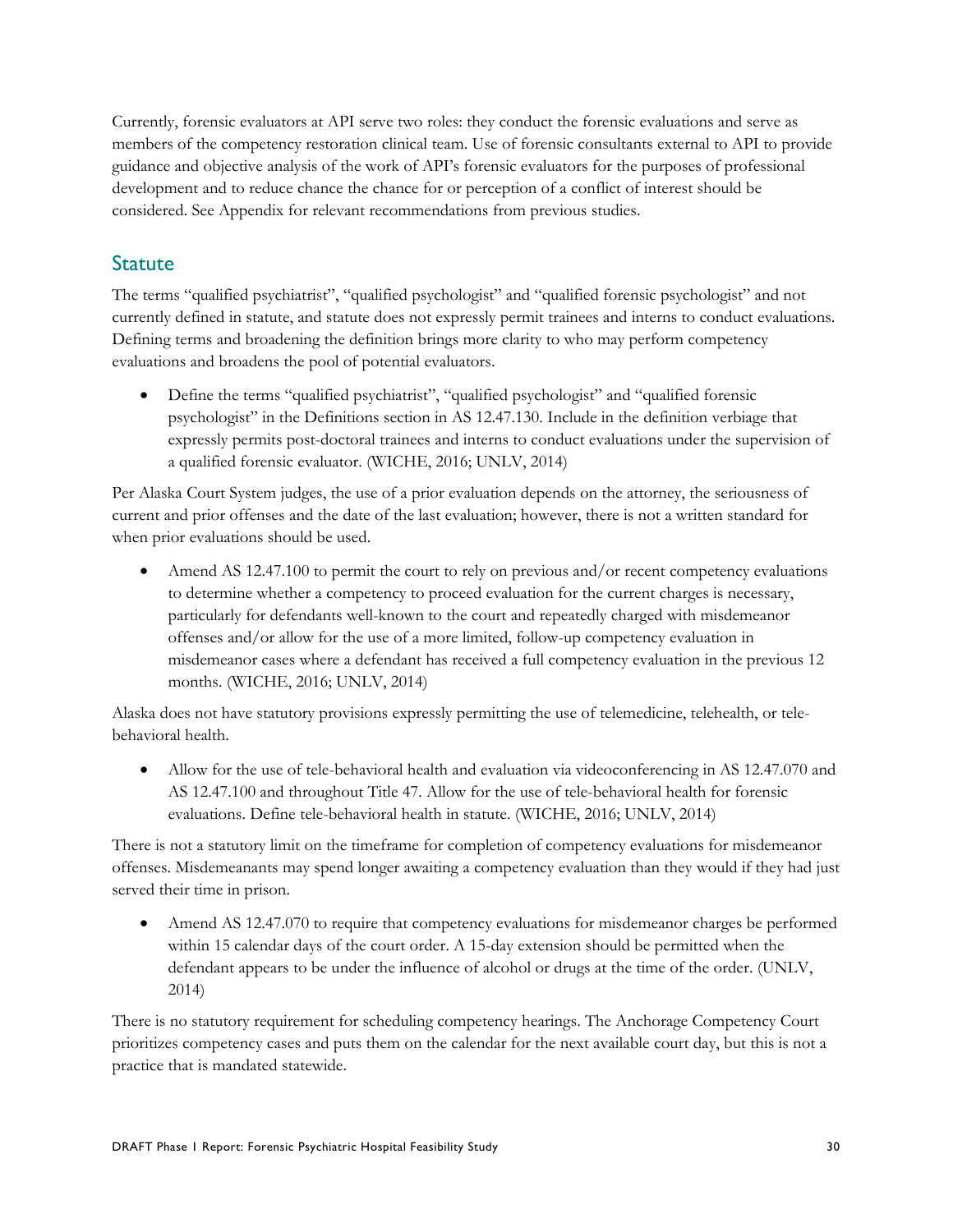Amend statute to require that the court advance the date for the hearing on the defendant's competency to the day after the competency report is filed. (UNLV, 2014)

Alaska statute provides little direction as to how juveniles should be treated in competency proceedings.

 Amend statute to include specific mention of juveniles, considering the following factors: developmental immaturity as a cause of the defendant's incompetence to stand trial, inclusion of cognitive concepts like a juvenile's ability to understand the proceedings and assist counsel, provision of a separate definition for childhood mental illness, requirement that the evaluation be performed within 30 calendar days of the court order for evaluation, inclusion of a requirement that the evaluator have training and experience in child psychology or psychiatry. (UNLV, 2014)

Requirements for continuing education and supervision are not identified in Alaska statute for forensic evaluators.

 The Division of Behavioral Health should be designated by statute to coordinate continuing education in forensic evaluations. Continuing education should include, when possible, in-person supervision of the examiner's evaluation practices and reports. (UNLV, 2014)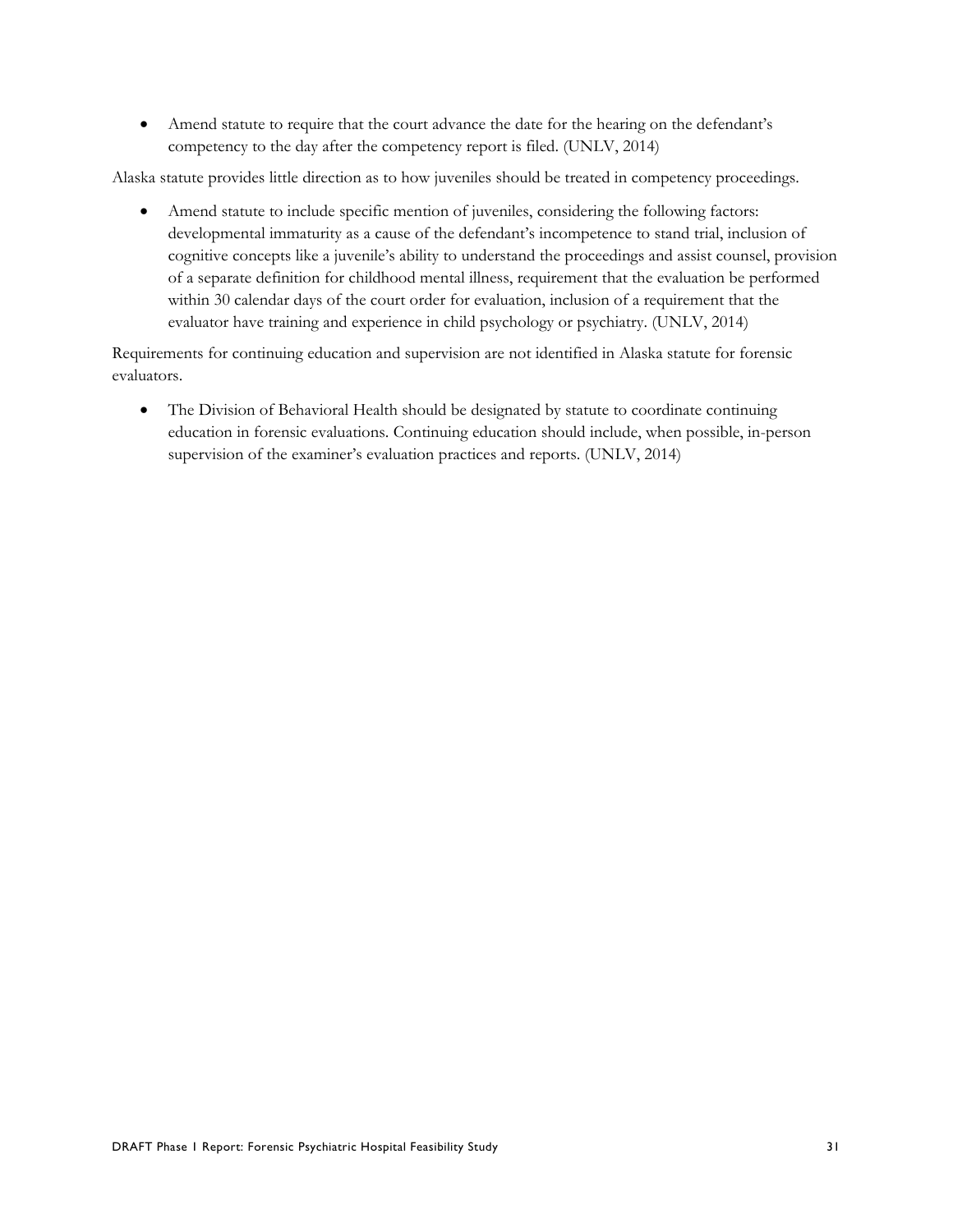# 5. Competency Restoration

## Current Process

API is notified after the court has ordered a defendant to API for competency restoration. By statute, restoration must occur at API. The average wait time for individuals waiting for a bed on Taku was 113 days in 2018.26 The statutory definition of where restoration must occur creates a funnel in which all individuals deemed incompetent to stand trial and in need of treatment to be restored must be placed in one of API's 10 forensic beds.



Competency restoration typically involves

psychopharmacology (medication) and/or psychoeducational

training to prepare an individual to stand trial. Training elements may include but are not limited to: competency education, mock court procedures, vocabulary, behavior training and sessions with a defense attorney.27 The primary goal of competency restoration is not to treat an individual's mental illness; however, an individual's mental condition may improve because of the restoration process. The average length of stay for patients who received restoration treatment on the Taku unit and were discharged from API in fiscal year 2018 was 75 days.28

The time available for restoration is limited by statute<sup>29</sup> and cannot last more than a total of six months for individuals who are not charged with crime involving force against a person, or more than one year for individuals who are charged with a crime against a person.30 Under no circumstance can a defendant be confined for restoration longer than the maximum period of confinement the defendant would receive if the defendant had been found guilty of the charges.<sup>31</sup>

The Taku unit at API runs at or near capacity, averaging 96 percent occupancy from July 1, 2015 – December 31, 2018.32 Annually, API sees 47 to 50 admissions for restoration treatment per fiscal year, for a total of 165

-

<sup>26</sup> API Forensic Unit. Tuesday Reports, calendar year 2018.

<sup>27</sup> Sperbeck, David. 2013. Clinical and Legal Practice Standards for Conducting Competency to Stand Trial Evaluations and Restoration Services. Presentation, June 25, 2013.

<sup>28</sup> Meditech Electronic Health Records. IST Discharge Patients: Average Length of Stay, Fiscal Year 2018.

<sup>29</sup> Alaska Statute 12.47.110

<sup>30</sup> The analysis conducted during Phase 1 of this project identified some lengths of stay longer than these periods.

<sup>31</sup> AAPL Practice Guideline for the Forensic Psychiatric Evaluation of Competence to Stand Trial. Douglas Mossman, Stephen G. Noffsinger, Peter Ash, Richard L. Frierson, Joan Gerbasi, Maureen Hackett, Catherine F. Lewis, Debra A. Pinals, Charles L. Scott, Karl G. Sieg, Barry W. Wall, Howard V. Zonana. Journal of the American Academy of Psychiatry and the Law Online Dec 2007, 35 (Supplement 4) S3-S72; "In Jackson v. Indiana, 406 U.S. 715 (1972), the U.S. Supreme Court held that a defendant found incompetent to stand trial may not be held indefinitely for treatment. There must be a prospect for the defendant's successful restoration within a reasonable time, and "his continued commitment must be justified by progress toward that goal" (Jackson v. Indiana, 406 U.S. 715 (1972), p 738). One can therefore interpret Jackson as placing on forensic hospitals some responsibility for developing efficient and effective treatment programs to comply with the limited periods allowed for restoration."

<sup>32</sup> Meditech Electronic Health Records. Taku Occupancy, July 1, 2018 – December 31, 2018.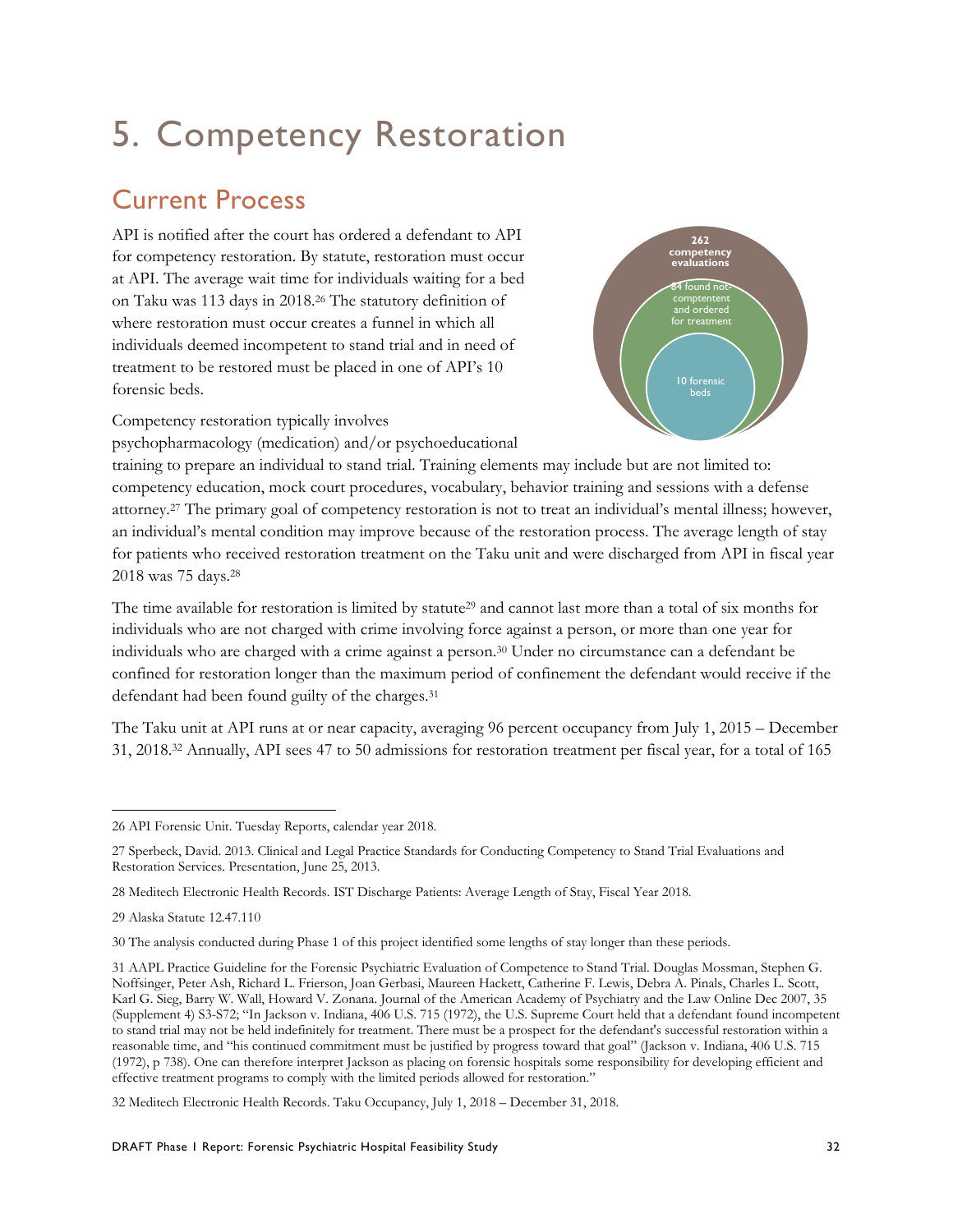admissions over the study period (July 1, 2016 – December 31, 2018).33 This includes forensic patients who are not placed on Taku. Admissions to the Taku unit are more varied, with 29 to 53 admissions per fiscal year, for a total of 148 admissions over the study period (July 1, 2016 – December 31, 2018).<sup>34</sup> During the study period, 17 patients were admitted IST but were not admitted to Taku, likely due to lack of capacity on that unit.





\* Projected totals for FY 2019. Source: Meditech Electronic Health Records. IST Total Admissions, age 18+, July 1, 2018-December 31, 2018 and Taku Total Admissions age 18+, July 1, 2018-December 31, 2018.

#### Alaska Statute

AS 12.47.110 Commitment on finding of incompetency, governs the timeframe for competency restoration. An individual may be ordered for restoration for an initial period of no longer than 90-days. The court shall conduct a hearing to determine whether the defendant remains incompetent on or before the expiration of this 90-day period. If the defendant remains incompetent, the court may recommit the defendant for a second period of 90-days. At the end of the second 90-day period, if the defendant remains incompetent, the charges against the defendant shall be dismissed (unless the crime involves force against a person) and any further commitment shall be governed by civil commitment statute. In the event the defendant is "charged with a crime involving force against a person and the court finds the defendant presents a substantial danger of physical injury to other persons and that there is a substantial probability that the defendant will regain competency within a reasonable period of time" the court may extend the period of commitment for competency restoration by an additional six months. If the defendant remains incompetent after the sixmonth restoration commitment, the charges against the defendant shall be dismissed and any further commitment shall be governed by civil commitment statute.

 $\ddot{\phantom{a}}$ 33 Meditech Electronic Health Records. IST Total Admissions, age 18+, July 1, 2018-December 31, 2018.

<sup>34</sup> Meditech Electronic Health Records. Taku Total Admissions age 18+, July 1, 2018-December 31, 2018.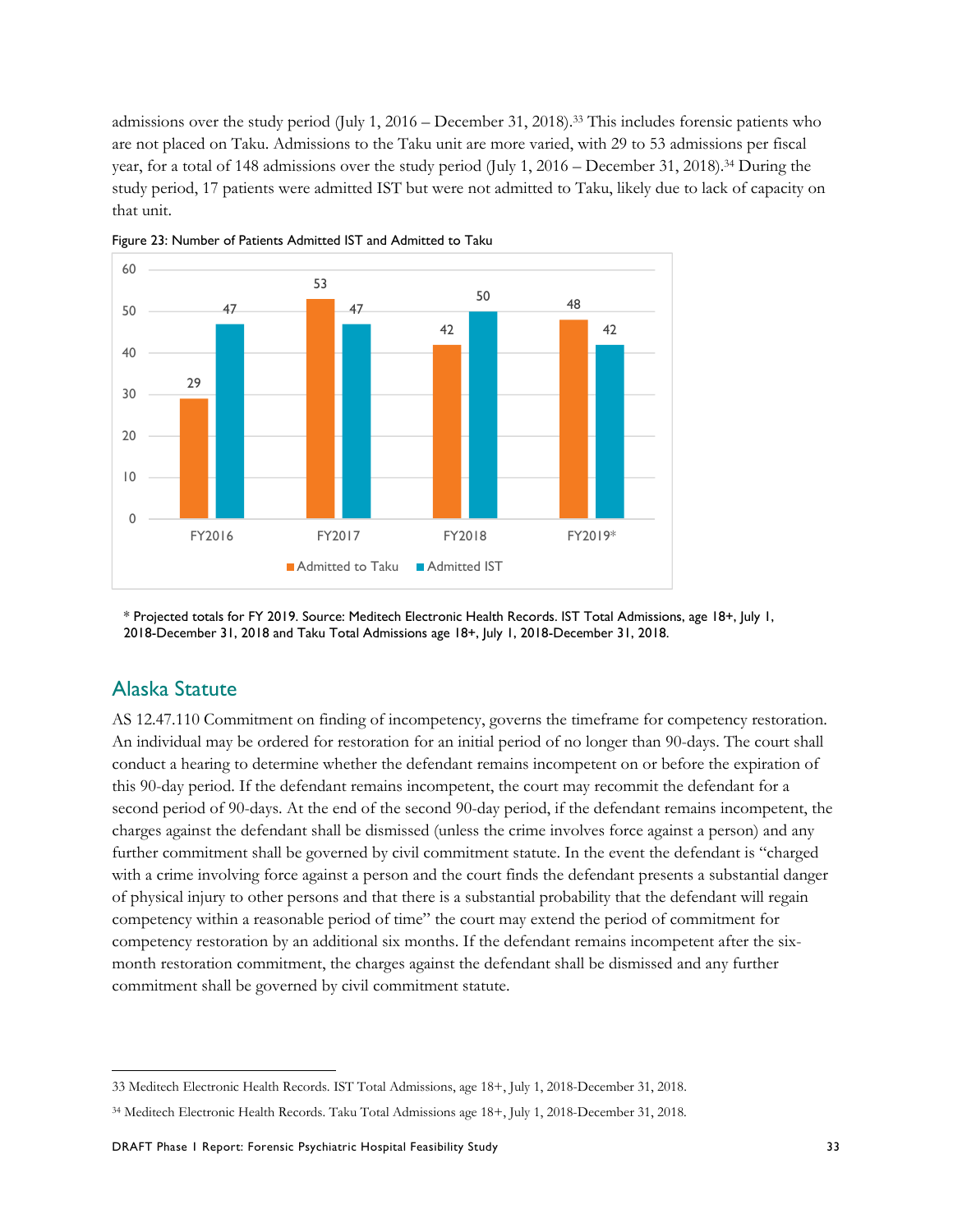

### Wait Times for Restoration

As described earlier, in 2018, according to the API Tuesday reports, individuals who were found incompetent and ordered to API for restoration waited approximately 113 days or 16 weeks for a restoration bed. Anchorage Competency Calendar data provides information on how long individuals are waiting from the date the restoration order is signed, until the date the court is notified the individual has been admitted to API for restoration as well as the number of individuals admitted per fiscal year. Per court competency records, since July 1, 2018 only three individuals ordered to API by the Anchorage Courts were admitted to API and they waited an average of 92 days for admission.





\* Projected total for number of individuals admitted in FY 2019. Source: Anchorage Court Competency Calendar Hearing Data, July 1, 2015 – December 31, 2018.

## Restoration Patients + Outcomes

#### *Demographics*

In the study period (July 1, 2015 – December 31, 2018), individuals committed to API for restoration were younger than the API population overall. More individuals 26-34 are committed to API for restoration than the civil population in this age group and there are fewer IST individuals over the age of 55 than in the civil population.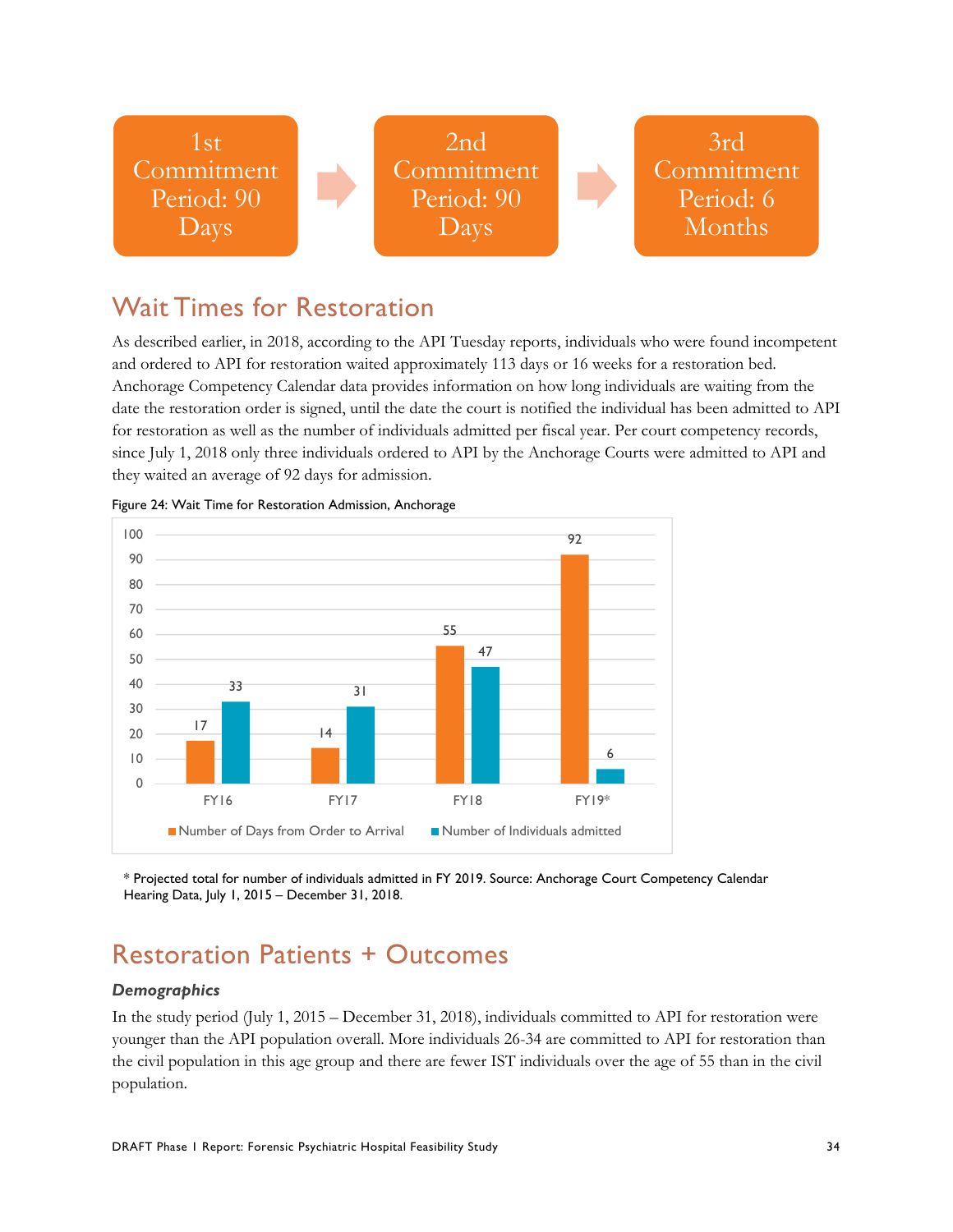

Figure 25: Age by Grouping for IST and Non-IST Residents, Unduplicated

Source: Meditech Electronic Health Records. IST and Non-IST Demographics, Unduplicated. July 1, 2015 – December 31, 2019.

Individuals committed to API for competency restoration are far more likely to be male than their civilly committed counterparts. While men are overrepresented in API as a whole, 82 percent of those who are IST and committed to API for restoration are men.



Figure 26: Sex of IST and Non-IST patients

#### Source: Meditech Electronic Health Records. IST and Non-IST Demographics, Unduplicated. July 1, 2015 – December 31, 2019.

Over half of civilly committed patients are white (51 percent) while just 28 percent of IST patients are white. Thirteen percent of the IST population in the study period were African American, over three times the proportion of four percent in the civilly committed population.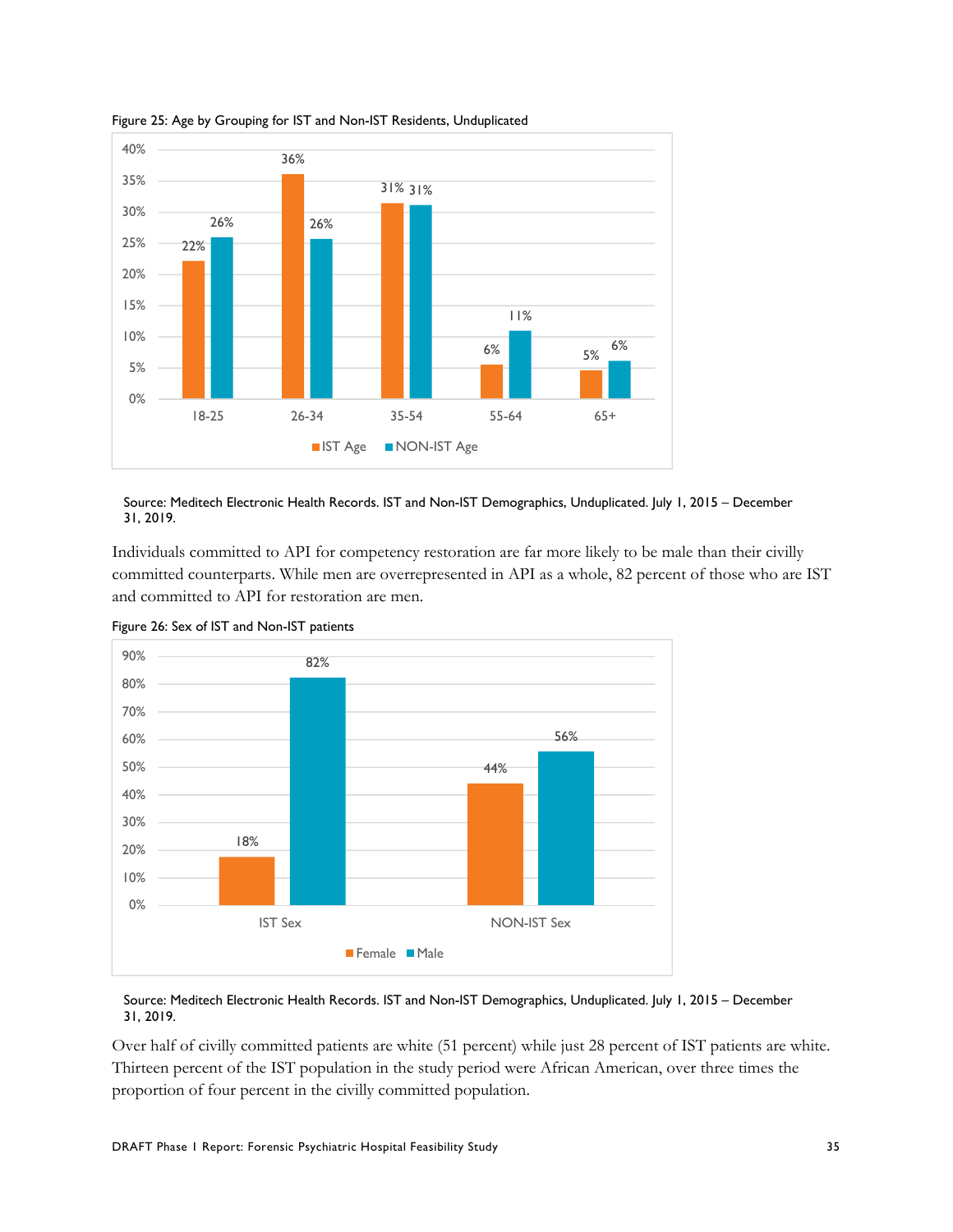Figure 27: IST and Non-IST Patients, by Race



Source: Meditech Electronic Health Records. IST and Non-IST Demographics, Unduplicated. July 1, 2015 – December 31, 2019.

#### *Length of Stay*

The average length of stay for IST patients who have completed their stay varies by year, but typically lasts two to three months. The average length of stay for restoration patients is four to seven times longer than for civilly committed patients.



Figure 28: Average Length of Stay for IST Patients with Completed Stays, in Days

Source: Meditech Electronic Health Records. Discharged IST and non-IST, Average Length of Stay, July 1, 2015 – December 31, 2018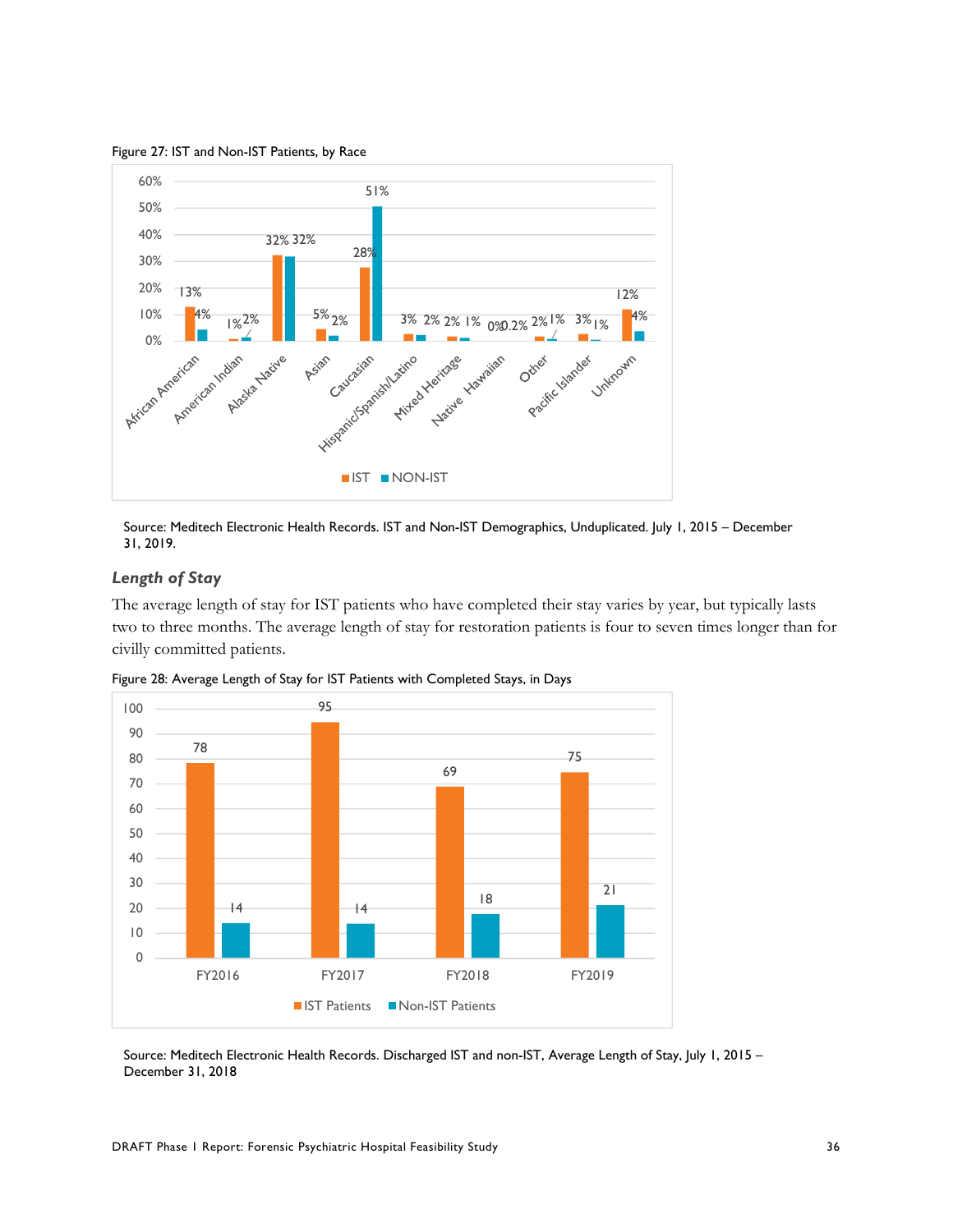### *Clinical Characteristics*

The top three diagnoses at discharge for IST patients are the same as for the civil population. However, nearly half of the IST population has a diagnosis of unspecified schizophrenia, compared to just 11 percent of the civilly committed population at API.



Figure 29: Top Three Diagnoses by IST and Non-IST Status

Source: Meditech Electronic Health Records. Discharge Diagnosis by IST and Non-IST Status, July 1, 2015 – December 31, 2018

### *Disposition after Restoration*

Between July 1, 2015 and December 31, 2018 (FY16 to the first half of FY19) there were 147 cases ordered by Anchorage Courts to API for restoration. Of those 147 cases, five percent did not result in an admission to API (in three cases the order was vacated prior to restoration, one case was dismissed after the order but prior to restoration, one individual died prior to admission and there is one admission pending). Of individuals who were ordered to API for restoration 33 percent were found competent to stand trial after restoration, while 42 percent were found incompetent to stand trial after restoration and their cases were dismissed. Missing data, where the disposition after restoration is unknown, accounts for 20 percent of Anchorage cases.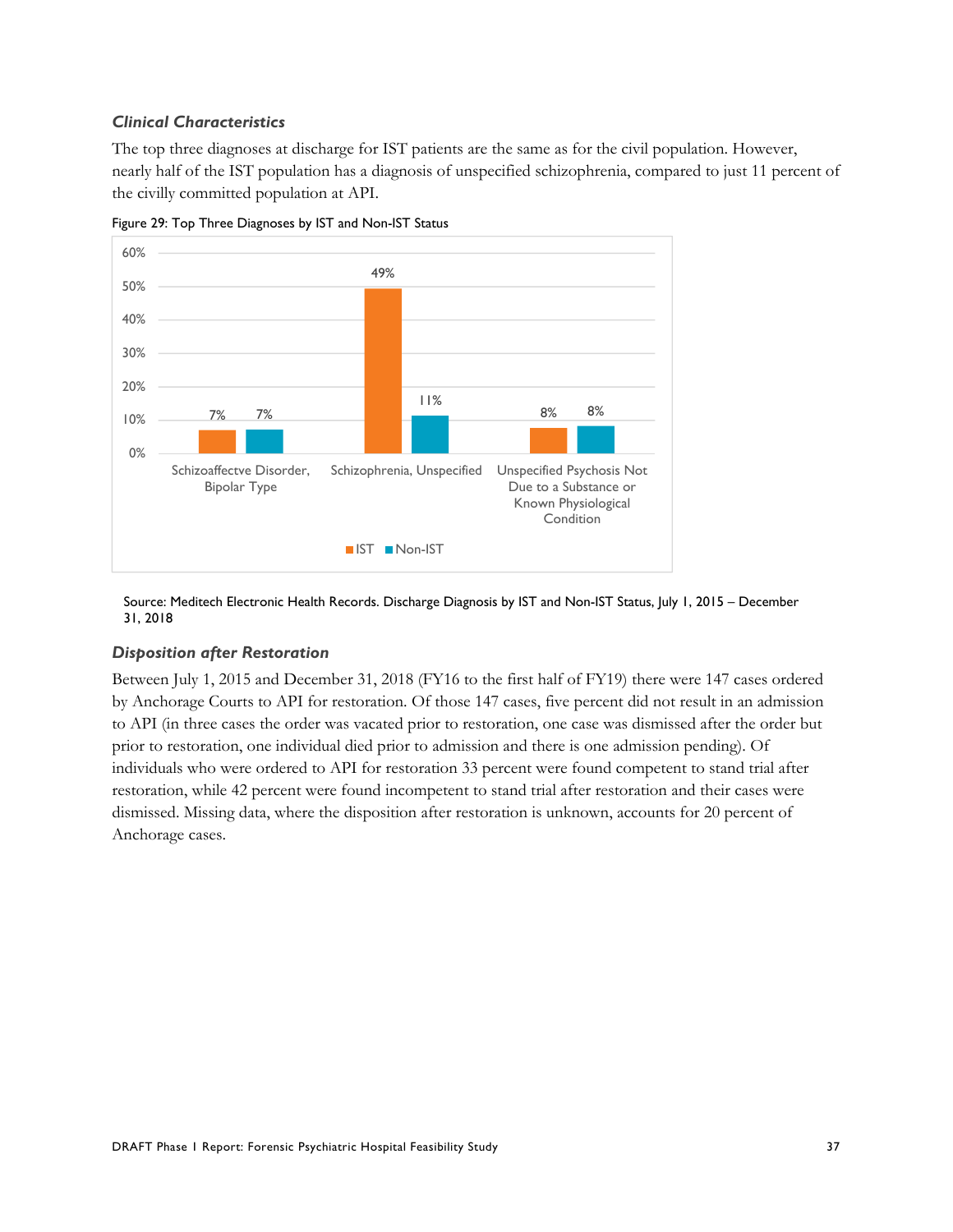

Figure 30: Disposition of Cases after Restoration, Anchorage Court Competency Calendar

Source: Anchorage Court Competency Calendar Hearing Data, July 1, 2015 – December 31, 2018.

# Recommendations

Alaska has explored and adopted the Sequential Intercept Model, developed by the Substance Abuse and Mental Health Services Administration's (SAMHSA) GAINS Center, for the diversion of persons with mental health disorders from the criminal justice system as part of its comprehensive approach to reducing recidivism to Alaska's jails.35 The model intends to divert from criminal justice involvement those persons whose behaviors and current needs are primarily driven by their mental health condition and not criminogenic need.

We recommend that Alaska examine the feasibility and cost savings associated with implementing a tiered competency restoration system, that includes an increase in hospital-based restoration accompanied by implementation of alternative approaches to hospital-based competency restoration, would use existing resources more effectively and efficiently while improving outcomes for individuals involved in the process.

A tiered system considers the level of community risk posed by the defendant, and the defendant's acuity and complexity of mental health needs, as illustrated in Figure 31, when determining the appropriate setting for restoration. Currently, the courts use a risk assessment to determine whether a defendant should remain in custody or in the community during the pre-trial phase. As described above, 72 percent of individuals in the competency process were held in DOC facilities in 2018. For those in custody, who are appropriate for a jailbased restoration program, engagement in such a program would reduce delays in the process. For those in the community, a similar option could be developed through a community-based restoration program.

<sup>-</sup><sup>35</sup> Concepts from the Sequential Intercept Model have been adopted by the Alaska Prisoner Reentry Initiative and the Alaska Criminal Justice Commission.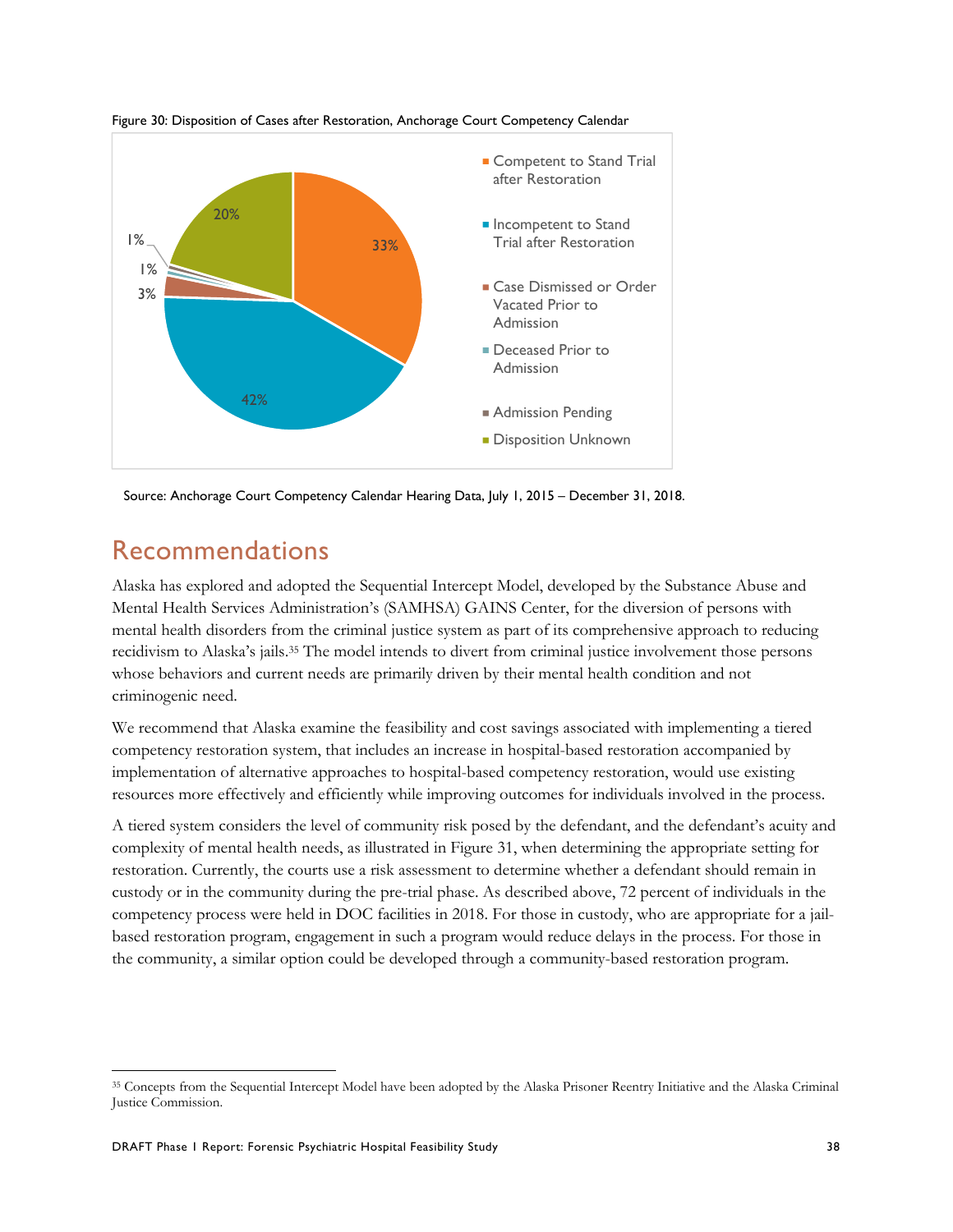Figure 31: Matrix of Level of Community Risk and Mental Health Need36



## Facility and Program

### *Community-based Outpatient Restoration*

Outpatient competency restoration programs are suitable for defendants who pose low risk to the community and who, but for the finding of incompetency to proceed, could be released on bond. Typically, these defendants have less severe symptoms of a mental health disorder and suitable community resources such as housing, social supports and available mental health treatment. Several models of community-based competency restoration exist. Some entail one contracted entity providing both treatment and competency restoration services, while others divide responsibilities for competency restoration between different organizations, such as a community mental health center providing medication management, case management and other therapies, while a different contracted agency provides competency restoration education. Community-based competency restoration programs have been successful in reducing the overall burden on the system by diverting those with lower community risk and mental health needs to the proper level of care.

### *Jail-based Competency Restoration*

 $\ddot{\phantom{a}}$ 

Over the past decade, jail-based competency restoration has emerged as an alternative to inpatient restoration and has enabled states to better keep pace with the rising demand for forensic beds in an effective and costefficient manner.

Jail-based competency restoration programs can be quite varied in design. Some operate as a partial hospital program within a jail. In this model, restoration defendants are housed on a unit within the jail setting that is

<sup>36</sup> Developed by Dr. Patrick Fox, formatted by Agnew::Beck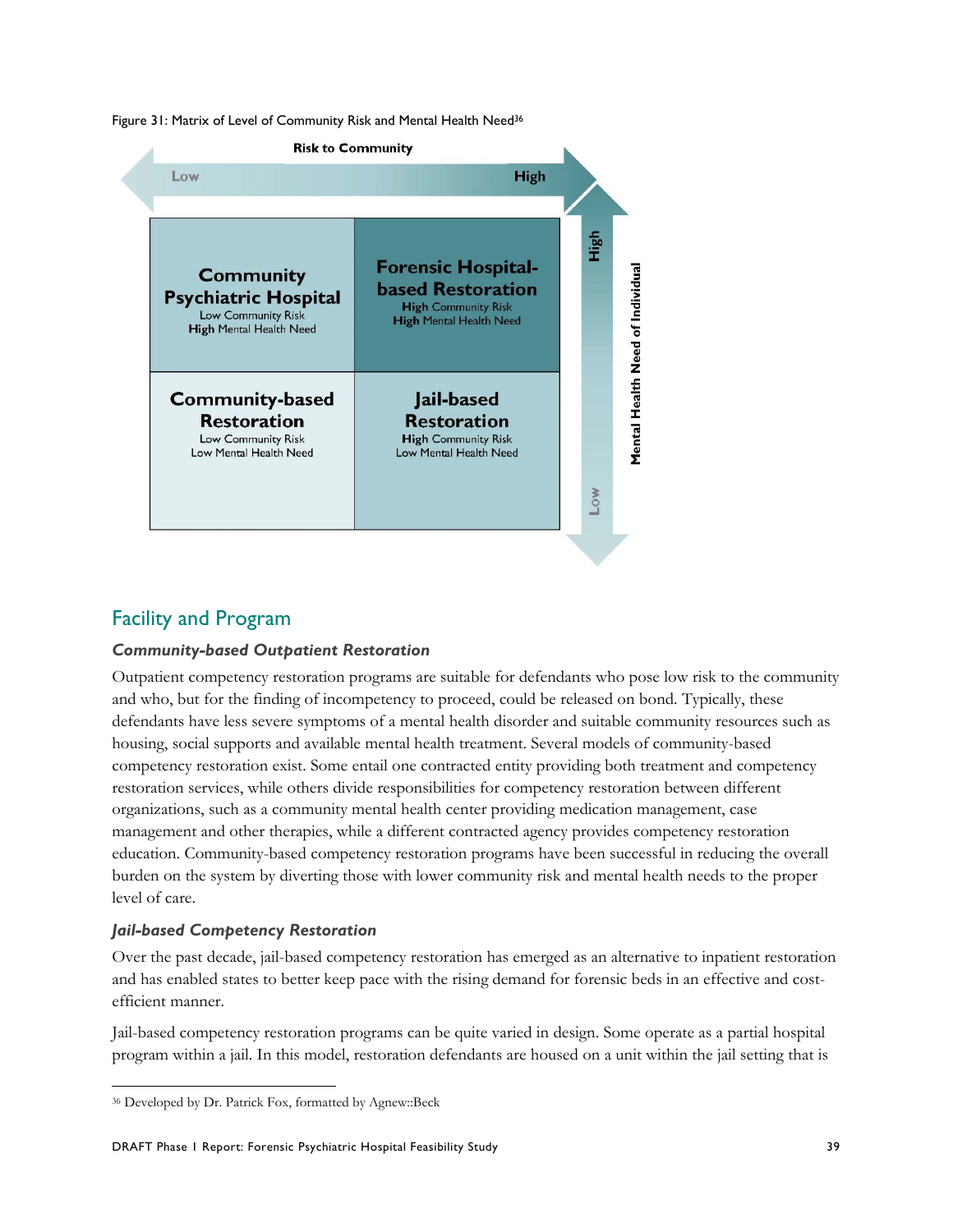specifically designed for competency restoration. Programming occurs Monday through Friday from 8am to 5pm, with recreational activities scheduled on weekends. Staffing includes a full treatment team consisting of a psychiatrist, a psychologist, social worker, nursing staff and other mental health professionals.

Some states such as Utah have created jail-based competency restoration services in which defendants remain in the jail's general population and receive basic mental health services through the jail's existing mental health services. In this program, referred to as Outreach, competency restoration education services are provided by staff from the state's Forensic Services Division. This typically entails a competency restoration educator meeting with the defendant for one hour once or twice per week, and results in a significant number of defendants being found restored to competency to stand trial within 45 days.

The success of any competency restoration model comprised of tiered levels of services depends on the periodic assessment of defendants for progress, with referral to higher levels of care for those defendants who fail to progress at a lower level of care. In this way, the competency restoration system mirrors medical triage, wherein the most intensive services are reserved for persons whose specific condition requires it. Both inpatient and jail-based competency restoration programs can accept defendants with higher levels of charge who would pose a potential risk to the community if released.

The relative cost savings by adopting a tiered approach to competency restoration can be significant. For instance, in Colorado the per diem rate for competency restoration defendants at the state's forensic mental health institute is \$700/day. The daily rate for the state's intensive jail-based partial hospital program is \$310/day and estimates for the per diem rate for a program analogous to Utah's Outreach program is \$70/day.

### *Hospital-based Competency Restoration*

While additional research is needed working with staff at API, DOC, Department of Law (DOL) and the court system to refine assumptions and develop an expanded forecast for new forensic capacity, we have developed an initial forecast for new forensic beds to provide an estimate for beginning Phase 2 of the project. This initial forecast is shown in Figure 3: Figure 3 and summarized below.

### *Demand for Competency Evaluations and Treatment beds for Restoration*

- **Number of new beds.** Adding approximately 25 new inpatient beds for competency restoration would substantially reduce the current and projected backlog in the evaluation and restoration process. This also assumes that jail-based restoration will be developed to absorb some of the demand. This would bring the total number of forensic restoration beds to 35. We recommend that we explore providing this additional bed capacity at API, while discussing options for jail-based restoration with DOC.
- **Estimated growth in evaluations is expected to continue until overall competency backlog is reduced.** During fiscal year 2019, the forensic psychologists are on track to complete 338 evaluations based on the number of competency evaluations completed in the first half of the year. If they reach that number, this will be a 29 percent increase in evaluations over fiscal year 2018. However, the increase in evaluations from FY 2016 to FY 2017 was 6 percent and the increase between FY 2017 and FY 2018 was 11 percent. In our model, we assume an 11 percent annual increase in evaluations between FY 2019 and FY 2026 as the backlog in evaluations and long wait times continues. After FY 2026, we forecast that the growth in evaluations will drop to about two percent per year as the backlog clears.

### *Contributing Factors*

 **Evaluations drive the need for restoration beds.** Based on one year's worth of API Tuesday reports, it appears that 32 percent of those evaluated require a restoration bed. This is lower than the share of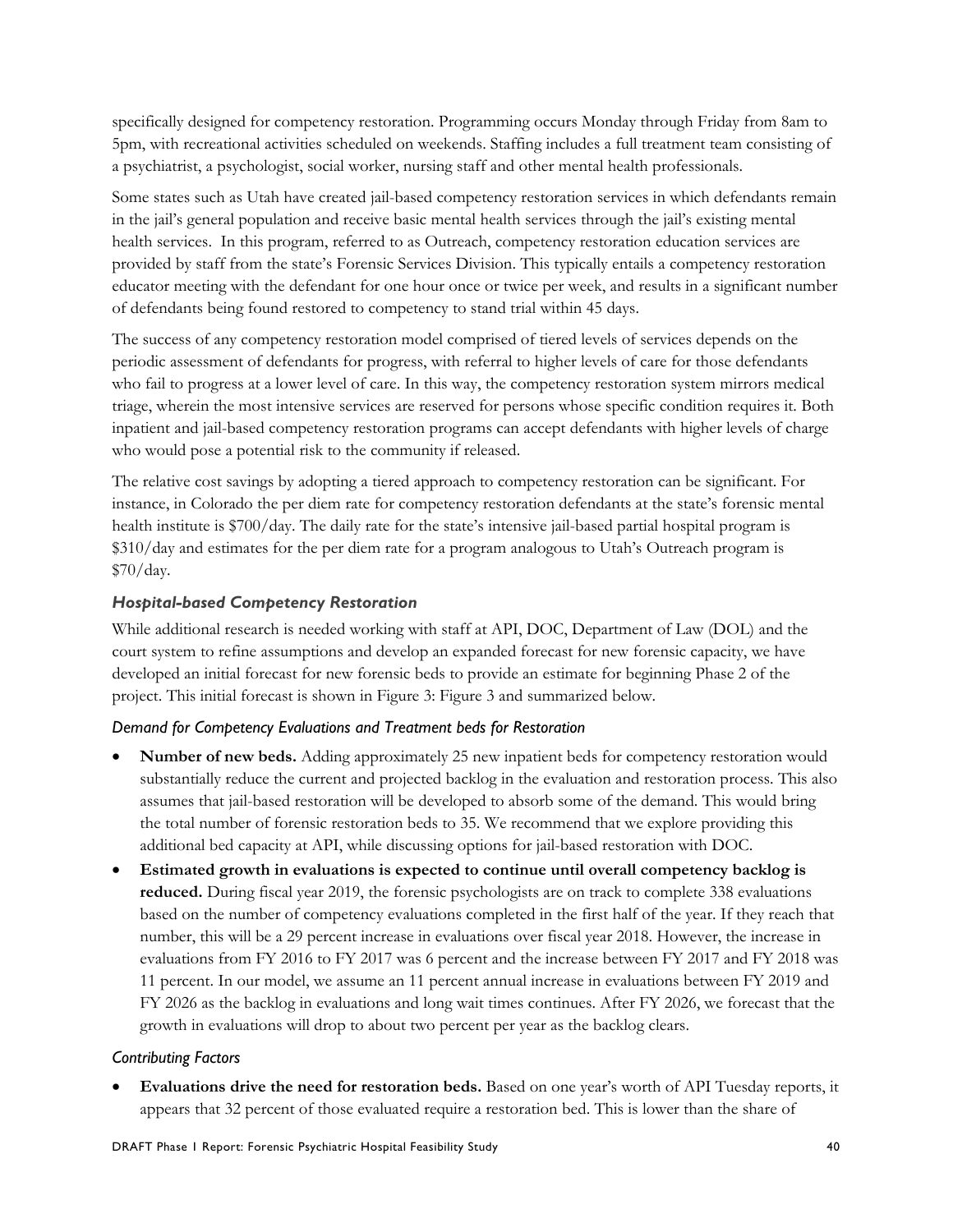individuals who are deemed incompetent to stand trial (56%) because some cases are dismissed at any point in the competency process, sometimes prior to a restoration bed becoming available. After communications with API forensic staff, we determined that it is reasonable for forecasting purposes to assume 40 percent of those evaluated require a restoration bed.37

- **Jail-based restoration is part of the solution.** Between one-third and one-half of individuals in need of restoration can typically receive services in a jail-based restoration setting.38 This is determined by their mental health acuity and treatment needs. Currently, Alaska does not administer jail-based restoration but going forward we recommend this be part of the solution.39 The bed forecast assumes that one-third of those in need of restoration receive treatment in a jail-based setting with the remaining two-thirds receiving treatment in an inpatient forensic psychiatric hospital setting. This assumption needs further refinement and discussion with DOC to determine whether and how to integrate jail-based restoration, and the project team, including API staff, to understand whether this assumption is reasonable for the client population at Taku.
- **Average length of stay drives number of beds needed.** The current average length of stay for those at Taku is 75 days, which means that beds turnover about 4.9 times per year and roughly 50 individuals are served yearly in the ten Taku beds. Our forecast assumes a need to serve approximately 175 individuals each year in a hospital setting, when the system stabilizes, and the backlog is reduced; this translates to a need for approximately 35 total hospital beds (or 25 new beds). Another 85 individuals would be served in jail-based restoration, on an annual basis.
- **Addressing the backlog is critical.** The forecast model assumes new inpatient and jail-based restoration does not come online until fiscal year 2022, which allows for 2.5 years for planning, design, funding, and construction. By 2022, the backlog in those needing restoration beyond available capacity will reach 334 individuals. As new capacity comes online, we expect the backlog to clear by year 8 (or FY 2026).

#### *Alternative Forecasts*

 $\ddot{\phantom{a}}$ 

 **Alternative forecasts bracket the estimate of needed beds**. We calculated needed beds using two alternative methods; one based on the relative share of forensic beds to psychiatric beds nationally and the other based on the number of forensic beds per 100,000 population nationally. Using the relative share of forensic beds to psychiatric beds yields a need for 15 new beds and using the method that increases Alaska's forensic beds to the national per capita average results in a need for 31 new beds. Our forecast of 25 new beds in in the middle of these two alternative approaches, which provides a reasonable range for overall restoration capacity needed. Again, the forecast for 25 new beds assumes one-third of those in need of restoration are served in jail-based restoration, which is not currently an option in Alaska's current system.

<sup>37</sup> Email communication with Dr. Becker of API

<sup>38</sup> Conversations with Dr. Patrick Fox; part of the contractor team.

<sup>39</sup> Moving forward with jail-based restoration may require a statute change as current statute (AS 12.47.110 (a) commits individuals found incompetent to stand trial to the custody of the commissioner of health and social services or the commissioner's authorized representative. Potentially, the DHSS commissioner could authorize DOC to provide restoration or authorize an operator to provide restoration at DOC facilities.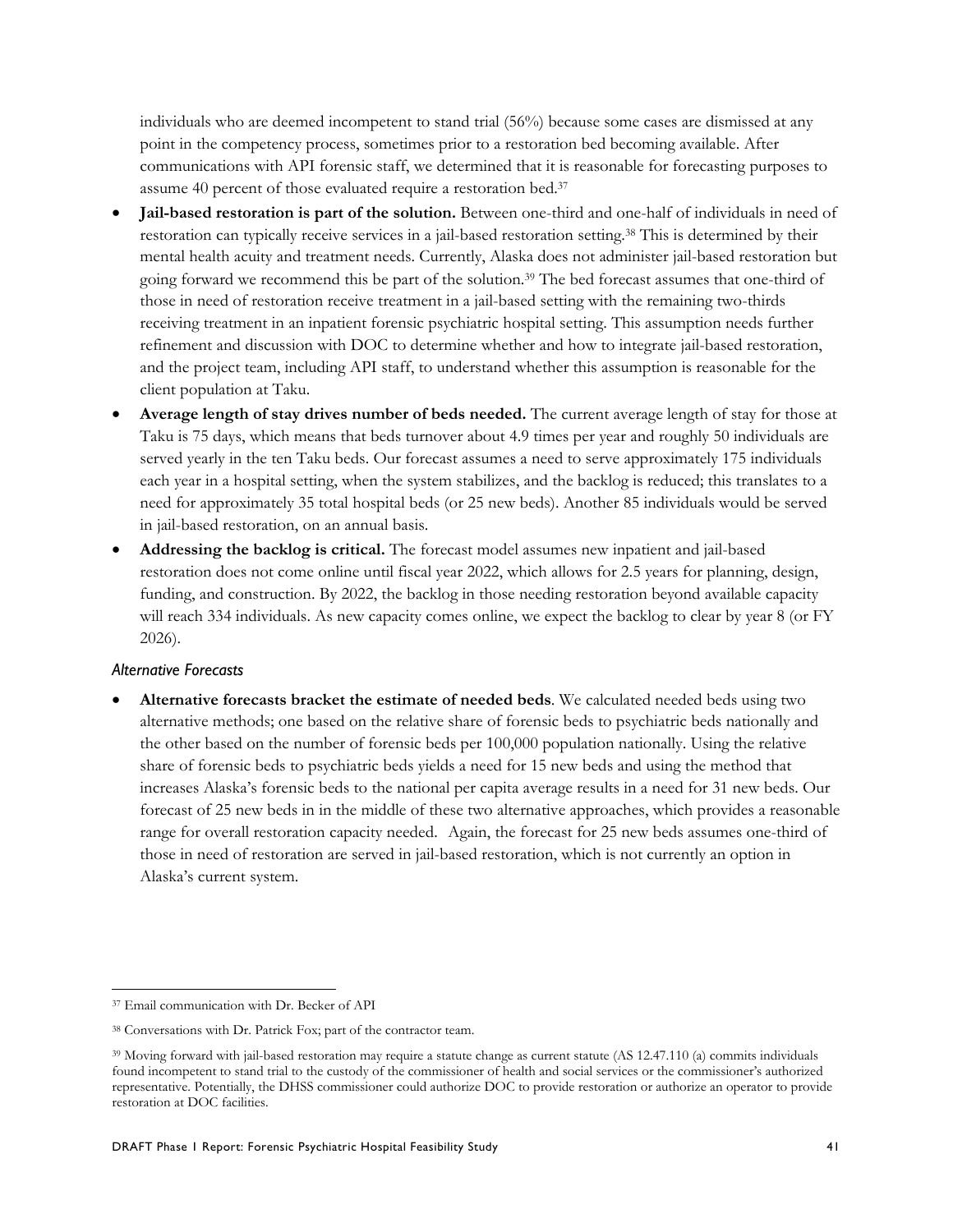|                                                                                                                                                                                      |                 | <b>Current Planning Design</b>                          |              | <b>Implementation Years</b> |                |        |        |         |         |                 |
|--------------------------------------------------------------------------------------------------------------------------------------------------------------------------------------|-----------------|---------------------------------------------------------|--------------|-----------------------------|----------------|--------|--------|---------|---------|-----------------|
|                                                                                                                                                                                      | Year I          | Year 2                                                  | Year 3       | Year 4                      | Year 5         | Year 6 | Year 7 | Year 8  | Year 9  | Year 10         |
| Items                                                                                                                                                                                |                 | FY 2019 FY 2020 FY 2021 FY 2022 FY 2023 FY 2024 FY 2025 |              |                             |                |        |        | FY 2026 | FY 2027 | FY 2028         |
| Demand for Restoration Beds                                                                                                                                                          |                 |                                                         |              |                             |                |        |        |         |         |                 |
| Number of Evaluations [1]                                                                                                                                                            | 338             | 374                                                     | 413          | 457                         | 505            | 558    | 617    | 629     | 642     | 655             |
| % of Evals Requiring Restoration                                                                                                                                                     | 40%             | 40%                                                     | 40%          | 40%                         | 40%            | 40%    | 40%    | 40%     | 40%     | 40%             |
| <b>Restoration Demand From New Evaluations</b>                                                                                                                                       | 135             | $ 49\rangle$                                            | 165          | 183                         | 202            | 223    | 247    | 252     | 257     | 262             |
| Restoration Demand due to Lack of Capacity in Prior Year                                                                                                                             | 34              | 119                                                     | 219          | 334                         | 176            | 83     | 35     | ۰       |         | 2               |
| Subtotal: Individuals in Need of Restoration                                                                                                                                         | 169             | 269                                                     | 384          | 516                         | 378            | 306    | 282    | 252     | 258     | 264             |
| % Requiring Restoration in a Hospital Setting [2]                                                                                                                                    | 100%            | 100%                                                    | 100%         | 67%                         | 67%            | 67%    | 67%    | 67%     | 67%     | 67%             |
| <b>Demand for Restoration Beds: Individuals</b>                                                                                                                                      | 169             | 269                                                     | 384          | 346                         | 253            | 205    | 189    | 169     | 173     | 177             |
| Estimated Individuals Served in Jail-Based Restoration                                                                                                                               |                 |                                                         |              | 170                         | 125            | 101    | 93     | 83      | 85      | 87              |
| Capacity for API Restoration in Hospital                                                                                                                                             |                 |                                                         |              |                             |                |        |        |         |         |                 |
| Current API Restoration Capacity - Individuals Served                                                                                                                                | 50              | 50                                                      | 50           | 50                          | 50             | 50     | 50     | 50      | 50      | 50              |
| New API Restoration Capacity - Individuals Served                                                                                                                                    |                 |                                                         |              | 120                         | 120            | 120    | 120    | 120     | 120     | 120             |
| Subtotal API Restoration Capacity - Individuals Served                                                                                                                               | 50              | 50                                                      | 50           | 170                         | 170            | 170    | 170    | 170     | 170     | 170             |
| Surplus (Deficit) of Capacity - Individuals Served                                                                                                                                   | (119)           | (219)                                                   | (334)        | (176)                       | (83)           | (35)   | (19)   |         | (3)     | (7)             |
| Total Beds Needed [3]                                                                                                                                                                | $\overline{10}$ | 10                                                      | 10           | 35                          | 35             | 35     | 35     | 35      | 35      | 35              |
| <b>Existing Beds</b>                                                                                                                                                                 | $\overline{10}$ | $\overline{10}$                                         | 10           | 10                          | $\overline{0}$ | 10     | 10     | 10      | 10      | $\overline{10}$ |
| <b>New Restoration Beds Needed</b>                                                                                                                                                   | 0               | 0                                                       | $\mathbf{r}$ | 25                          | 25             | 25     | 25     | 25      | 25      | 25              |
| [1] Assumes 11% annual growth in evals between FY 2019 and FY 2025, which was the growth rate between FY 2017 and FY 2018 and slightly less than the 3 year avg. growth              |                 |                                                         |              |                             |                |        |        |         |         |                 |
| rate of 17%. Starting in FY 2026, the assumed average annual growth rate drops to 2 percent as backlog is cleared in the system.                                                     |                 |                                                         |              |                             |                |        |        |         |         |                 |
| [2] It can be assumed that between 1/3 and 50% of those needing competency restoration can be accommodated in jail based restoration, with the balance needing inpatient             |                 |                                                         |              |                             |                |        |        |         |         |                 |
| restoration in a hospital setting. This model assumes 67% of those needing restoration require an inpatient setting and/or jail based restoration capacity is limited to serving 33% |                 |                                                         |              |                             |                |        |        |         |         |                 |
| of the clients. This assumption requires further discussion with API and DOC.                                                                                                        |                 |                                                         |              |                             |                |        |        |         |         |                 |
| [3] Current length of stay for forensic patients at API averages 75 days, which means that each bed turns over an average of 4.9 times per year.                                     |                 |                                                         |              |                             |                |        |        |         |         |                 |
|                                                                                                                                                                                      |                 |                                                         |              |                             |                |        |        |         |         |                 |

#### Figure 32: Demand for Restoration Beds and Projected Number of New Beds Needed

| Alternative Method 1: Relative Share of Forensic Beds |     |  |                                                       |                                       |  | Alternative Method 2: Forensic Beds per Capita |  |         |  |
|-------------------------------------------------------|-----|--|-------------------------------------------------------|---------------------------------------|--|------------------------------------------------|--|---------|--|
| National % of State Hospital Beds for Forensic Use    | 31% |  | National Rate of Forensic Beds per 100,000 Population |                                       |  | 5.5 per 100,000 people                         |  |         |  |
| Total API Beds                                        | 81  |  |                                                       | State of Alaska Population: 2017      |  |                                                |  | 739.795 |  |
| Total Forensic Beds Needed in Alaska                  | 25  |  |                                                       | <b>Forensic Beds Needed in Alaska</b> |  |                                                |  | 41      |  |
| New Restoration Beds Needed in Alaska                 | 5   |  |                                                       |                                       |  | New Restoration Beds Needed in Alaska          |  | 31      |  |

# **Staffing**

In Phase 2 of this study, we will develop a comprehensive staffing plan and financial pro forma for the recommended scenario to include the facility-based and community-based restoration options selected.

## **Statute**

 $\overline{a}$ 

Many of the recommendations in this section were included in the 2016 WICHE report entitled, Alaska Psychiatric Institute, Evaluation of Forensic Services that Dr. Fox authored, as well as the 2014 UNLV report.40

### *Involuntary Administration of Medication*

Some defendants ordered to API for competency restoration refuse recommended psychotropic medications, and lack decisional capacity to do so. In 2003, the United States Supreme Court articulated in Sell v. U.S. the circumstances in which a criminal defendant could be involuntarily medicated for the purposes of restoring the defendant to competency to proceed. In the wake of Sell, many states amended their statutes to include the Sell criteria for involuntary administration of medication. The state should consider amending AS

<sup>40</sup> Fox, Patrick. 2016. Alaska Psychiatric Institute: Evaluation of Forensic Services. Western Interstate Commission for Higher Education. And, Gordon, Sara, Piasecki, Melissa, Kahn, Gil, Nielsen, Dawn. 2014. Review of Alaska Mental Health Statutes. University of Nevada Las Vegas.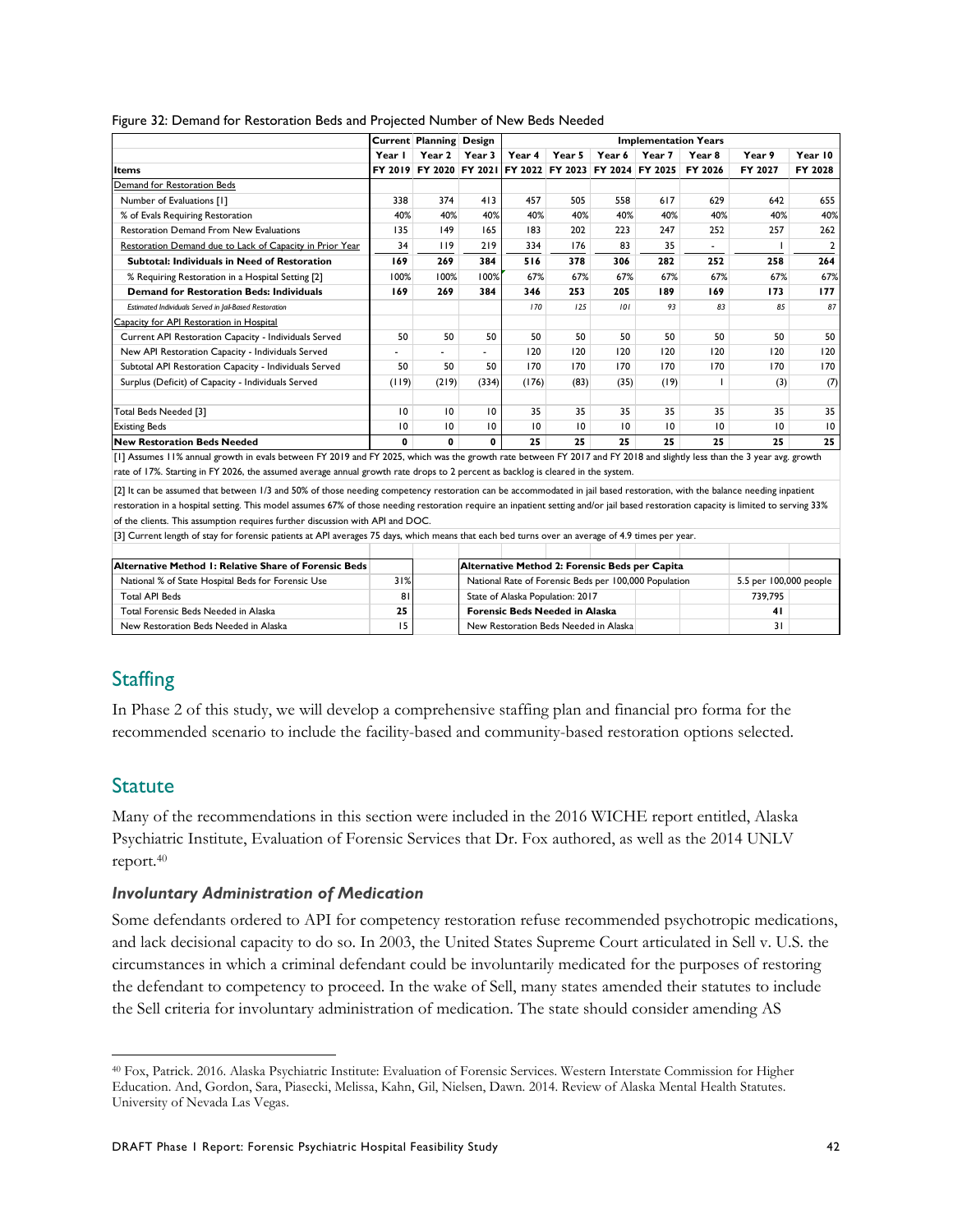12.47.110 to permit the court to order the administration of medication over the defendant's objection to restore the defendant to competency if the Sell criteria are met.41

-

<sup>41</sup> See Appendix for specific recommendations.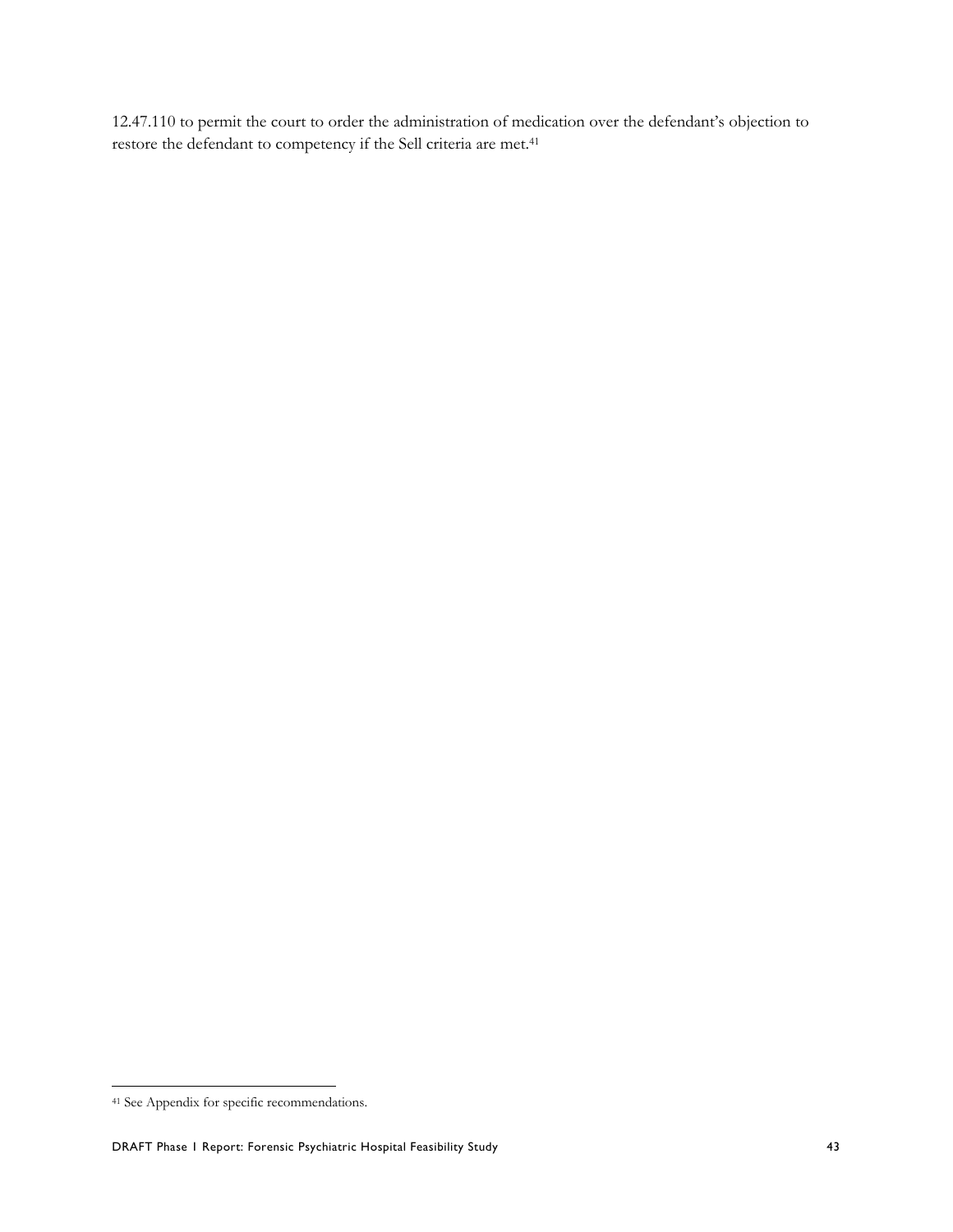# 6. Non-Restorable After Treatment

# Current Process

For individuals evaluated as incompetent to stand trial who, after treatment, are deemed non-restorable, the court may dismiss the case, and/or the defendant may be civilly committed to API. According to Dr. Becker, there are currently two individuals who went through the competency and restoration process, were deemed non-restorable, and were subsequently civilly committed to API.

# Alaska Statute

AS 12.47.110 Commitment on finding of incompetency governs the outcome for individuals found nonrestorable after treatment. After the second 90-day period of commitment for restoration, or at the end of the six-month commitment period for defendants presenting a substantial danger to other persons, the court may choose to dismiss the case and "continued commitment of the defendant shall be governed by the provisions relating to civil commitments".

The Alaska legislature amended AS 12.47.110 to add subsection (e) in 2008 with the intent that civil commitment proceedings would automatically be initiated upon finding that a defendant is incompetent to stand trial and non-restorable. However, statute does not specify who is responsible for initiative civil commitment proceedings and this subsection is reported to be infrequently used.42

# Recommendations

# **Facility**

Individuals who are deemed non-restorable after treatment may be civilly committed to API. API's reduced capacity to provide long-term treatment to civilly committed patients also reduces its ability to receive those deemed non-restorable who require treatment through a civil commitment in a timely manner. The State should expedite strategies to increase capacity in hospitals around Alaska to provide short-term inpatient psychiatric treatment, so that beds at API can be prioritized for those with the most complex treatment needs who are difficult to serve in other settings.

## **Statute**

Responsibility for initiating civil commitment proceedings or discharge planning for those found incompetent to stand trial and un-restorable after treatment is not specified in Alaska statutes. The 2014 UNLV report recommended that the Department of Health and Social Services or its designee should be specified in statute as the entity who assumes responsibility for this process. Specifically, UNLV recommends that AS 12.47.100 (e) "should be amended to provide that when an individual is found to be incompetent and unrestorable in misdemeanor or felony cases, the individual should be evaluated for inpatient or outpatient civil commitment and treatment if charges are dismissed due to incompetency".43 However, incompetence to stand trial should

<sup>-</sup><sup>42</sup> Gordon, S., Piasecki, M., Kahn, G., Nielsen, D. (2014). Review of Alaska Mental Health Statutes. University of Las Vegas Nevada.<br><sup>43</sup> Gordon, S., Piasecki, M., Kahn, G., Nielsen, D. (2014). Review of Alaska Mental Hea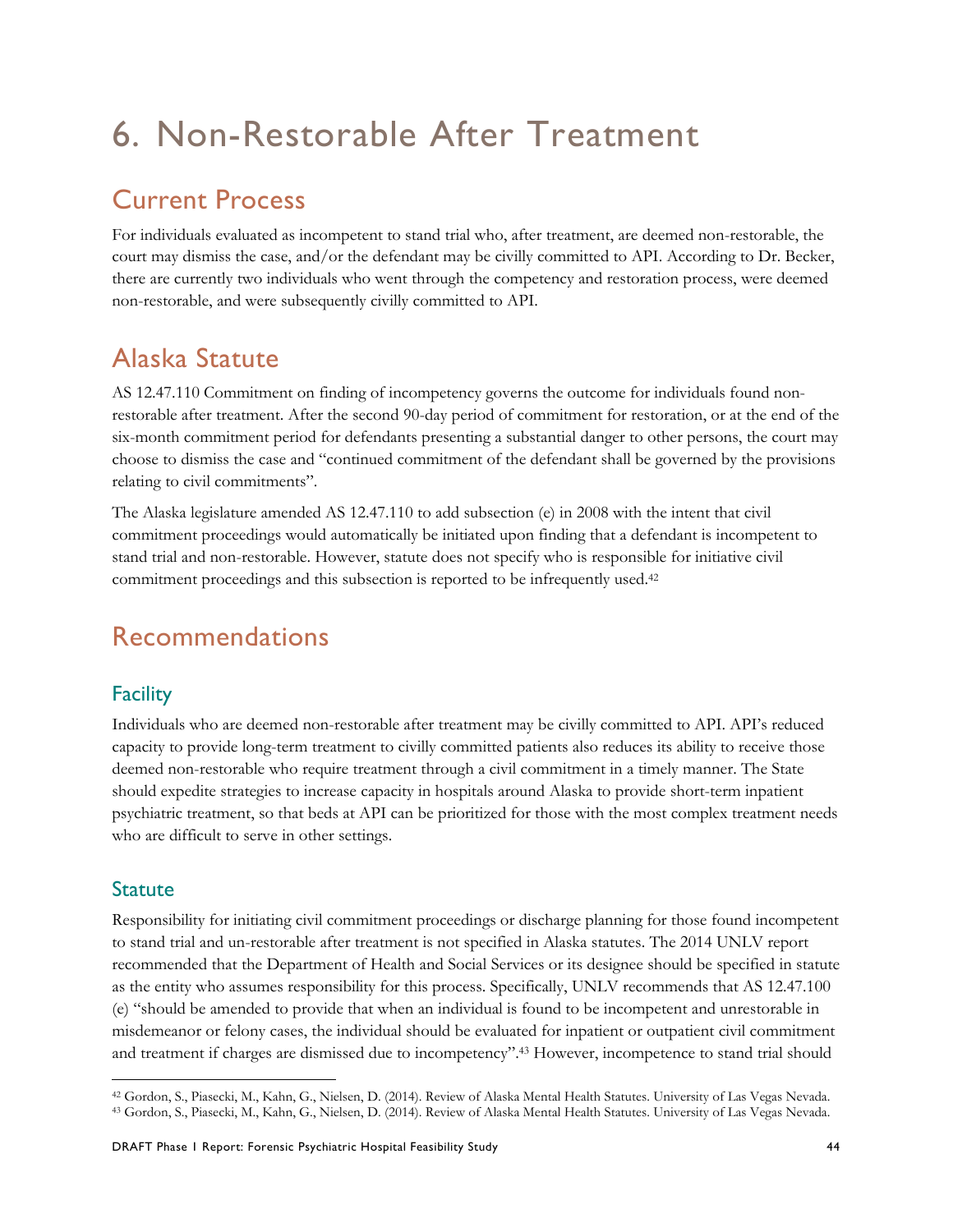not automatically indicate that the individual meets criteria for civil commitment. The statute should further specify that the court must "provide a notice of intent to dismiss the charges against the defendant and that the Department of Health and Social Services or its designee shall have 24-hours to initiate inpatient or outpatient civil commitment proceedings, if indicated, or to create a discharge plan for the individual."44

<sup>-</sup>44 Gordon, S., Piasecki, M., Kahn, G., Nielsen, D. (2014). Review of Alaska Mental Health Statutes. University of Las Vegas Nevada.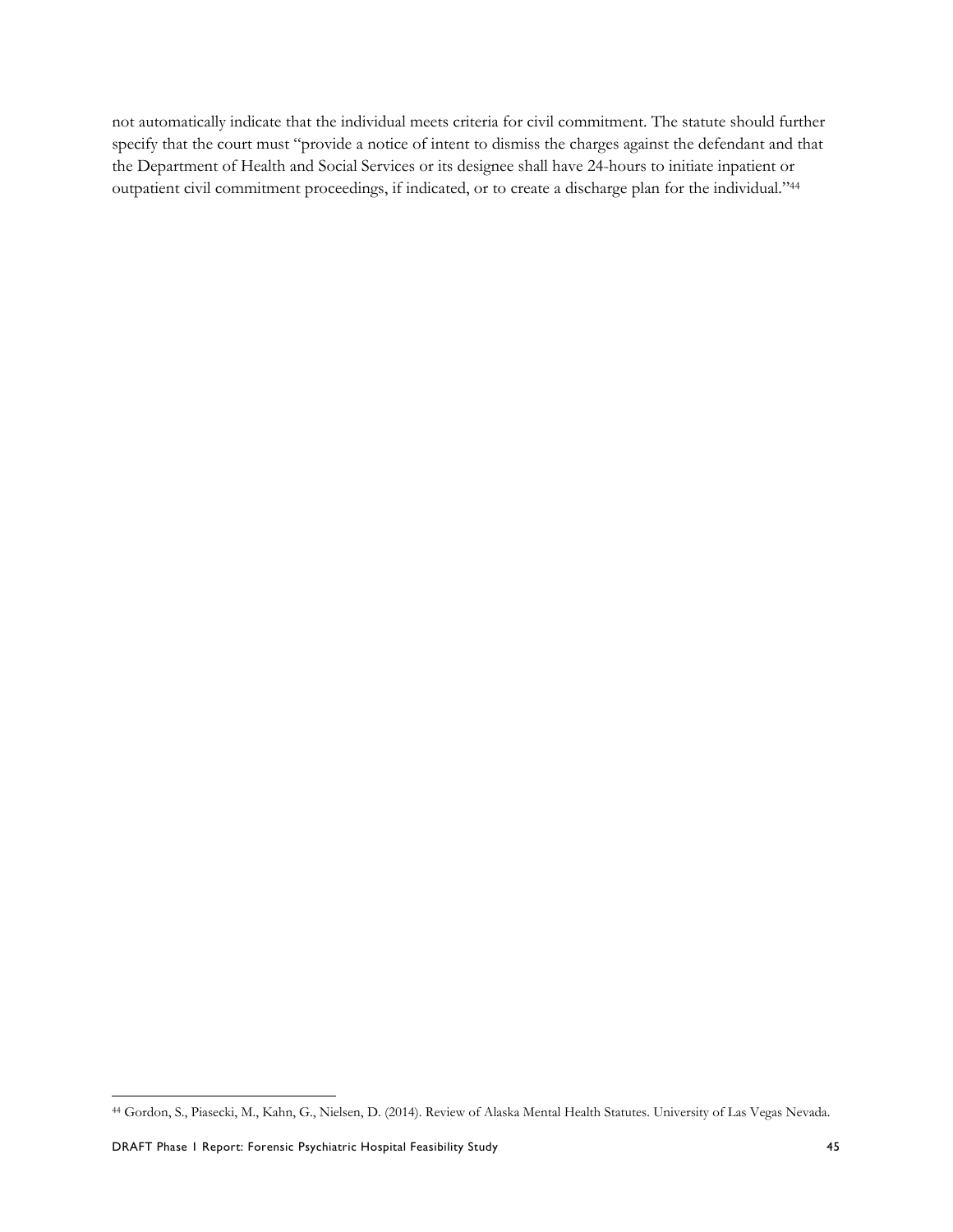# 7. Not Guilty by Reason of Insanity

# **Statute**

 $\ddot{\phantom{a}}$ 

Alaska Statutes 12.47.010 and 12.47.020 govern the "not guilty by reason of insanity" defense, AS 12.47.10 through an affirmative defense and AS 12.47.020 through a diminished capacity defense. Under AS 12.47.10, this defense can only be considered after the trier of fact has found, beyond a reasonable doubt, that the defendant committed the offense.<sup>45</sup> Under AS 12.47.020, "if a verdict of not guilty by reason of insanity is reached under (b) of this section, the trier of fact shall also consider whether the defendant is guilty of any lesser included offense. If the defendant is convicted of a lesser included offense, the defendant shall be sentenced for that offense and shall automatically be considered guilty but mentally ill." An example of diminished capacity under AS 12.47.020(b) is a person charged with first-degree murder, but at the time the person killed the victim, the accused thought the victim's head was a lemon at that the person was squeezing a lemon.46

A common path to introduce evidence of mental disease or defect is the M'Naghten test. The traditional M'Naghten test examines two avenues: cognitive incapacity (inability to understand what was done at the time of the crime) and moral incapacity (inability to understand that an action was wrong).47 From 1972 to 1982, Alaska used the Model Penal Code test, which states:

- A person is not responsible for criminal conduct if, at the time of the conduct, as a result of mental disease or defect, he lacks substantial capacity either to appreciate the wrongfulness of his conduct or to conform his conduct to the requirements of law.
- State had the burden of disproving insanity beyond a reasonable doubt if the defendant presented "some evidence" in support of the defense<sup>48</sup>

After statutory reforms in 1982, Alaska moved from the Model Penal Code to the M'Naghten test but limited the insanity defense to cognitive incapacity: individuals who "were unable, as a result of a mental disease or defect, to appreciate the nature and quality of that conduct" at the time of the crime (AS 12.47.010). The 1982 reform also created the diminished capacity defense (AS 12.47.020) for individuals who, at the time of the crime "did not have a culpable mental state which is an element of the crime". However, by eliminating the moral incapacity prong of the M'Naghten, AS 12.47.010 essentially duplicates the diminished capacity defense (AS 12.47.020) because if the defendant does not have diminished capacity, the defendant will be unable to establish the affirmative defense of insanity.49 The 1982 reforms in Alaska "constructively abolished its insanity defense".50

Alaska Statute 12.47.090 Procedure after raising defense of insanity states "(b) If the defendant is found not guilty by reason of insanity under AS 12.47.010 or 12.47.020(b) and has not filed the notice required under (a) of this section, the court shall immediately commit the defendant to the custody of the commissioner of health and social services."

<sup>&</sup>lt;sup>45</sup> Criminal Justice Commission (2017). Competency to Stand Trial, Insanity and Guilty but Mentally Ill in Alaska. Presentation.<br><sup>46</sup> Criminal Justice Commission (2017). Competency to Stand Trial, Insanity and Guilty but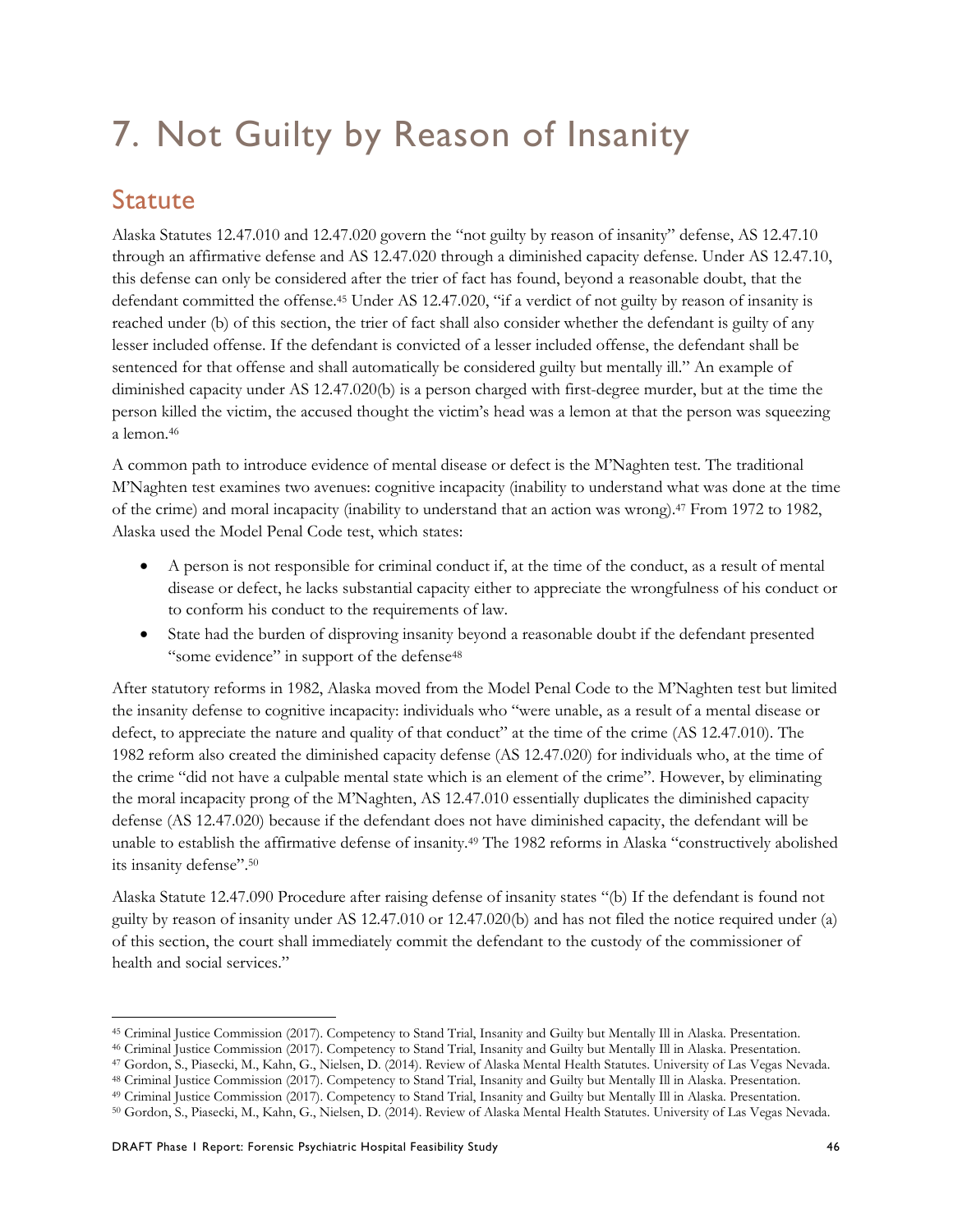Alaska Statute 12.47.070 (a) governs that "If a defendant has filed notice of intention to rely on the affirmative defense of insanity under AS 12.47.010 or has filed notice under AS 12.47.020(a) or there is reason to doubt the defendant's fitness to proceed, or there is reason to believe that a mental disease or defect of the defendant will otherwise become an issue in the case, the court shall appoint at least two qualified psychiatrists or two forensic psychologists certified by the American Board of Forensic Psychology to examine and report upon the mental condition of the defendant."

# Current Process

The 1982 statutory reforms described above essentially eliminated the affirmative insanity defense (12.47.010) and the University of Nevada Las Vegas (UNLV), 2014 report identifies that only two defendants post 1982 reform have been acquitted as NGRI. Stakeholders interviewed by the UNLV project team shared that the elimination of functional insanity defense has led to "large numbers of mentally ill defendants continuously entering the criminal justice system and having charges deferred for competency restoration or being deemed 'unrestorable'". As a result of the statutory changes in 1982, more mentally ill offenders are sentenced as Guilty but Mentally Ill and placed into the Department of Corrections custody rather than into state psychiatric custody.51

Under the provisions in Alaska Statute 12.47.090 individuals found not guilty by reason of insanity may be committed to the custody of the commissioner of health and social services if there is evidence that causes the defendant to be dangerous to the public. These individuals have been found not guilty and would therefore be admitted to the Alaska Psychiatric Institute via a civil commitment process.

The requirement that for defendants raising the insanity defense be examined by two qualified psychiatrists or two forensic psychologists certified by the American Board of Forensic Psychology adds an additional hurdle for those wishing to pursue the insanity defense. Most states only require one forensic examiner and nationally, there are only around 300 board certified forensic psychologists, making it extremely difficult for the state to provide the needed professionals to complete the evaluation.52 A 2018 Alaska Supreme Court ruling found that API must provide the two psychiatrist or psychologists if they employ them and if API does not employ the qualified experts laid out in statute the superior court must appoint experts and the Alaska Court System must bear the cost. At the time of the ruling, API had no psychiatrists or psychologists qualified according to the statute to conduct the examination.<sup>53</sup>

 $\overline{a}$ 

<sup>&</sup>lt;sup>51</sup> Criminal Justice Commission (2017). Competency to Stand Trial, Insanity and Guilty but Mentally Ill in Alaska. Presentation.<br><sup>52</sup> Fox, Patrick (2016). *Alaska Psychiatric Institute: Evaluation of Forensic Services*. W

Mental Health Program.

<sup>53</sup> The Supreme Court of the State of Alaska. Opinion Number 7313, November 2, 2018.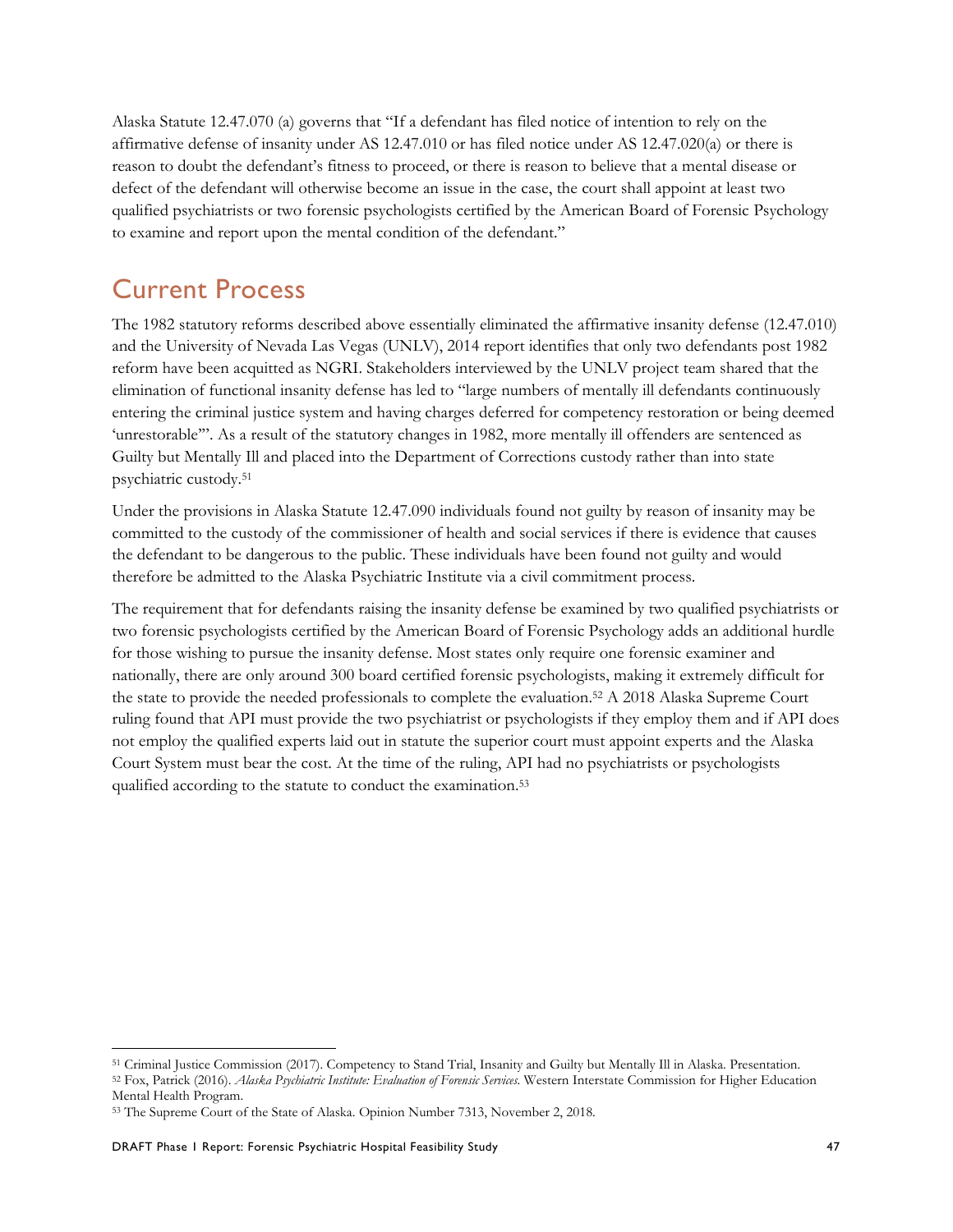With just two individuals identified as acquitted as NGRI in Alaska since 1982, local data is not available for the average length of stay of this population in inpatient psychiatric care. A national survey found that lengths of stay for those found NGRI are generally long, over one year.54 Following national trends, if Alaska were to have a larger NGRI population, it is likely that this population would remain at a facility for an extended period.

# Recommendations

#### Figure 33: National average length of stay for NGRI patients, by State



## **Facility**

Without statute changes, the number of individuals who are NGRI will likely remain low. An increase in forensic facility space to accommodate this population should only be considered if corresponding statute changes are also made.

### **Statute**

-

Under the current process, the NGRI population as statutorily defined is essentially eliminated. With only two individuals being acquitted under this defense since 1982, the impact of this population on demand for a facility is negligible. However, recommended statute changes have been proposed and, if implemented, could significantly alter the demand for bed space for this population. The UNLV report proposed the following recommendations:

- 1. "Alaska should re-institute a functional insanity affirmative defense with both the cognitive and moral incapacity prongs of the full M'Naghten test.
- 2. If the state chooses to re-institute a full M'Naghten test for legal insanity, it should also consider removing the guilty but mentally ill verdict from the statute.
- 3. If the state chooses to re-institute a full M'Naghten test for legal insanity, it should revisit and consider revisions to the procedures upon a verdict of not guilty by reason of insanity under AS 12.47.090 and the procedures after raising a defense of insanity under AS 12.47.090."

It should be noted that the Department of Law, Criminal Division opposed these recommendations, while the Office of Public Advocacy and the Public Defender Agency supported these recommendations.

Both the UNLV report and the Western Interstate Commission for Higher Education report recommend changes to the statutory requirement that defendants raising the insanity defense be examined by two qualified psychiatrists or two forensic psychologists certified by the American Board of Forensic Psychology.

<sup>54</sup> Fitch, W. L. (2014). White Paper: Forensic Mental Health Services in the United States. National Association of State Mental Health Program Directors.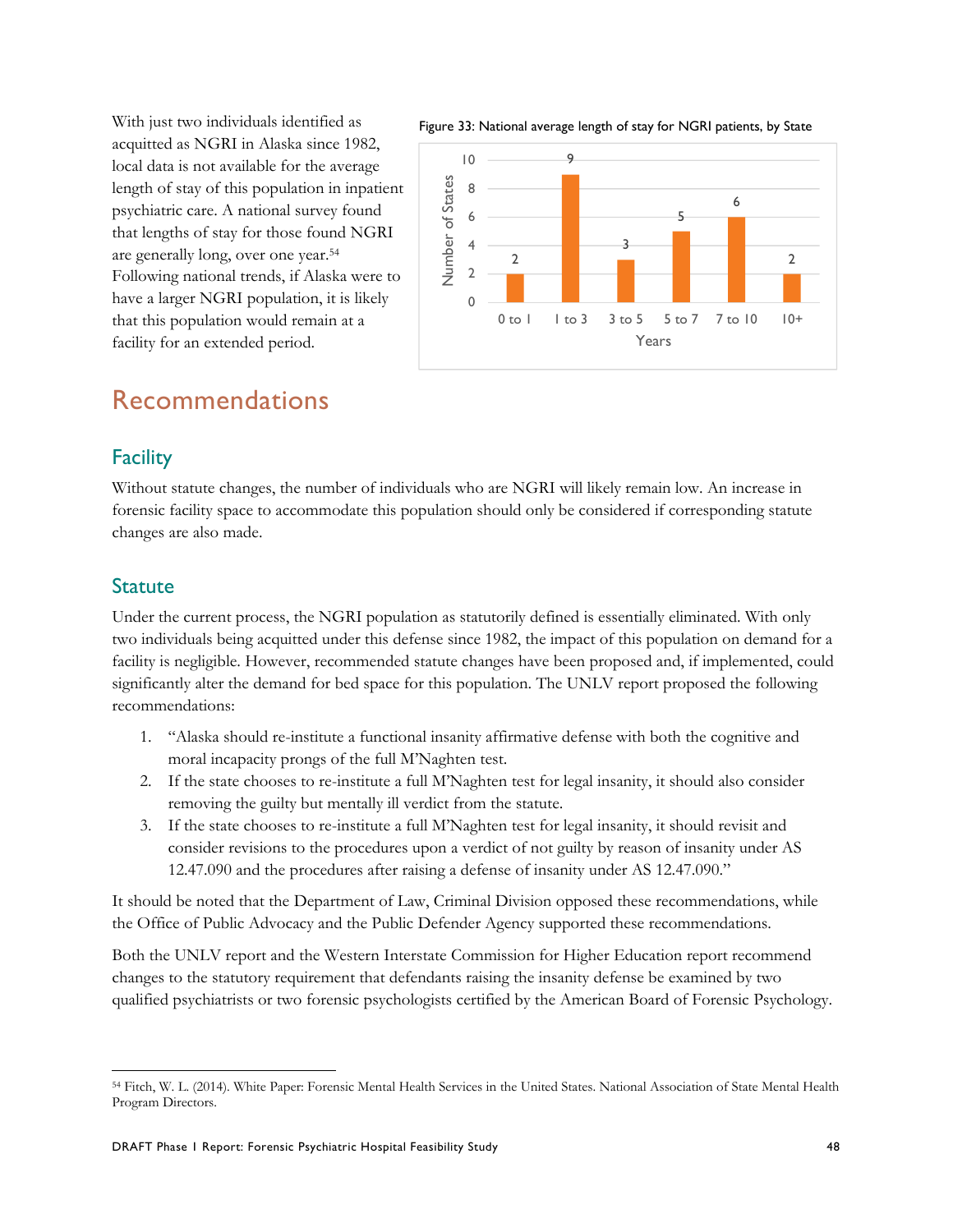Reducing the required number from two to one would reduce the staffing burden and challenges faced in completing evaluations for this population.

The UNLV report made an additional recommendation for clarification in Alaska Statute 12.47.070(a), identifying that the reference a "defendant's fitness to proceed, or there is reason to believe that a mental disease or defect of the defendant will otherwise become an issue in the case" should be removed and replaced with "a defendant's competence to proceed under AS 12.47.100".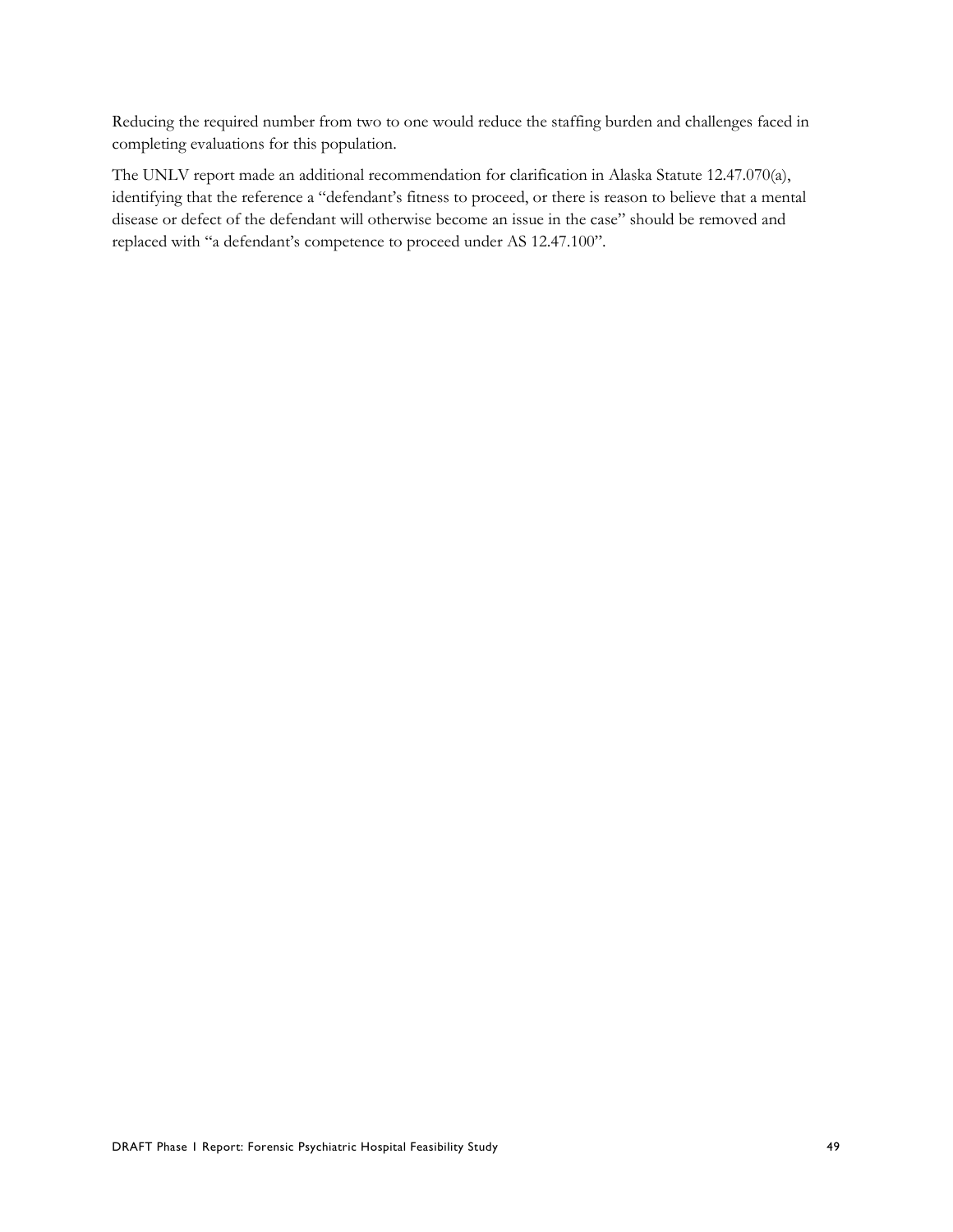# 8. Interview Themes

Below is a summary of key themes from the stakeholder interviews.

## Department of Law, Criminal Division

This interview is still being scheduled.

# Department of Corrections

The Department of Corrections (DOC) system reports seeing significant impacts within their facilities due to the backlog of forensic patients awaiting competency evaluation and restoration. The Department of Corrections has 28 acute mental health beds for men in the entire state, and often individuals awaiting a restoration bed at API need an acute care bed. Even if the individual requiring restoration is not ill enough to be on the acute unit, or "Mike Mod", they still need specialty psychiatric care. Holding restoration patients in DOC's acute care beds causes a backlog in their system and for the first time, DOC is seeing a waitlist for their acute mental health beds of up to 15 individuals, while in the past the waitlist was just two or three. Due to the demand for acute mental health beds, the unit is seeing shorter lengths of stay as the focus shifts from treatment to stabilization. This rapid cycling of individuals in and out of acute care beds results in a decrease in quality of care, decreased psychiatric stability among inmates, and impacts staff safety and morale.

The Department of Corrections noted no concerns about expanding forensic capabilities in the state. Representatives from DOC offered insights and suggestions to address some of the issues they see with the current system.

- API does not have a mechanism for transporting individuals in their facility for restoration to outside medical appointments. DOC is called to transport these patients. DOC's believes that once an individual is admitted to API for restoration, API should be responsible for their medical and safety needs. Transportation should be taken in to account in the design and programming of a new facility.
- Specialty populations:
	- o Juveniles: DOC is seeing an increase in juveniles who are being tried in the adult system in their facilities. An appropriate process should be identified for the evaluation and restoration of juveniles.
	- o Dementia: Individuals with dementia awaiting competency evaluation and restoration are a relatively small group in DOC's custody but often have extended stays. Generally, these individuals have committed some sort of domestic violence offense and are clearly not competent and not restorable. However, they must wait at DOC for the competency and restoration process to occur and are ineligible for bail due to current domestic violence laws that state the perpetrator cannot return to the home of the victim. This is true even in cases when the victim is the perpetrator's spouse or caregiver and wants the perpetrator home.
	- o High-utilizers: There are a number of individuals that cycle through the DOC system. Knowing that API's civil beds are perpetually full, police officers may instead charge an individual with mental health needs with disorderly conduct to get them off the streets and into a safe environment (DOC custody).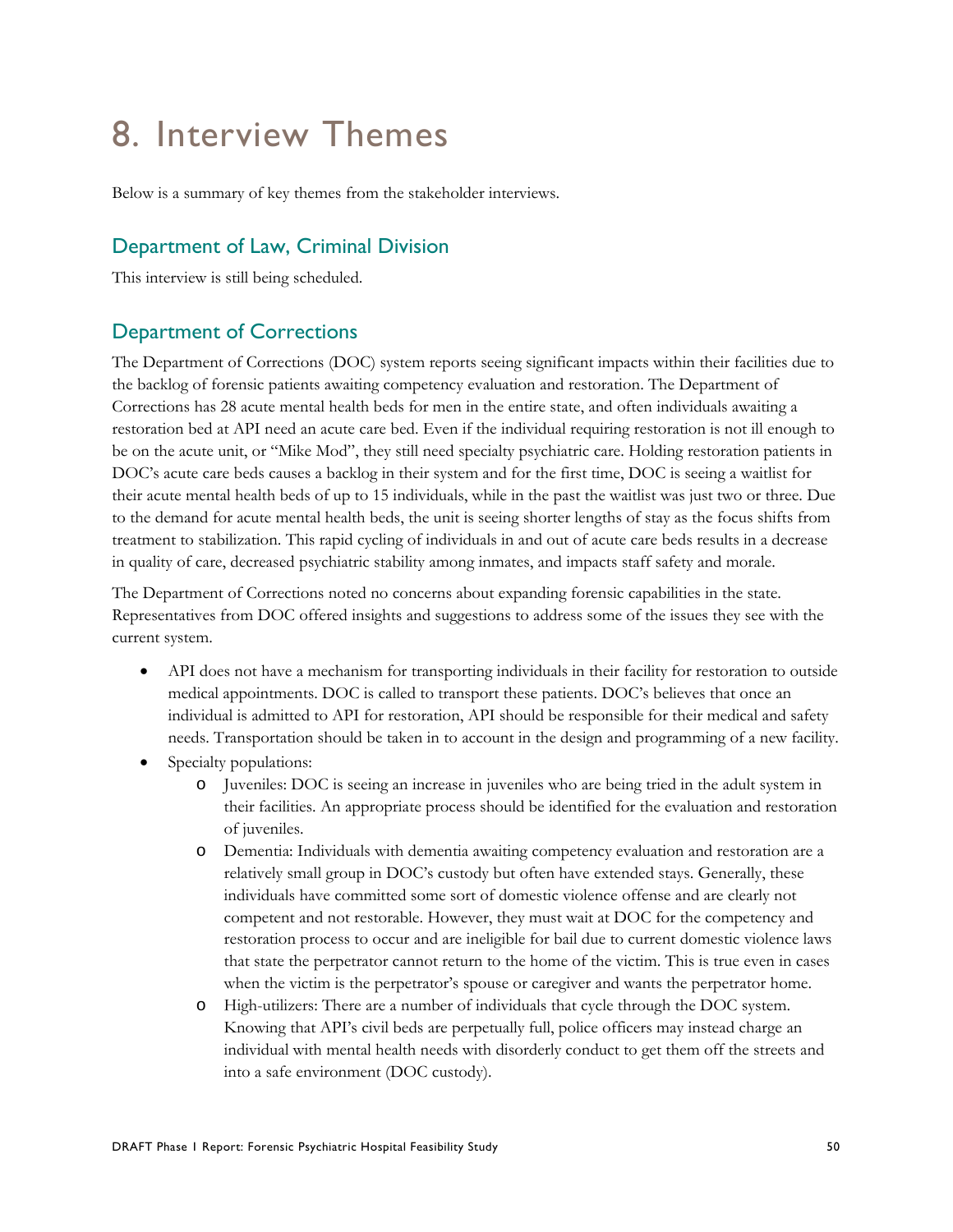- In the past, competency evaluations were all conducted inpatient, at API. Now, nearly all competency evaluations are done outpatient, at DOC facilities or in the community. DOC is concerned about the quality and depth of outpatient evaluations and would like the possibility of inpatient competency evaluations to be considered.
- DOC is interested in learning more about jail-based restoration and processes used in other unified corrections system states regarding evaluation and restoration of the forensic population. Jail-based restoration would make the most sense as a central location, rather than having sites in Anchorage and outlying communities.
- Targeted education to courts in rural communities about the competency process would be useful in ensuring the appropriateness of referrals for competency evaluation.
- Exploration of outpatient restoration should be considered, including a court process to determine if inpatient versus outpatient restoration is needed, based on an individual's level of risk.
- Consideration of dedicating a public defender to forensic cases or assigning a special assistant of forensic cases to public defenders would be useful in offering better advocacy for defendants throughout the process.
- Given the high number of individuals with mental health issues in the DOC system, particularly those that could be impacted by a forensic psychiatric hospital, DOC would like to be an involved partner throughout the feasibility study process.

# Alaska Court System

Judges and support staff involved in the Anchorage Coordinated Resources Project (CRP) and Anchorage Competency calendar report experiencing significant delays in the completion of competency evaluations and the admission of defendants for competency restoration. For the purposes of this project, judges with the Anchorage CRP were interviewed as they preside over many cases where competency evaluations are ordered. The judges interviewed are interested in competency evaluations being completed as quickly as possible because if a defendant is ordered for an evaluation, the case cannot proceed in court until an evaluation is completed. Extended waits for competency evaluations and restoration are particularly troubling to judges in misdemeanor cases, as misdemeanants may spend longer waiting for an evaluation or restoration than they would have if they had just completed their sentence in jail.

Judges report interest in staffing solutions that will decrease the time an individual must wait for a competency evaluation, including:

- Statewide tracking by the Alaska Court System for competency evaluations to include a process for prioritization of misdemeanants for evaluation and restoration.
- Adding additional staff to complete competency evaluations through:
	- o Increasing the forensic psychologist staff at API,
	- o Tele-medicine contracts with out-of-state forensic psychologists,
	- o Contracts with forensic psychologists licensed in Alaska to provide a set number of evaluations per year, or
	- o Hiring an evaluator within the court system
- Use of an abbreviated competency evaluation for misdemeanants and/or an in-court brief screening process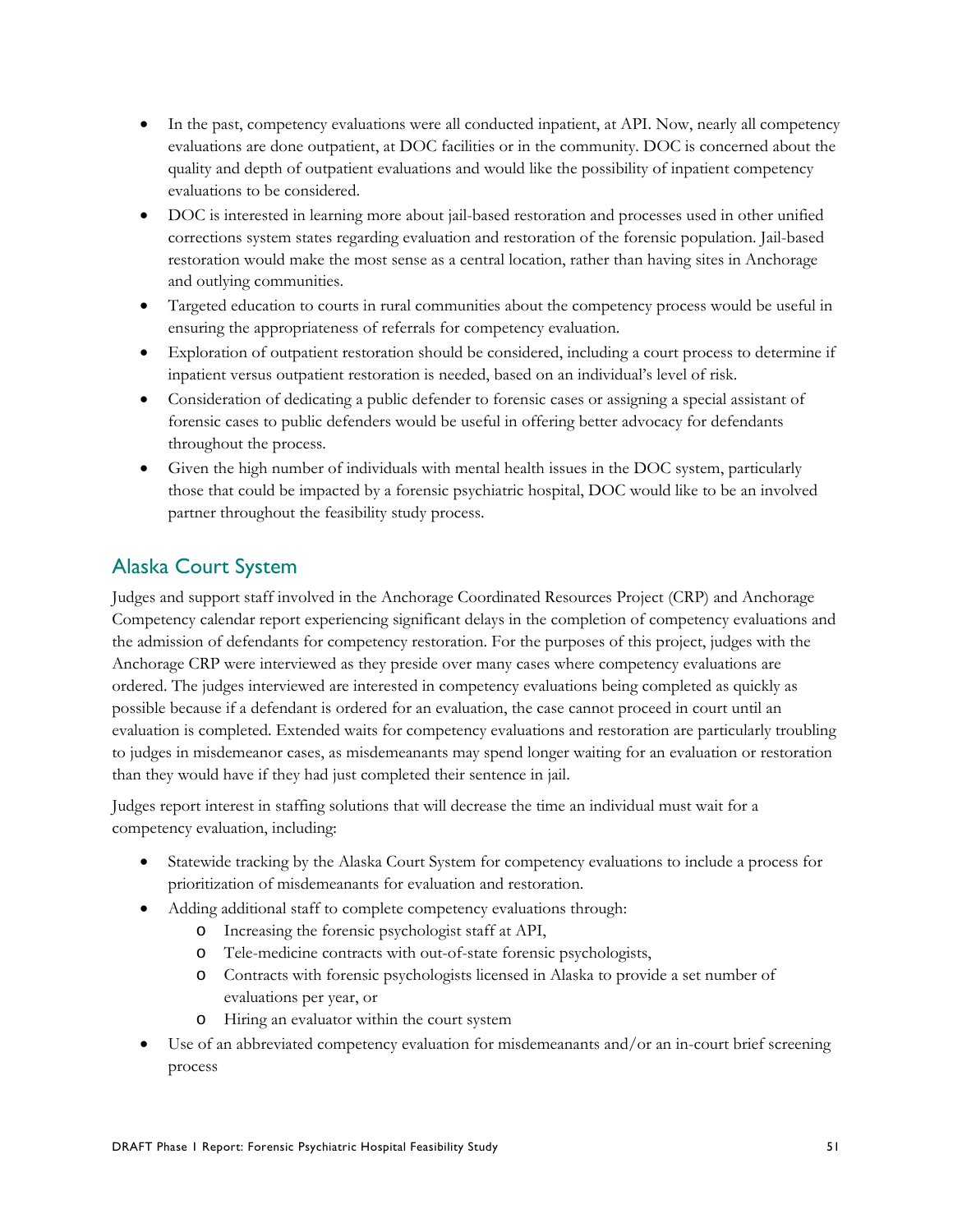Funding for additional evaluator positions is seen as a challenge, as is obtaining the required licensing for outof-state providers to offer tele-evaluations. If full-time positions cannot be funded, judges would like to see contracts with Alaskan forensic psychologists, possibly paid for through the pooled resources of the Alaska Court System, API, DOC and the Trust. The judges believe that a facility alone will not fix the system capacity issues; citing API's current staffing crisis for civilly committed patients, the judges expressed concerns that an expanded facility without staff will not be helpful.

Judges note that sometimes the forensic process is used to hold defendants who would otherwise be released in custody a little longer to keep them out of the community and shared that a lack of community resources and supports are drivers of the increase in requests for competency evaluations. Additional drivers for the increase in requests for competency evaluations include: individuals with repeat evaluations, new prosecutors and public defenders who do not understand the process, increase in the police force in Anchorage, rapid cycling of civilly committed patients in and out of API and in increase in substance use and drug induced psychosis.

# Alaska Mental Health Trust Authority

The Alaska Mental Health Trust Authority (Trust) is interested in the feasibility of a forensic psychiatric hospital because Trust beneficiaries currently spend weeks or months in jail awaiting competency evaluations and, if found incompetent to stand trial, spend additional time in jail awaiting a restoration bed to become available on API's Taku Unit.

The need for an expanded facility is just one prong of the problem, with process and statue issues also hindering responsive access to competency evaluations and restoration services.

- For individuals awaiting competency evaluations, the Trust's perspective is that the timeliness of evaluations is more of a question of API staffing and availability to conduct evaluations, involving a process or statute change, than an issue that could be solved with construction of a new facility. Under the current process, API staff do the competency evaluations, but API staff are not statutorily required to do so. Competency evaluations could be completed via telehealth contracts, a model in use in other states.
- The Trust's understanding is that the 10-bed Taku Unit is not big enough for the forensic population in need of restoration. Those in need of restoration are the primary population that could be helped through an expanded number of beds. However, statute changes could also make it possible for this population to be served via partial hospitalization or jail-based restoration.
	- o Consideration for restoration of juveniles is necessary, but unsure if it is realistic to staff a forensic program that is specific to youth at a different site (i.e. McLaughlin) than the adult facility
- For individuals with an IST designation who are deemed non-restorable after undergoing treatment, there are both process and civil facility issues. In the current system, there are issues with discharge and release planning. There is not a designated entity responsible for initiating the Title-47 process or having a discharge plan ready in the event an individual is deemed non-restorable. If the individual is identified as appropriate for a civil commitment bed at API, but there is not a bed available, there is no process for what to do with this individual.
- The Trust shared reservations about mixing current Department of Correction inmates with Serious Mental Illness (SMI), dual diagnosis, or those that are Guilty But Mentally Ill with civil patients or those who are engaged in the competency process and have not yet been convicted of a crime.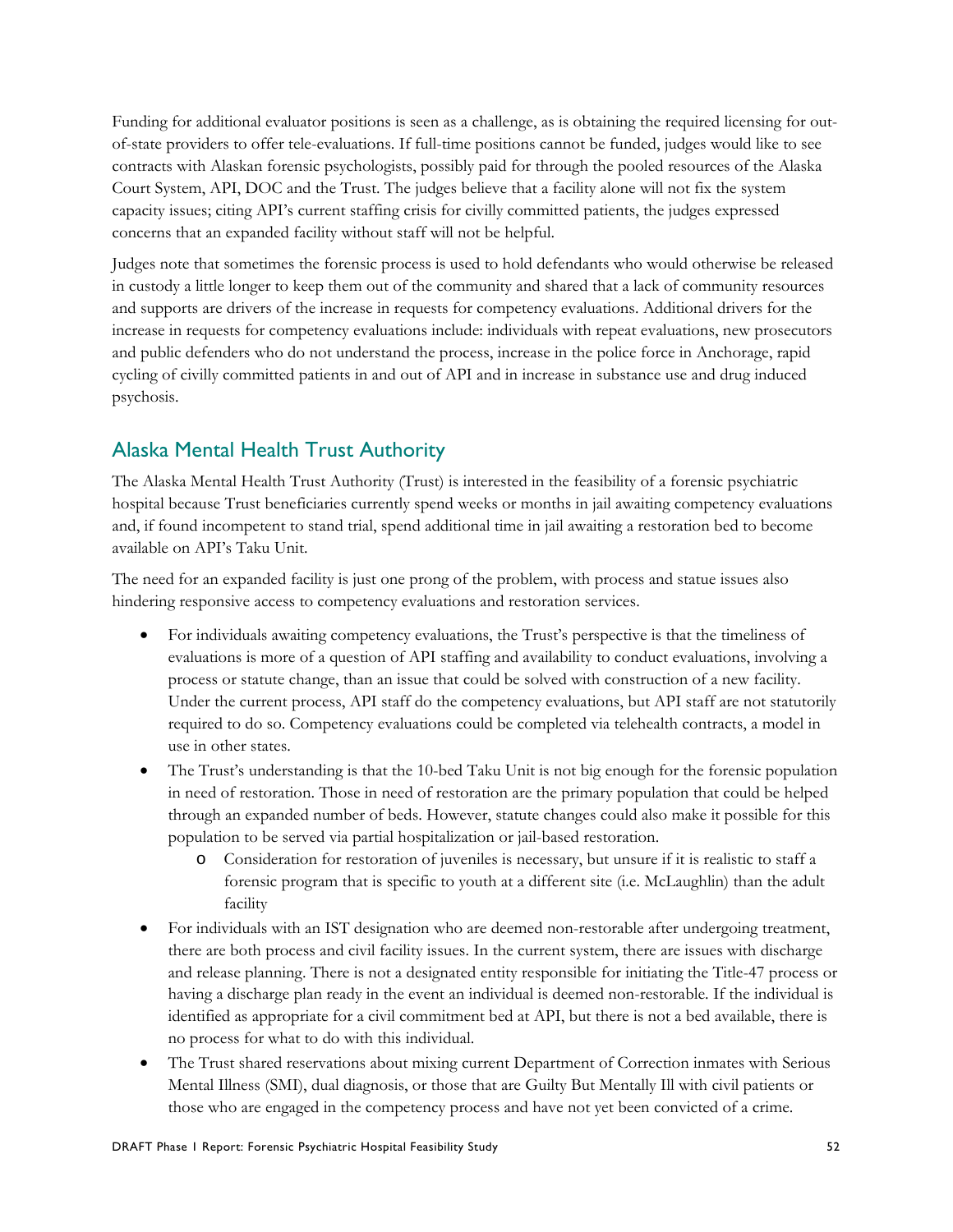The Trust expressed a preference that if a stand-alone forensic facility is built, it be kept in the same area as API. Additionally, while the facilities reach would be state wide, the Trust would encourage an examination of process changes that would benefit rural Alaska and minimize the amount of time this population is transported back and forth from rural communities to Anchorage.

# Alaska Mental Health Board

Stakeholders from the Alaska Mental Health Board (AMHB) identified staffing as the most significant obstacle in the current system. With a larger workforce, competency evaluations could be completed more quickly, reducing the backlog in this part of the process. Stakeholders also expressed concern about the availability of appropriate and supportive community placements, believing that some of the forensic or forensic-related target populations could be better served in community placements if resources were available.

Historically, AMHB has been very concerned with the treatment and care of the forensic related target populations that are currently in DOC custody (those with serious mental illness or dual diagnosis, and those that are Guilty But Mentally Ill). Currently, with the discussion of a new facility, stakeholders expressed concern about adolescents receiving treatment in the same facility as individuals charged with or convicted of sexual offenses. Stakeholders are interested in exploring options for restoration for juveniles that keep the separated from the adult forensic population.

Looking towards solutions, AMHB stakeholders are interested in exploring a triaged approach which addresses the mental health and safety needs of individuals and the community by level of acuity and risk. Under this model, some individuals may be eligible for outpatient or partial hospitalization services, while others would require inpatient treatment. There was not a clear consensus on whether civil patients and criminally involved patients should remain separated at the inpatient or partial hospitalization level. Due to potential funding constraints involved with building a new facility, the AMHB would also like to see an exploration of statutory changes that could alleviate some of the pressure on the current forensic system.

## Municipality of Anchorage

This interview will be scheduled at a later phase in the project.

# Department of Health and Social Services

### *Division of Behavioral Health*

This contract is managed by DBH staff who have participated in all stakeholder interviews and engaged in ongoing discussions with the consultant team to inform this report.

### *Alaska Psychiatric Institute*

 API staff provided a tour of the facility to the consultant team at the outset of the project. We have worked closely with the forensic psychologists and API administration throughout Phase 1 to gather and analyze data and to understand their priorities and concerns for this project. These are identified throughout this report.

### *Division of Juvenile Justice*

Division of Juvenile Justice (DJJ) staff met with the consultant team on January 25, 2019. While there is limited demand for juvenile competency evaluation and restoration some demand does exist and could grow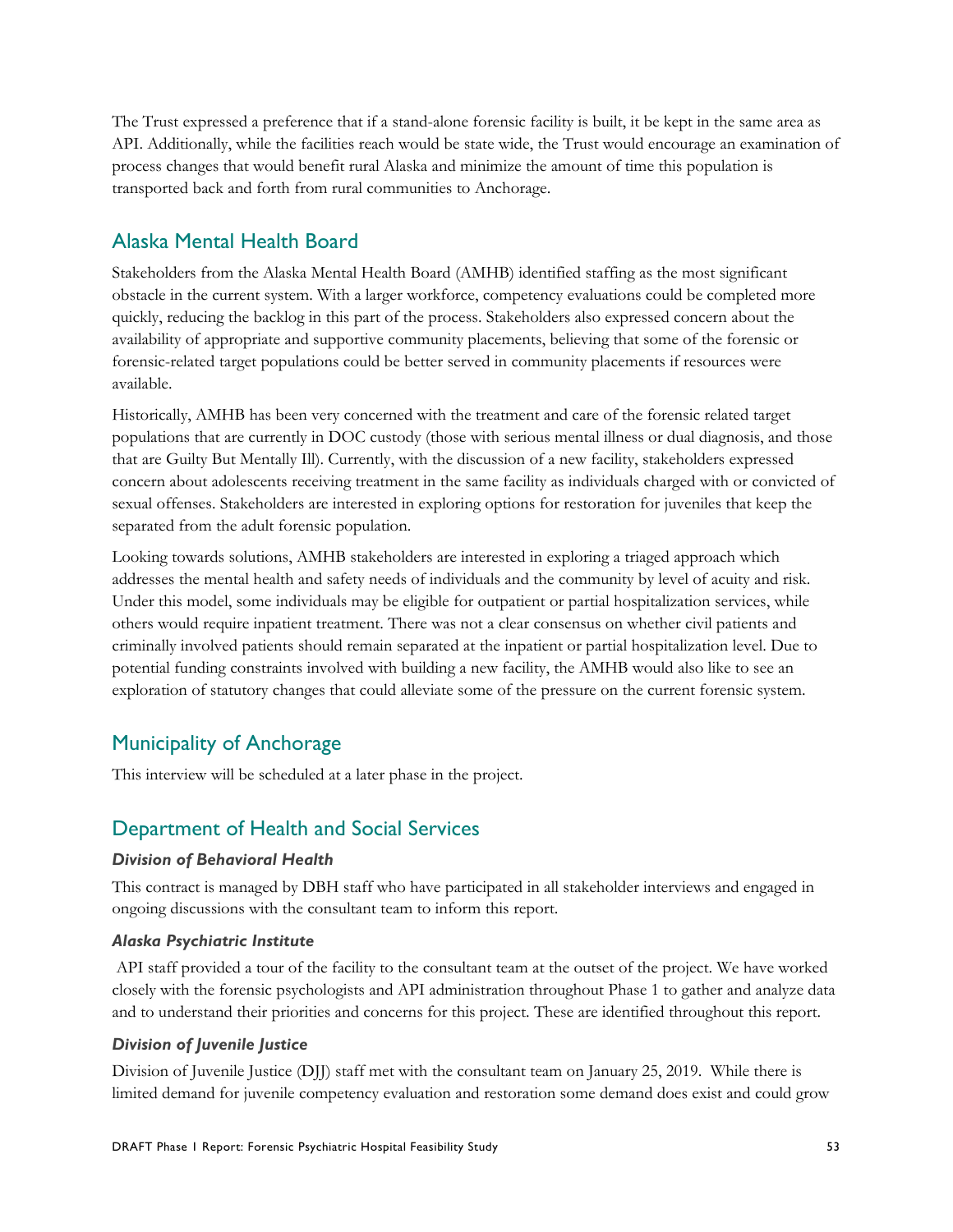in the future. There are also significant issues that will be further explored in Phase 2 related to adolescents who are civilly committed to API and who are charged with a crime that occurred at API, most often an assault on a staff member, and who are then remanded to DJJ. While this population is not creating demand necessarily for competency evaluation and restoration, they are a high acuity and complexity population who are charged with a crime and for whom there is not currently an optimal placement. This should be further explored in Phase 2 to identify ways for McLaughlin Youth Center and API to combine areas of expertise to better serve adolescents, both criminally charged and civilly committed.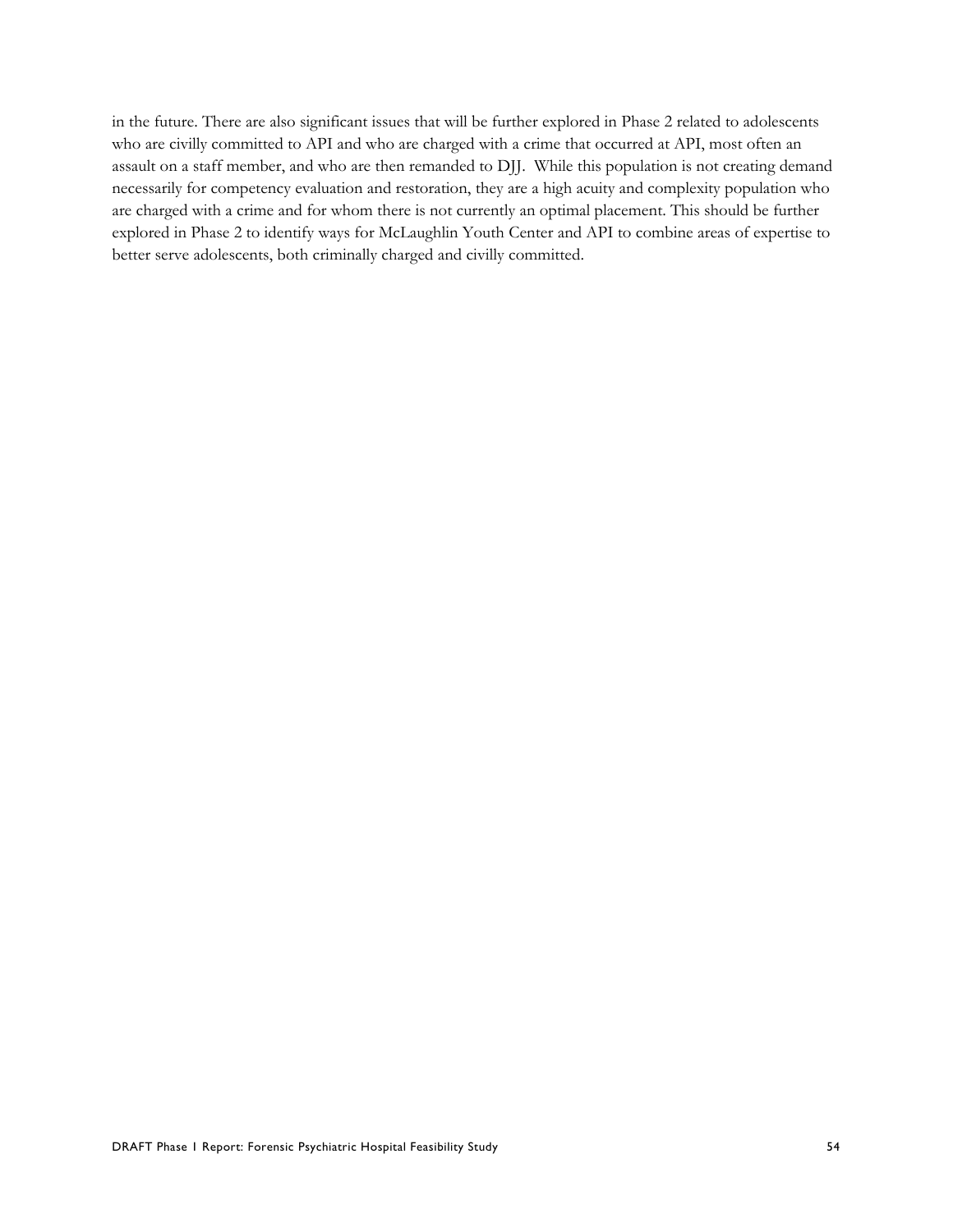# 9. Appendices

- 1. White Paper on Considerations Related to Accreditation of Forensic Psychiatric Hospitals, Stephenie Colston
- 2. Matrix of Recommendations from Relevant Background Reports
- 3. List of Stakeholder Interviews Conducted in Phase 1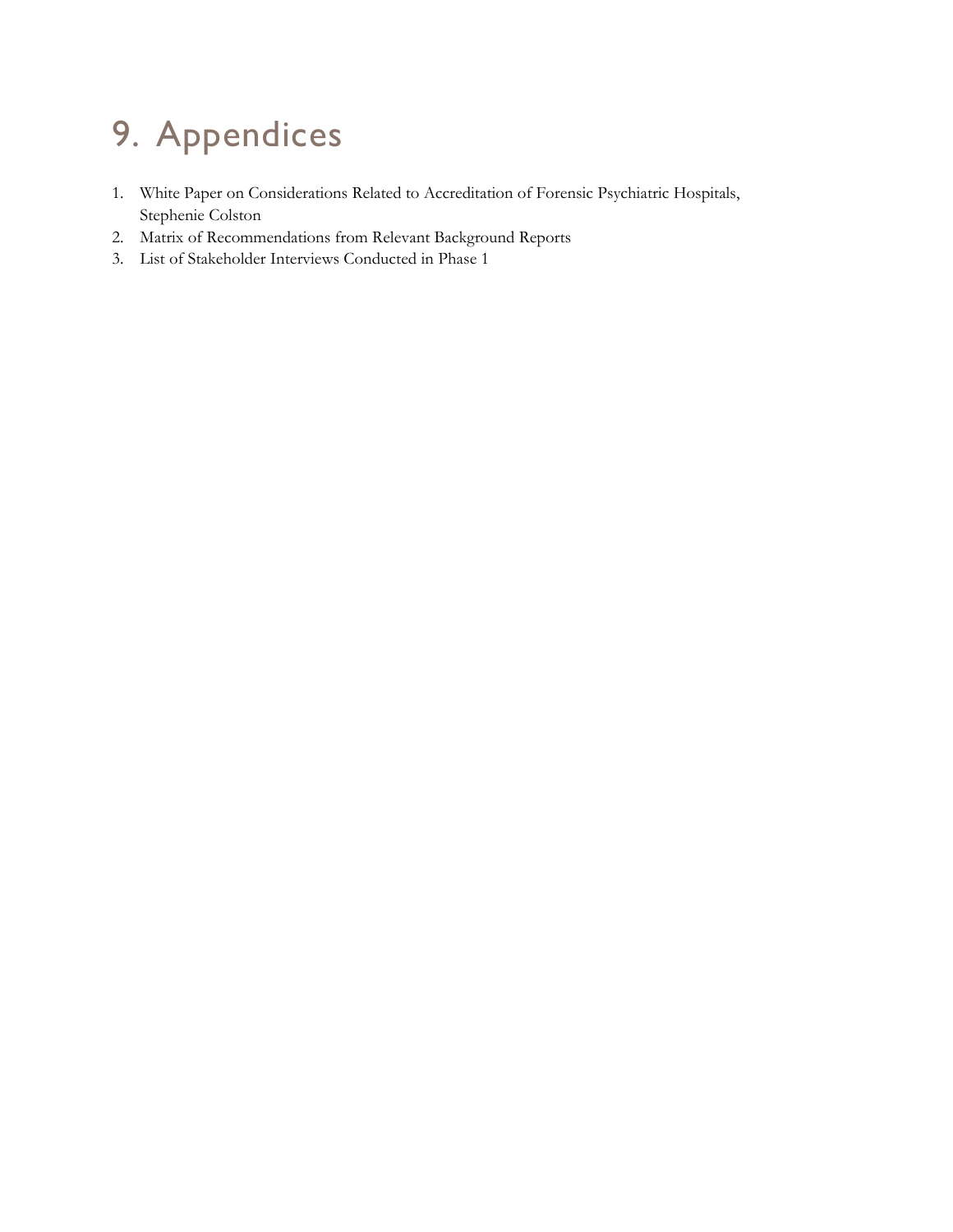# Appendix: Considerations Related to Accreditation of Forensic Psychiatric Hospitals

*Authored by Stephenie Colston, Colston Consulting Group, LLC* 

# Summary Finding

Accreditation does not appear to play a pivotal role in determining the feasibility of constructing a forensic psychiatric facility. Accreditation most likely will be pursued by any such facility, and this paper has identified TJC's approach to forensically-involved hospital patient populations. However, the overarching issue may not relate to accreditation of a stand-alone forensic psychiatric hospital but to the State's Return on such an Investment (ROI).

## Introduction

Hospital accreditation has been defined as "a self-assessment and external peer assessment process used by hospitals to accurately assess their level of performance in relation to established standards and to implement ways to continuously improve".<sup>1</sup> While adherence to established national standards is a hallmark of accreditation, accreditation is not just about standards, there are analytical and continuous self-improvement dimensions to the process. The management of risks (e.g., medication errors) is a central feature of the accreditation process and an important mechanism for maintaining patient safety.

The Joint Commission (TJC), the nation's oldest and largest standards setting and accrediting body in health care, lists several advantages of accreditation, including:

- Organizes/strengthens patient safety
- Increases community confidence in accredited hospital's quality of care
- Improves risk management and risk reduction
- May reduce liability insurance costs
- Provides deeming authority for Medicare certification
- Is recognized by insurers and other third parties
- May fulfill State regulatory requirements (such as Alaska DBH requirements)
- Aligns hospital with one of the most respected names in health care.

It is important to note, however, that there is limited evidence supporting accreditation's capacity to promote high quality and safe hospital and clinical performance.<sup>2</sup> Accreditation is no panacea, it is a tool to continuously improve performance across clinical, facility, and managerial domains.

# Hospital Accreditation Organizations

 $\overline{a}$ 1 Greenfield D and Braithwaite J. Health sector accreditation research: a systematic review. International Journal of Quality Health Care. 2008; 20:172-183.

<sup>2</sup> Brubakk K, Vist G, Bukholm G, Barach P, and Tjomsland O. A systematic review of hospital accreditation: the challenges of measuring complex intervention effects. BMC Health Services Research. 2015; 15: 280.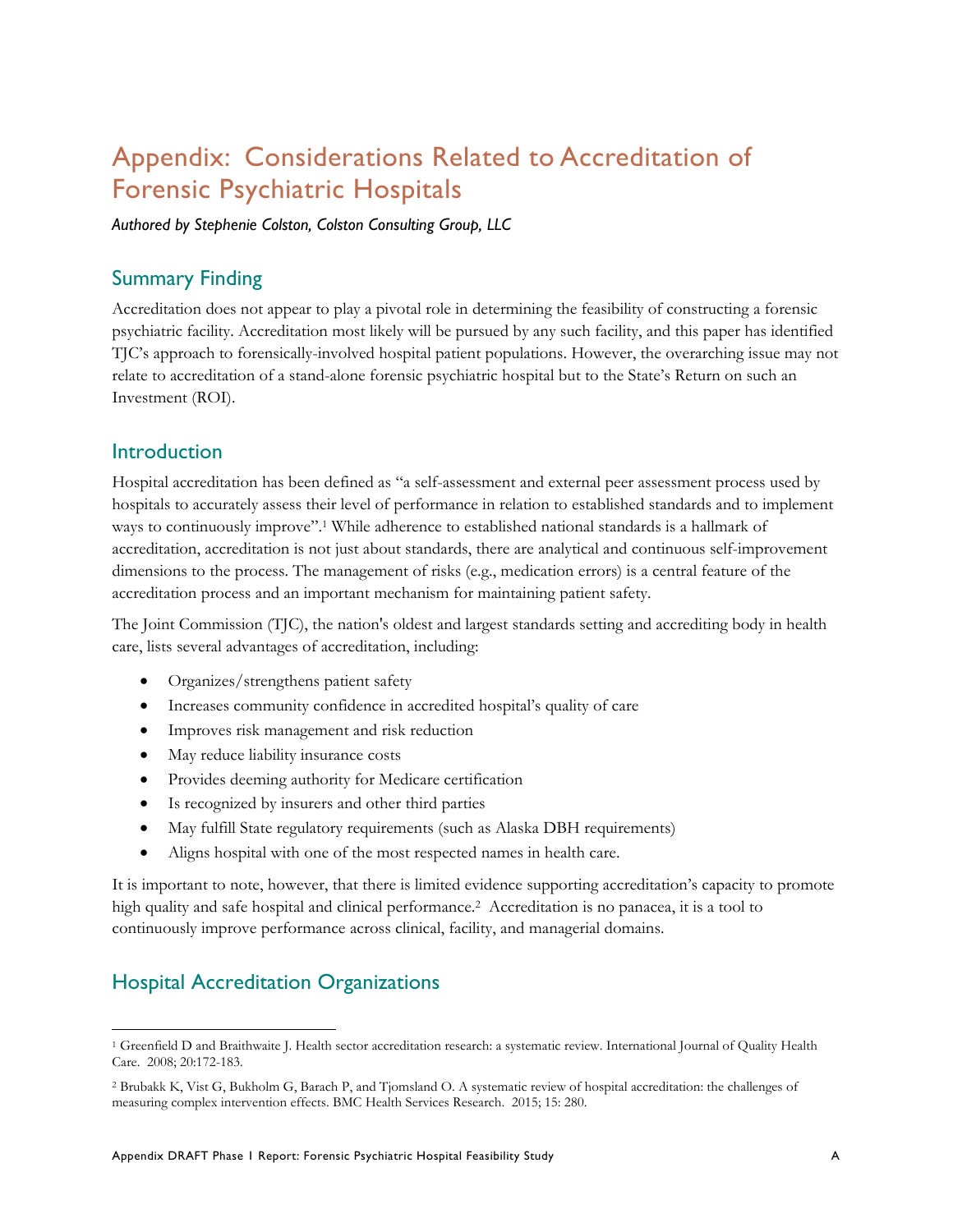For facilities like the Alaska Psychiatric Institute (API), there are two available accrediting bodies: TJC and the Commission on Accreditation of Rehabilitation Facilities (CARF). The table on the following page compares the two accrediting bodies across several dimensions. Please note that neither TJC nor CARF have specific accreditation standards for forensic hospitals. Section 3 explains how TJC accredits either stand-alone psychiatric forensic hospitals or psychiatric hospitals with forensic units.

Neither TJC nor CARF have specific accreditation standards for forensic hospitals.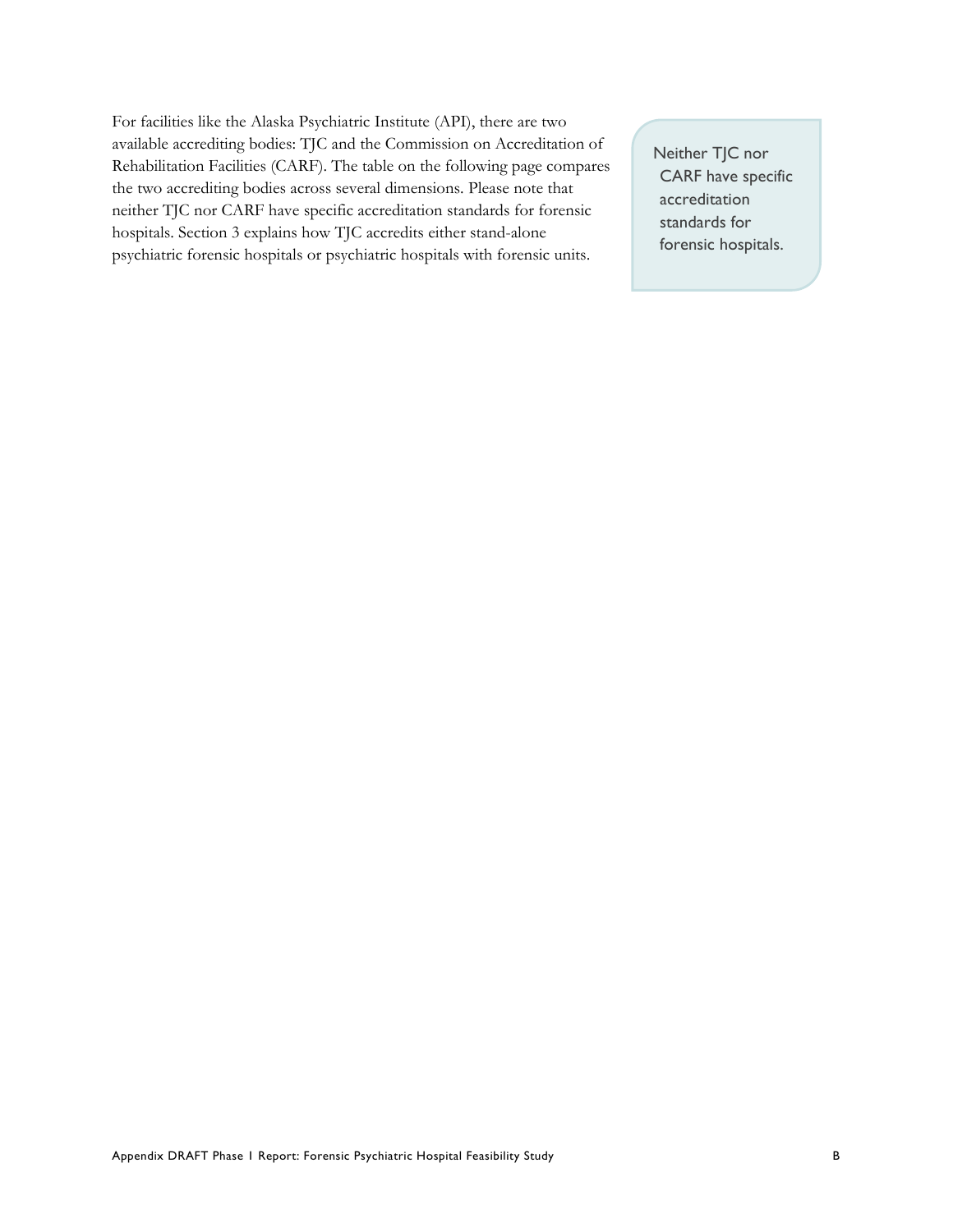| <b>DOMAIN</b>                          | <b>The Joint Commission</b>                                                                                                                                                                                                                                                                                                                                                            | <b>Commission on Accreditation of</b><br><b>Rehabilitation Facilities</b>                                                                                                                                                                                                                                                 |
|----------------------------------------|----------------------------------------------------------------------------------------------------------------------------------------------------------------------------------------------------------------------------------------------------------------------------------------------------------------------------------------------------------------------------------------|---------------------------------------------------------------------------------------------------------------------------------------------------------------------------------------------------------------------------------------------------------------------------------------------------------------------------|
| <b>Organizational summary</b>          | An independent, not-for-profit<br>organization which accredits and<br>certifies organizations and programs in<br>the United States.                                                                                                                                                                                                                                                    | An Independent, non- profit accreditor<br>of health and human services.                                                                                                                                                                                                                                                   |
| When organization created              | 1951                                                                                                                                                                                                                                                                                                                                                                                   | 1966                                                                                                                                                                                                                                                                                                                      |
| <b>Number organizations accredited</b> | $20,000+$                                                                                                                                                                                                                                                                                                                                                                              | $6,000+$                                                                                                                                                                                                                                                                                                                  |
| Types of organizations accredited      | General, psychiatric, children's and<br>rehabilitation hospitals, critical access<br>hospitals, home care organizations,<br>nursing homes, rehabilitation centers,<br>long term facilities, behavioral health<br>organizations, addictive services,<br>ambulatory care providers, and<br>independent or freestanding clinical<br>laboratories.                                         | Health & human service organizations                                                                                                                                                                                                                                                                                      |
| Acceptance                             | Joint Commission accreditation and<br>certification is recognized nationwide<br>as a symbol of quality that reflects an<br>organization's commitment to meeting<br>certain performance standards.                                                                                                                                                                                      | <b>CARF</b> International accreditation<br>provides a visible symbol that assures<br>the public of a provider's commitment<br>to continually enhance the quality of<br>services & programs with a focus on<br>satisfaction of persons served.                                                                             |
| <b>Programs</b>                        | Accreditation: Ambulatory Health<br>Care, Behavioral Health Care, Critical<br>Access Hospitals, Home Care,<br>Hospitals, International Accreditation,<br>Laboratory Services, Nursing and<br>Rehabilitation Center, & Office-Based<br>Surgery.<br>Certification: Advanced Certification.<br>Disease-Specific Care, Health Care<br>Staffing Services, & International<br>Certification. | Accreditation: Aging Services,<br>Behavioral Health, Business and<br>Services, Management Network,<br>CARF-CCAC.<br>Child and Youth Services, DMEPOS,<br><b>Employment and Community Services,</b><br>Medical Rehabilitation One-Stop<br>Career Center, Opioid Treatment<br>Program, & Vision Rehabilitation<br>Services. |

Figure 1: Comparison of The Joint Commission and the Commission on Accreditation of Rehabilitation Facilities

## The Joint Commission

### *A. The Joint Commission*

The Joint Commission is by far the largest hospital accrediting entity in the United States and controls over 80 percent of the accreditation market as "the accrediting agency of choice for nearly all major hospital systems."<sup>3</sup> For state psychiatric facilities such as API, TJC is a clear choice. It has been the overwhelmingly preferred hospital accreditation body for decades. However, CARF has also accredited hundreds of psychiatric hospitals over its 53 years of existence.

The Joint Commission is the highest regarded in the industry for hospital accreditation. Much of the reason is because hospital accreditation by TJC carries with it deeming authority for Medicare certification. Medicare is

<sup>-</sup>3 Lam MB et al. Association between patient outcomes and accreditation in US hospitals: observational study. BMJ. 2018; 363: k4011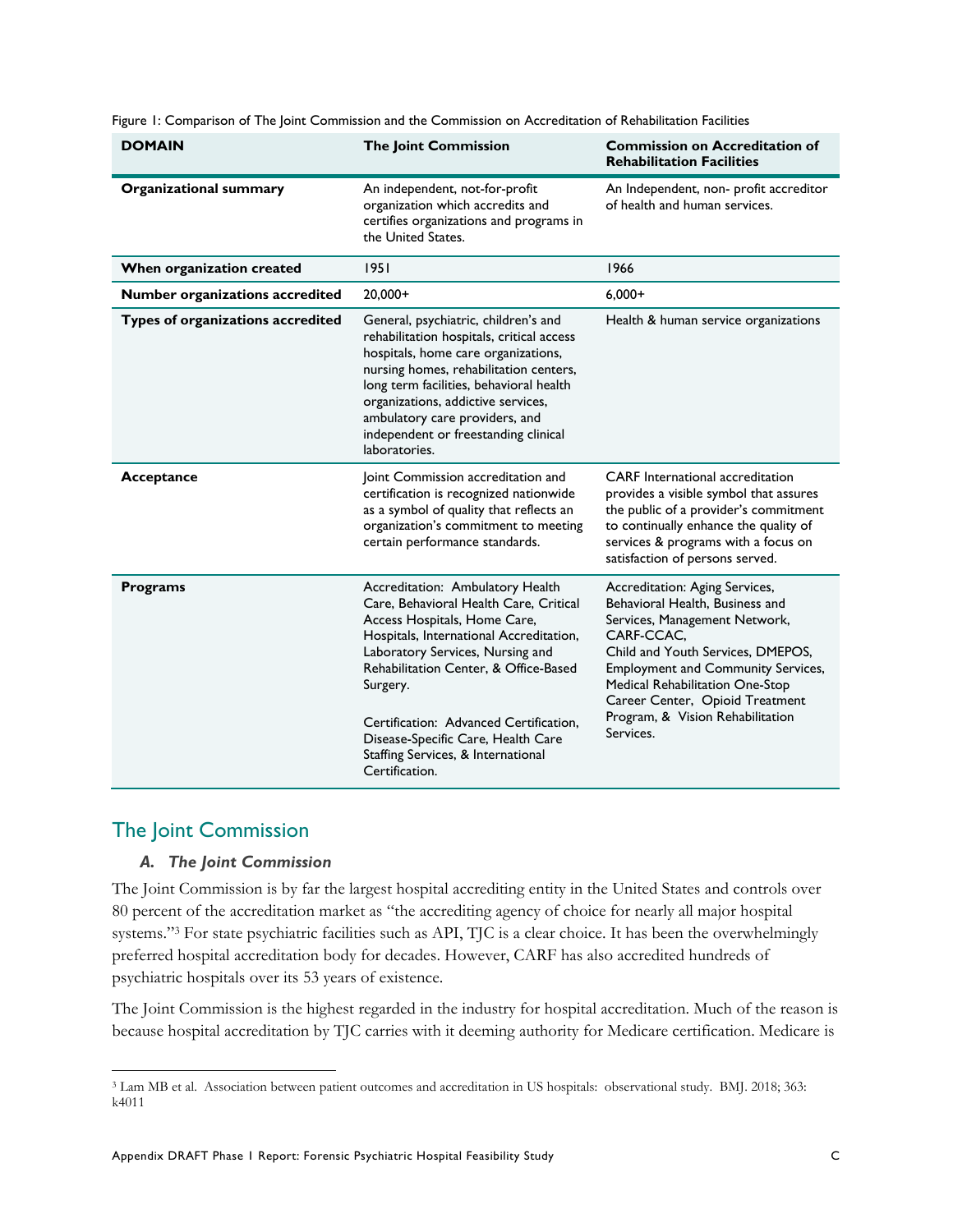a huge reimbursement source for hospitals throughout the country. Section 1865 (a)(1) of the Social Security Act allows hospitals accredited by an approved national accreditation organization (AO) to be exempt from surveys by state survey agencies to determine compliance with Medicare conditions.<sup>4</sup> The Joint Commission is one of ten AOs recognized by the Centers for Medicare and Medicaid Services (CMS) and the only AO that accredits psychiatric hospitals. The Joint Commission has been recognized by CMS as having standards and a survey process that meet or exceed Medicare's requirements. Hospitals that achieve accreditation through a TJC "deemed status" survey are determined to meet or exceed Medicare (and Medicaid) requirements. API is currently accredited by TJC and enjoys deemed status.

### *Hospital Accreditation Standards5*

Since there are no forensic-specific TJC Standards, it is important to know how all TJC Hospital Accreditation Standards would be applied. For each of the over 250 Hospital Accreditation Standards, the following components exist:

- **Standard** is a statement that, when achieved, facilitates safe, quality care, treatment, or services.
- **Rationale** describes the purpose of the Standard.
- **Elements of Performance** are the only items scored during surveys and identify performance expectations.
- **Two Icons** indicate whether written documentation is required to determine compliance with the Elements of Performance and Risk-indicating whether risk is assessed (often related to National Patient Safety Goals and Requirements for Improvements identified during surveys).

TJC's Hospital Accreditation Standards are categorized as follows:

- **Accreditation Participation Requirements**. Specific requirements for both participating in & maintaining accreditation.
- **Environment of Care**. Standards relating to safe, functional, & supportive environment that includes the building and its use of space, equipment, & minimizing risks. These standards are often the most challenging standards for compliance.
- **Emergency Management**. Standards relating to emergency planning, mitigation, preparedness, response, and recovery. Another area that poses compliance challenges.
- **Human Resources**. Standards relating to staff qualifications, training, and competency and performance assessments.
- **Infection Prevention and Control**. Standards relating to planning, implementation, and evaluation of an infection prevention and control program.
- **Information Management**. Standards relating to privacy protection, planning for internal/external information needs, and maintaining accurate health information.
- **Leadership**. Standards relating to culture, resource availability, staff competence, and ongoing performance evaluation and improvement.
- **Life Safety**. Standards relating hospital building codes and building maintenance, fire and smoke hazards, means of egress, and other elements of the Life Safety Code. These standards are also among the most challenging standards.

<sup>-</sup>4 Called Conditions of Participation (CoPs) or Conditions for Coverage (CfCs)

<sup>5</sup> The Joint Commission (2018). 2019 Hospital Accreditation Standards. Oakbrook Terrace, IL: Joint Commission Resources, Inc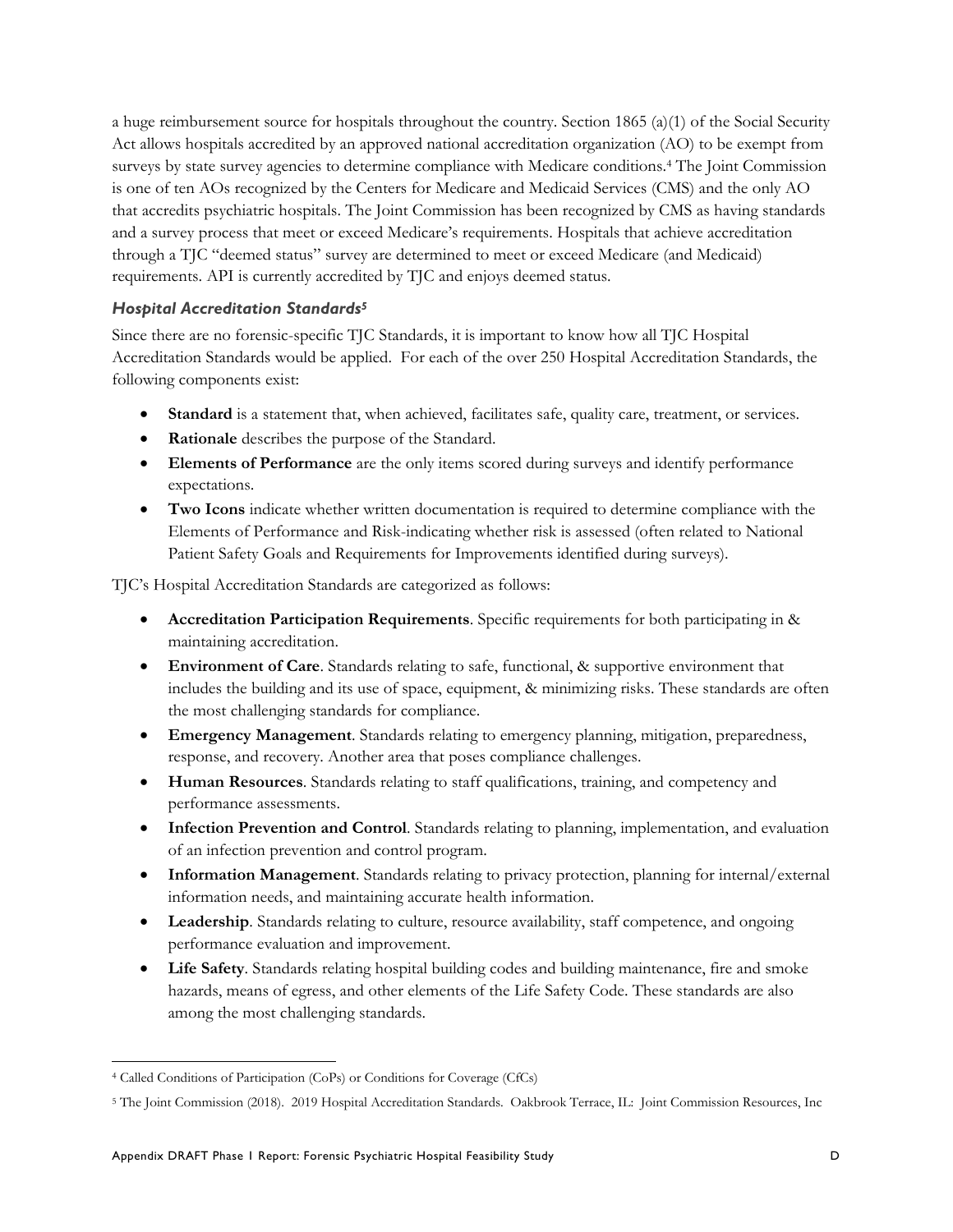- **Medication Management**. Standards relating to the hospital's medication process, such as selection/procurement, storage, ordering, preparing/dispensing, administering, monitoring, and evaluation.
- **Medical Staff**. Standards relating to credentialing/privileging, bylaws, staff structure, and guiding principles.
- **National Patient Safety Goals.** See C in the following section.
- **Nursing**. Standards relating to the leadership of the Nurse Executive.
- **Provision of Care, Treatment, & Services**. Standards relating to assessing patient needs, planning services, providing services, and coordinating services.
- **Performance Improvement**. Standards relating to data collection, analysis, and using data to make & manage performance improvements.
- **Records of Care, Treatment, & Services**. Standards relating to the components of a medical record, whether paper or electronic. These standards also pose consistent challenges.
- **Rights & Responsibilities of the Individual**. Standards relating to informing patients of their rights, helping them understand their rights, respecting patients' values/beliefs/preferences, and informing patients of their responsibilities regarding their care.

Many of these standards focus largely on structural factors and processes of care, and less on whether the hospital is achieving good outcomes (e.g., lower mortality rates). Patient safety and the management of risks relating to the proximity, probability, and severity of harm to patients has become of increasing importance to TJC. This has implications for forensic units within psychiatric hospitals (i.e., API) and stand-alone forensic psychiatric hospitals, although there are no TJC standards specific to workplace violence either.

## *National Patient Safety Goals (NPSG)*

In 2002, TJC established National Patient Safety Goals (NPSG) to help accredited organizations address specific areas of concern regarding health care safety, and to focus on how to solve them. In order to ensure hospitals focus on preventing major sources of patient harm (e.g., medication errors), TJC regularly revises the NPSG based on their impact, cost, and effectiveness. The 2019 NPSG include a revision requiring hospitals to maintain specific protocols to prevent inpatient suicide, including conducting environmental risk assessments, screening patients admitted for behavioral health reasons for suicide risk, and implementing tailored suicide prevention plans for high-risk patients.

The NPSG have spawned TJC's approach to Patient Safety Systems, which was developed to provide guidance to hospitals on how 32 of the existing TJC standards could be applied to improve patient safety. The table below summarizes these standards.

| <b>Patient Safety System Characteristic</b>                        | 2019 TJC Standard*                                                                                                                    |
|--------------------------------------------------------------------|---------------------------------------------------------------------------------------------------------------------------------------|
| Role of leadership in creating safety<br>culture                   | APR.09.01.01, APR.09.02.01, LD.02.01.01, LD.02.04.01, LD.03.01.01-<br>03.09.01, LD.04.01.01, LD.04.01.05, & LD.04.01.10               |
| Methods to improve processes & systems                             | EC.04.01.01, IC.01.03.01, MM.07.01.03, & MM.08.01.01                                                                                  |
| Interdisciplinary team standardized<br>communication/collaboration | MS.08.01.01, MS.09.01.01, & NR.02.01.01                                                                                               |
| Safety integrated technologies                                     | PC.03.05.19, PI.01.01.01, PI.02.01.01, PI.03.01.01, RI.01.01.01,<br>RI.01.01.03, RI.01.02.01, RI.01.03.01, RI.01.05.01, & RI.02.01.01 |

Figure 2: Patient Safety System of The Joint Commission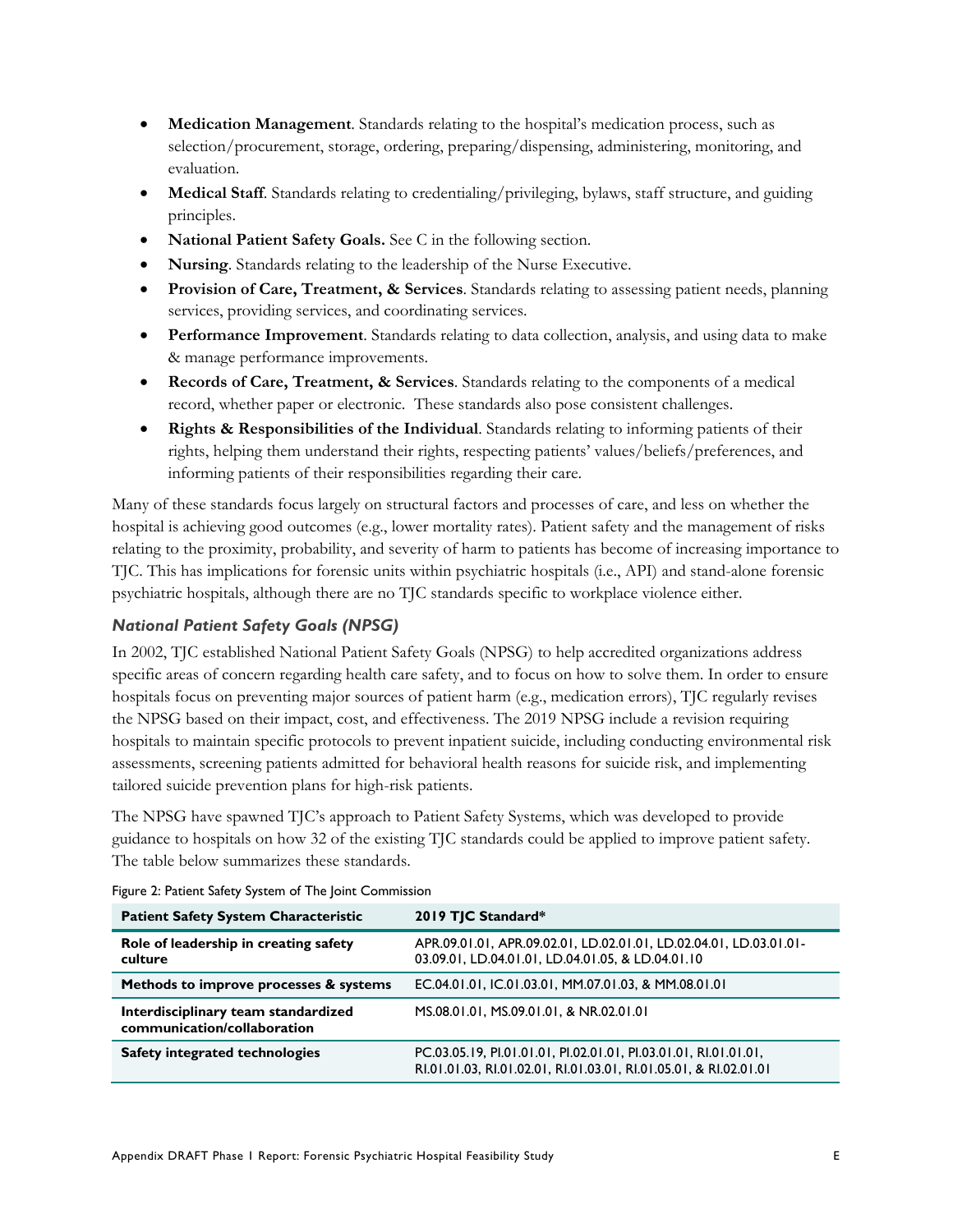\*APR - Accreditation Participation Requirement; EC - Environment of Care; IC-Infection Prevention/Control; LD – Leadership; MM - Medication Management; MS - Medical Staff, NR – Nursing; PC - Provision of Care/Treatment/Services; PI—Performance Improvement; RI - Rights of Individuals.

### *Standards of Importance for Forensic Units & Stand-Alone Forensic Psychiatric Hospitals*

All Hospital Accreditation Standards must be achieved for a forensic unit within a hospital or a stand-alone forensic psychiatric hospital to achieve TJC accreditation. Not surprisingly, the standards that are the most relevant for forensic units within hospitals or stand-alone forensic hospitals are those relating to a safe and secure hospital environment, means of egress, use of sally ports, use of physical space, emergency response, patient rights, use of seclusion & restraints, behavior management, and trained clinical staff and security staff who can implement specialized procedures (e.g., violence risk assessment). These standards are:

**Environment of Care**. EC.02.01.01, EC.02.02.01, 02.06.01, 03.01.01, 04.01.01- 04.01.05. These relate to risk assessment, safe environment, physical space, staff, & data.

*Example: EC.02.01.01. Hospital should have a risk assessment specific to violence risks within the forensic unit/hospital to address resources for the different types of violence—patient/patient, patient/staff, patient/visitor, visitor/staff, etc.* 

**Emergency Management.** EM 02.01.01, 02.02.01-.07, 02.02.11, 03.01.01, & 03.01.03. These relate to emergencies, safety/security, communications, staff, & monitoring.

*Example: EM.02.02.05. Hospital's Emergency Operations Plan should address local law enforcement's incident command structure to provide ongoing communication and coordination with that structure. In addition, forensic unit/hospital and should develop an active shooter response plan in coordination with local law enforcement.* 

Leadership. LD 03.01.01, 03.02.01, 03.03.01, 03.04.01, 03.06.01, 03.09.01, 04.01.01, & 04.03.11—these relate to culture, communication, staff, patient safety, & patient flow.

*Example: LD.04.01.01. Hospital must comply with local, state, & federal laws, rules & regulations. The Occupational Safety & Health Administration (OSHA) is the federal agency that requires employers to maintain a safe working environment for their staff.* 

**Life Safety.** LS 01.01.01, 02.01.20, & 03.01.20). These relate to compliance & means of egress.

*Example: LS.02.01.20. Doors to patient rooms are not locked unless the clinical needs of the patients require specialized security or where patients pose a security threat and staff can readily unlock doors at all times.* 

**Provision of Care, Treatment, & Services**. PC 01.01.01, 01.02.01-01.02.03, 01.02.13, 01.03.01-01.03.05, 02.01.01-02.01.05, 02.01.11, 02.01.19, & 03.05.01.19. These relate to admissions criteria assessment/reassessments, plan, behavior management, providing care, & use of seclusion/restraint.

*Example: PC.01.02.13. Requires that patients receiving treatment for emotional or behavioral disorders receive an assessment that includes maladaptive or other behaviors that create a risk to patients or others.* 

**Rights & Responsibilities of the Individual.** RI 01.01.01, 01.01.03, 01.02.01, 01.03.01, 01.04.01, 01.06.03, 01.06.05, 01.06.09, 01.07.01-.05, 01.07.13, & 02.01.01. These relate to communicating rights, participating in care, informed consent, right to know providers, personal rights, & patient responsibilities).

*Example. RI.01.06.03. Patients have the right to be free from neglect, exploitation, and verbal, mental, physical, & sexual abuse.* 

## **Discussion**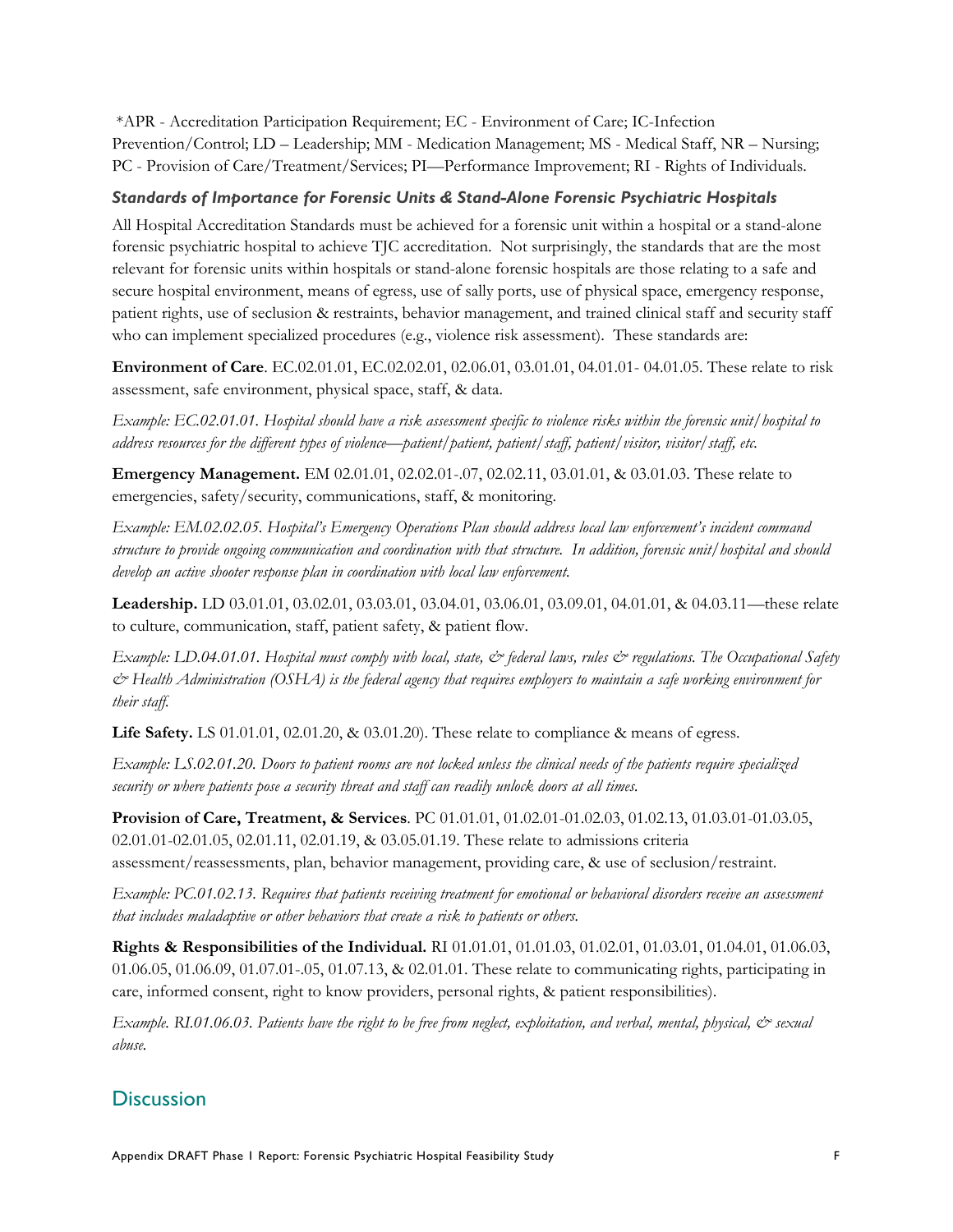### *Design Considerations*

The Facility Guidelines Institute's Guidelines for Design and Construction of Hospitals (FGI) contain information on planning, designing, and constructing hospitals in the United States and is the seminal source on hospital construction. While the current version of FGI has specific guidelines relating to construction of psychiatric hospitals, there are no forensic-specific psychiatric hospital guidelines.

From an accreditation perspective, there are several important design considerations Alaska should consider in determining whether a stand-alone forensic psychiatric hospital should be constructed, including:

- What level of security will be required for which type of forensic patient?
- How will forensic patients be transported?
- What type of clinical and security staffing will be required?
- How many beds should each wing/pod include?
- Will patient doors have locks? CMS does not certify facilities with locked patient rooms.
- What extra precautions need to be taken with fire alarms, utility systems, etc.?
- Will medications be stored on units or in centralized location?
- How will basic patient rights such as right to privacy be weighed against Environment of Care standards such as use of physical space?

### *Treatment Considerations*

From an accreditation perspective, the treatment process is the same in a forensic unit/hospital or a general psychiatric hospital. While all TJC standards relating to the provision of care, treatment, & service apply to a forensic unit/hospital, there are certain elements of forensic services that are important from a clinical and administrative decision-making perspective:

- Use of seclusion and restraint for nonclinical purposes.
- Gradations of seclusion and restraint, alone time in room, ambulatory restraints (protective assistive devices), full restraints, seclusion room, etc.
- How disciplinary restrictions are imposed.
- If and how rights are restricted.
- Discharge and transition planning.
- Length of stay.
- Behavior management interventions, particularly identification of early warning signs of deteriorating behavior.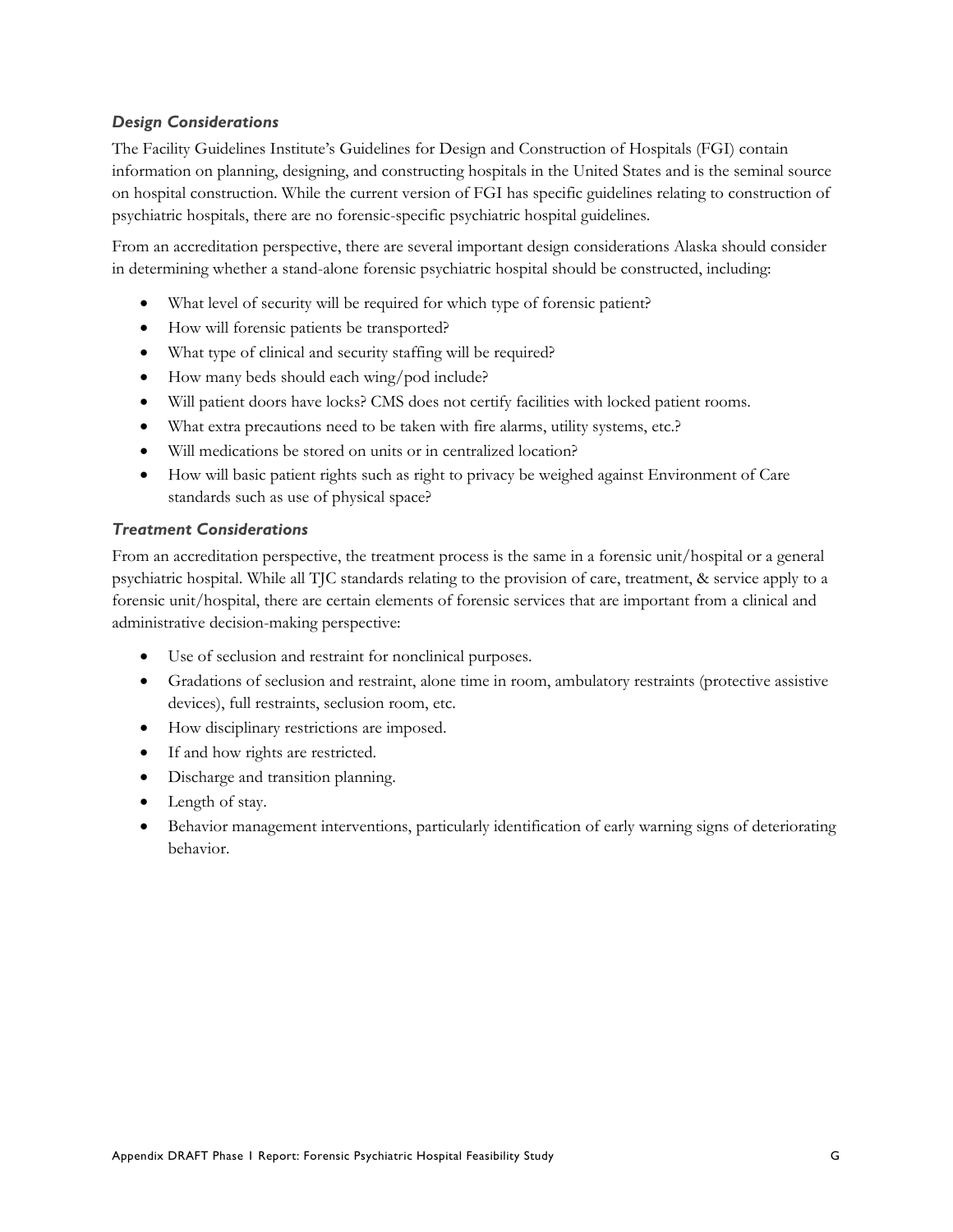| <b>Type of Change</b> | <b>Target Population</b> | Current                                                                                                                                                                                                         | <b>Recommendation</b>                                                                                                                                                                                                                                                                                                 | <b>Source</b>                            |
|-----------------------|--------------------------|-----------------------------------------------------------------------------------------------------------------------------------------------------------------------------------------------------------------|-----------------------------------------------------------------------------------------------------------------------------------------------------------------------------------------------------------------------------------------------------------------------------------------------------------------------|------------------------------------------|
| <b>Statute</b>        | Competency<br>Evaluation |                                                                                                                                                                                                                 | Title 12 and Title 47 statutes should be amended<br>to allow parties to hire a private expert or<br>request that a second evaluator be appointed at<br>that party's cost, in the event that the party is<br>not satisfied with the report of the court-<br>appointed evaluator.                                       | <b>UNLV, 2014</b>                        |
| <b>Statute</b>        | Competency<br>Evaluation |                                                                                                                                                                                                                 | Title 12 and Title 47 should be amended to<br>require the Department of Heath and Social<br>Services or its designee to assume responsibility<br>for designating qualified and neutral evaluators.                                                                                                                    | <b>UNLV, 2014</b>                        |
| <b>Statute</b>        | Competency<br>Evaluation | AS 12.47.070 references a "defendant's fitness<br>to proceed" or "reasons to believe a mental<br>disease or defect of the defendant will<br>otherwise become an issue in the case".                             | Remove the aforementioned references and<br>refer instead to "a defendant's competence to<br>proceed under AS 12.47.100".                                                                                                                                                                                             | <b>UNLV, 2014</b>                        |
| <b>Statute</b>        | Competency<br>Evaluation | AS 12.47.100 "the court shall have the<br>defendant examined by at least one qualified<br>psychiatrist or psychologist, who shall report to<br>the court concerning the competency of the<br>defendant"         | Define the terms "qualified psychiatrist",<br>"qualified psychologist", and "qualified forensic<br>psychologist" in the Definitions section in AS<br>12.47.130.                                                                                                                                                       | <b>WICHE, 2016;</b><br><b>UNLV, 2014</b> |
|                       |                          |                                                                                                                                                                                                                 | Include in the definition of "qualified forensic<br>evaluator" in this section verbiage that expressly<br>permits post-doctoral trainees and interns to<br>conduct evaluations under the supervision of a<br>qualified forensic evaluator.                                                                            |                                          |
| <b>Statute</b>        | Competency<br>Evaluation | AS 12.47.100 "the attorney may file a motion<br>for a judicial determination of the competency<br>of the defendant. Upon that motion, or upon its<br>own motion the court shall have the defendant<br>examined" | Amend AS 12.47.100 to permit the court to rely<br>on previous and/or recent competency<br>evaluations to determine whether a competency<br>to proceed evaluation for the current charges is<br>necessary, particularly for defendants well known<br>to the court and repeatedly charged with<br>misdemeanor offenses. | <b>WICHE, 2016</b>                       |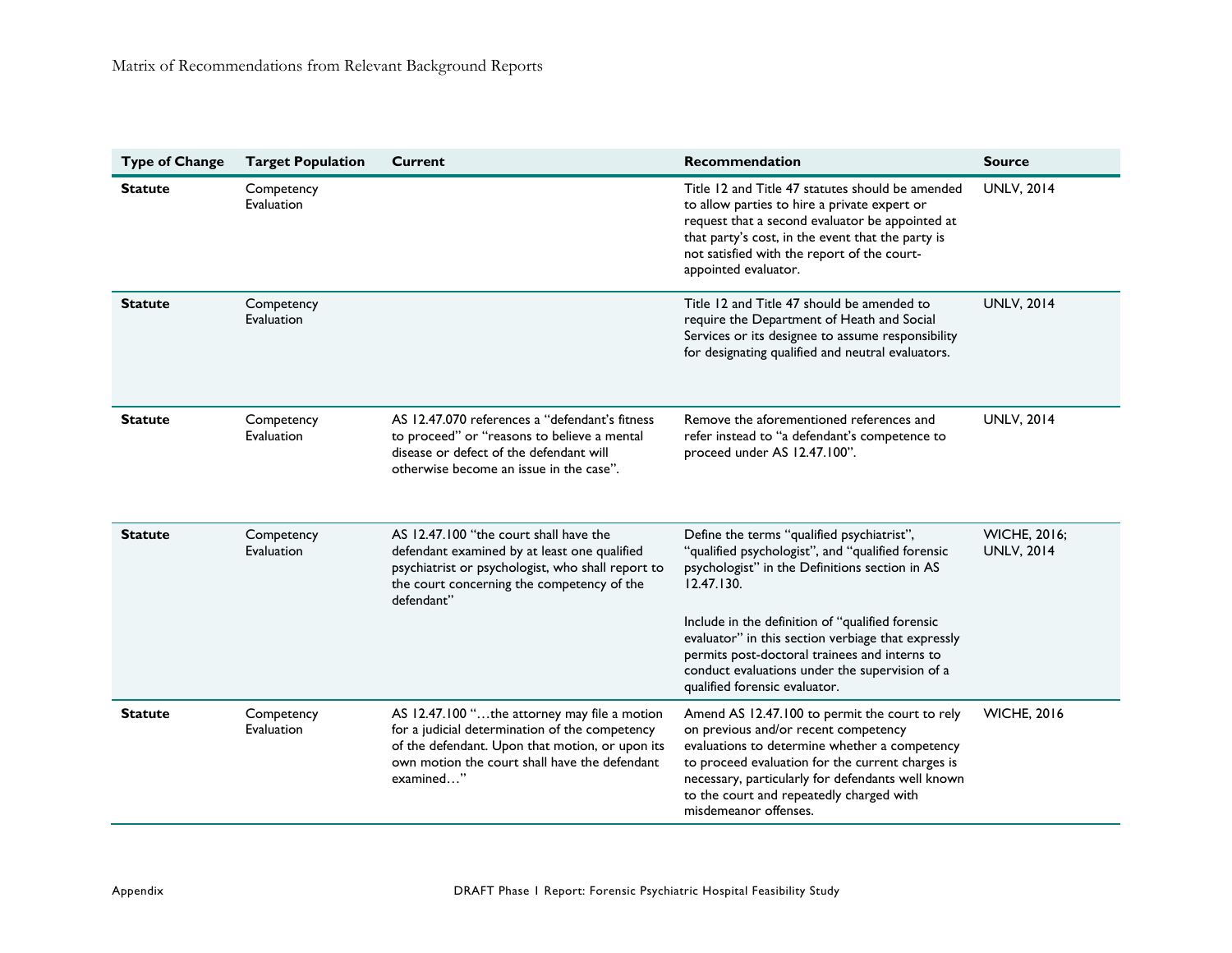| <b>Statute</b> | Competency<br>Evaluation | No statute to compel DOC to transfer<br>evaluees promptly following completion of a<br>competency evaluation at API.                                                                                                                  | Amend either AS 12.47.100 or AS 12.47.070 to<br>include a specific provision that would compel<br>DOC to transfer evaluees promptly following the<br>completion of a competency evaluation at API.                                                                                                     | <b>WICHE, 2016</b> |
|----------------|--------------------------|---------------------------------------------------------------------------------------------------------------------------------------------------------------------------------------------------------------------------------------|--------------------------------------------------------------------------------------------------------------------------------------------------------------------------------------------------------------------------------------------------------------------------------------------------------|--------------------|
| <b>Statute</b> | Competency<br>Evaluation | Alaska does not have statutory provisions<br>permitting the use of telemedicine, telehealth,                                                                                                                                          | Explore use of telebehavioral health.                                                                                                                                                                                                                                                                  | <b>WICHE, 2016</b> |
|                |                          | or telebehavioral health.                                                                                                                                                                                                             | Allow for the use of telebehavioral health and<br>evaluation via videoconferencing in AS 12.47.070<br>and AS 12.47.100 and throughout Title 47. Allow<br>for the use of telebehaivoral health for forensic<br>evaluations. Define telebehavioral health in<br>statute.                                 | <b>UNLV, 2014</b>  |
| <b>Statute</b> | Competency<br>Evaluation | No statutory limit on the timeframe for<br>completion of competency evaluations for<br>misdemeanor offenses. AK Court System policy<br>to schedule competency hearings three weeks<br>(15 days) after an evaluation has been ordered. | Amend AS 12.47.070 to require that competency<br>evaluations for misdemeanor charges be<br>performed within 15 calendar days of the court<br>order. A 15-day extension should be permitted<br>when the defendant appears to be under the<br>influence of alcohol or drugs at the time of the<br>order. | <b>UNLV, 2014</b>  |
| <b>Statute</b> | Competency<br>Evaluation | No statutory consideration for the availability of<br>previous and/or recent competency evaluations<br>of the same defendant.                                                                                                         | In misdemeanor cases where a defendant has<br>received a full competency evaluation in the<br>previous 12 months, the statute could allow for a<br>more limited, follow-up competency evaluation<br>(AS 12.47.070)                                                                                     | <b>UNLV, 2014</b>  |
| <b>Statute</b> | Competency<br>Evaluation | No statutory requirement for scheduling<br>competency hearings. Anchorage Competency<br>Court prioritizes competency cases and puts<br>them on the calendar for the next available<br>court day.                                      | AS 12.47.070 should be amended to require that<br>the court advance the date for the hearing on<br>the defendant's competency to the day after the<br>competency report is filed.                                                                                                                      | <b>UNLV, 2014</b>  |
| <b>Statute</b> | Competency<br>Evaluation | No statutory requirement for scheduling court<br>date for defendants for competent to proceed<br>on a misdemeanor charge.                                                                                                             | AS 12.47.070 should be amended to require that<br>the court advance the date for the plea hearing<br>or trial to the earliest possible date if a defendant<br>is found competent to proceed on a<br>misdemeanor charge.                                                                                | <b>UNLV, 2014</b>  |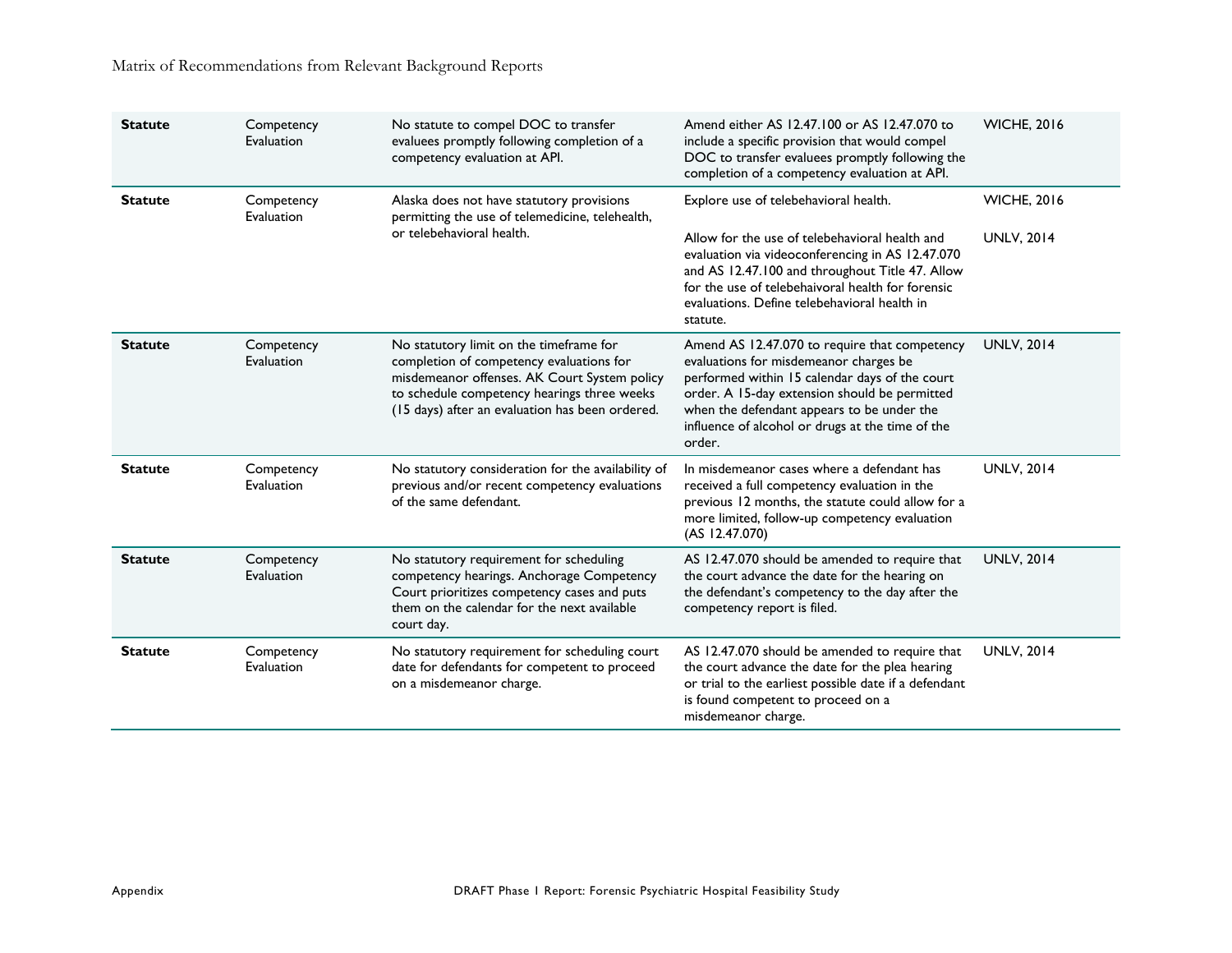| <b>Statute</b> | Competency<br>Evaluation (Juveniles) | Alaska statutes provide little direction as to<br>how juveniles should be treated in competency<br>proceedings.                                                                                                                                                        | Consider the following:<br>Developmental immaturity as a cause<br>of a defendant's incompetence to stand<br>trial.<br>Include cognitive concepts like a<br>juvenile's ability to understand the<br>proceedings and assist counsel.<br>Avoid specifying a degree of<br>$\bullet$<br>competency in statute<br>Provide a separate definition for<br>$\bullet$<br>childhood mental illness<br>Require competency evaluations be<br>$\bullet$<br>performed within 30 calendar days of<br>the court order for evaluation<br>Juvenile competency evaluations should<br>$\bullet$<br>be performed by qualified and neutral<br>evaluators with training and experience<br>in child psychology or psychiatry. | <b>UNLV, 2014</b>                       |
|----------------|--------------------------------------|------------------------------------------------------------------------------------------------------------------------------------------------------------------------------------------------------------------------------------------------------------------------|-----------------------------------------------------------------------------------------------------------------------------------------------------------------------------------------------------------------------------------------------------------------------------------------------------------------------------------------------------------------------------------------------------------------------------------------------------------------------------------------------------------------------------------------------------------------------------------------------------------------------------------------------------------------------------------------------------|-----------------------------------------|
| <b>Statute</b> | Competency<br>Restoration            | Alaska statutes do not currently include<br>provisions regarding the use of psychotropic<br>medications to restore competency in criminal<br>proceedings.                                                                                                              | Evaluate practices related to Sell hearings.<br>Amend AS 12.47.110 to allow for the court to<br>order on a finding of incompetency to include<br>the involuntary administration of medication, if<br>appropriate, for treatment to competency.<br>Amend AS 12.47.110 to include a reference to<br>Sell, as well as the fact that courts should first use<br>Harper factors when an incompetent defendant is<br>dangerous and the treatment is in his medical<br>interest.                                                                                                                                                                                                                           | <b>WICHE, 2016</b><br><b>UNLV, 2014</b> |
| <b>Statute</b> | Competency<br>Restoration            | 12.47.110(a), provides that the court "may<br>commit a defendant charged with any other<br>crime," for 90 days, but the statute does not<br>provide guidelines or procedures for courts to<br>follow with respect to competency restoration<br>for misdemeanor crimes. | Consider amending AS 12.47.100 to allow for<br>varying time periods for competency restoration,<br>depending on the seriousness of the charged<br>offense. (Ex. 60 days for class A misdemeanors,<br>30 days for class B misdemeanors).                                                                                                                                                                                                                                                                                                                                                                                                                                                             | <b>UNLV, 2014</b>                       |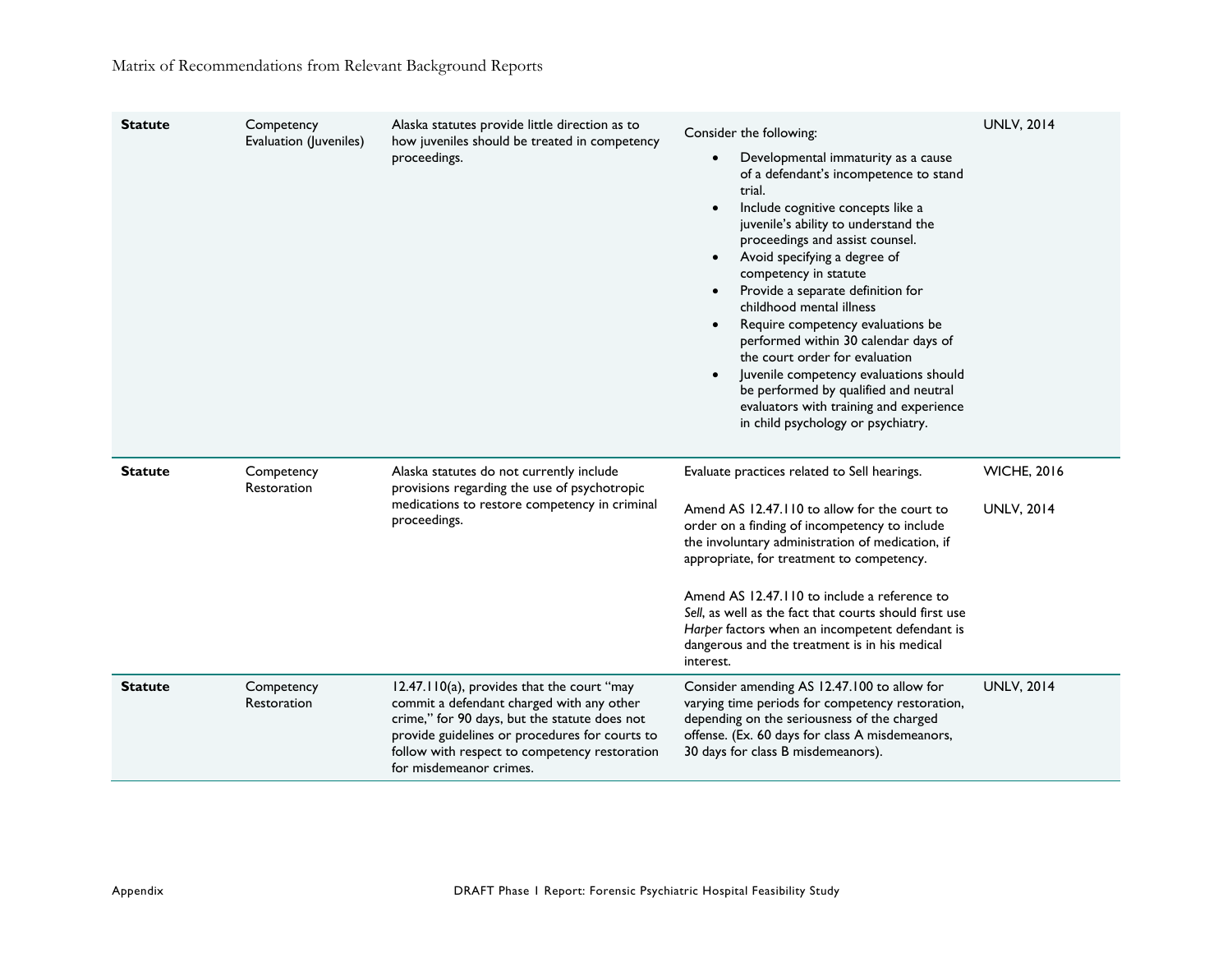| <b>Statute</b> | Competency<br>Restoration             | Statute does not require the court to be<br>notified as soon as possible regarding<br>competency.                            | Amend statute to require mental health<br>professionals to notify the court as soon as they<br>believe the defendant to be competent, even if<br>that period is less than the total amount of time<br>allowed for restoration.                                                                                                                                                                                                                                                                                                                                                                                                                                                                                                                                                                  | <b>UNLV, 2014</b> |
|----------------|---------------------------------------|------------------------------------------------------------------------------------------------------------------------------|-------------------------------------------------------------------------------------------------------------------------------------------------------------------------------------------------------------------------------------------------------------------------------------------------------------------------------------------------------------------------------------------------------------------------------------------------------------------------------------------------------------------------------------------------------------------------------------------------------------------------------------------------------------------------------------------------------------------------------------------------------------------------------------------------|-------------------|
| <b>Statute</b> | Competency<br>Evaluation              | Alaska has not statutorily established diversion<br>programs for misdemeanants suffering from<br>mental illness.             | Consider adopting a new statute that allows for a<br>screening investigation and diversion of<br>misdemeanor defendants who are likely to be<br>IST. This approach should only be adopted if the<br>state is satisfied there is a valid and reliable<br>screening tool available.                                                                                                                                                                                                                                                                                                                                                                                                                                                                                                               | <b>UNLV, 2014</b> |
| <b>Statute</b> | Competency<br>Restoration (Juveniles) | AS 47.12 governs juvenile delinquency but does<br>not include provisions related to competency<br>restoration for juveniles. | Consider amending juvenile delinquency statutes<br>to:<br>Provide for placements and services<br>that will accomplish competency<br>restoration in juveniles.<br>Provide for appropriate periodic<br>review and designate different amounts<br>of time for inpatient vs outpatient<br>restoration<br>In cases where a juvenile is<br>incompetent due to development<br>immaturity or intellectually disability an<br>restoration is inappropriate consider<br>compromise positions<br>In cases where a juvenile is<br>incompetent due to development<br>immaturity or intellectually disability an<br>restoration is inappropriate statutes<br>should give juvenile courts the<br>discretion to direct the juvenile into<br>the appropriate social and clinical<br>services for follow-up care. | <b>UNLV, 2014</b> |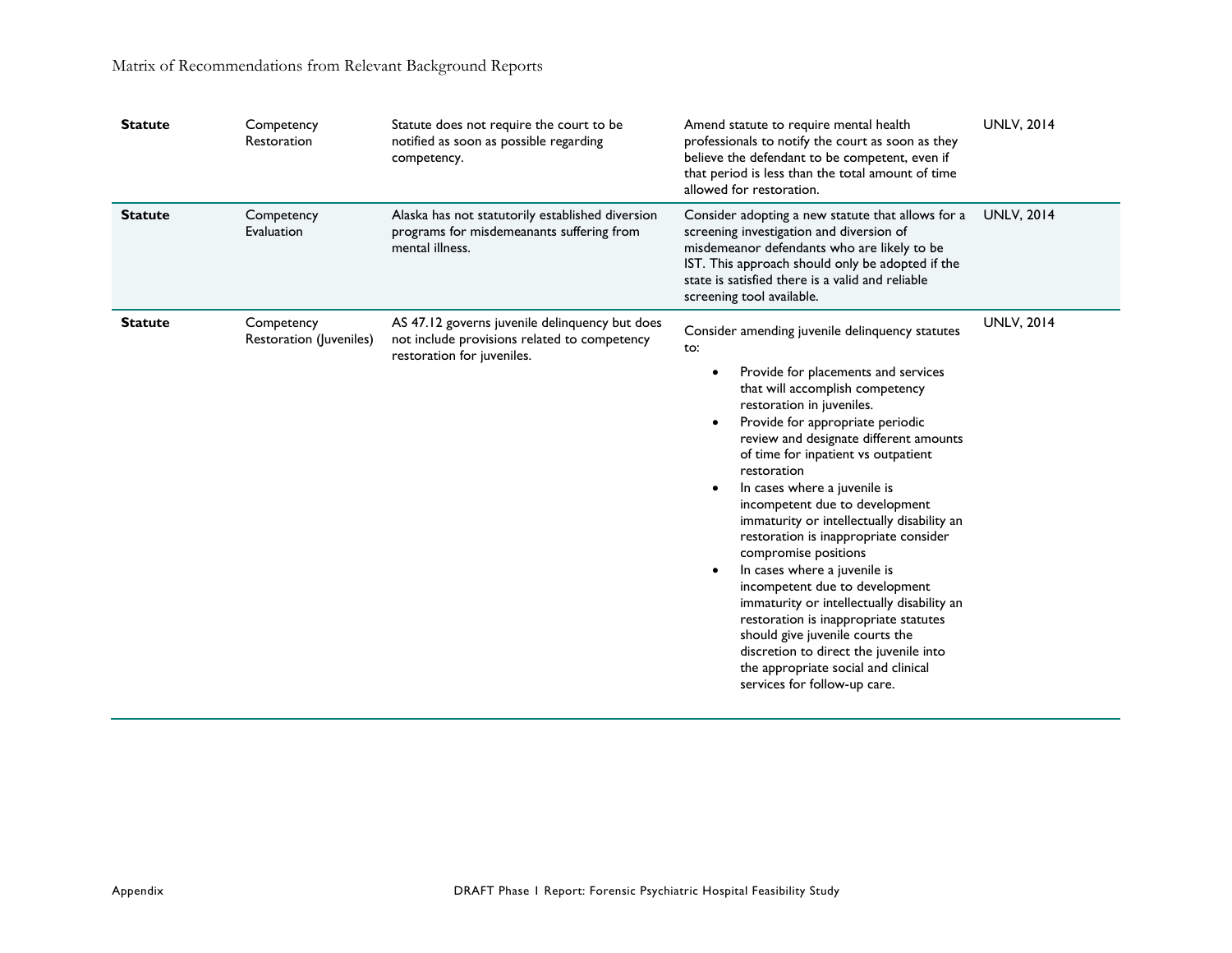| <b>Statute</b> | Non-Restorable After<br>Treatment   | Responsibility for initiating civil commitment<br>proceedings for those found IST and<br>unrestorable is not specified.                                                                                                                                                             | AS 12.47.110 (e) should require the Department<br>of Health and Social Services or its designee to<br>initiate inpatient or outpatient civil commitment<br>proceedings or create a discharge plan for the<br>defendant if the defendant is found incompetent<br>and unrestorable or if there is not a substantial<br>probably that the defendant will become<br>competent. The statute should require that the<br>court provide a notice of intent to dismiss the<br>charges and DHSS and its designee shall have 24<br>hours to initiate civil commitment proceedings, if<br>indicated, or to create a discharge plan. | <b>UNLV, 2014</b>                 |
|----------------|-------------------------------------|-------------------------------------------------------------------------------------------------------------------------------------------------------------------------------------------------------------------------------------------------------------------------------------|-------------------------------------------------------------------------------------------------------------------------------------------------------------------------------------------------------------------------------------------------------------------------------------------------------------------------------------------------------------------------------------------------------------------------------------------------------------------------------------------------------------------------------------------------------------------------------------------------------------------------|-----------------------------------|
| <b>Statute</b> | Not Guilty by Reason<br>of Insanity | AS 12.47.070 requires that for defendants<br>raising the insanity defense "at least two<br>qualified psychiatrists or two forensic<br>psychologists certified by the American Board<br>of Forensic Psychology to examine and report<br>upon the mental condition of the defendant". | Require one qualified psychiatrist or one qualified<br>forensic psychologist to evaluate for insanity<br>rather than two.                                                                                                                                                                                                                                                                                                                                                                                                                                                                                               | <b>WICHE, 2016; UNLV,</b><br>2014 |
| <b>Statute</b> | Not Guilty by Reason<br>of Insanity | No functional insanity affirmative defense.<br>Alaska is the only state that limits its insanity<br>defense to the cognitive incapacity prong of<br>M'Naghten and this limitation deprives<br>defendants of a true insanity affirmative defense.                                    | Re-institute a functional insanity affirmative<br>defense in AS 12.47.010 with both the cognitive<br>and moral incapacity prongs of the full<br>M'Naghten test.                                                                                                                                                                                                                                                                                                                                                                                                                                                         | <b>UNLV, 2014</b>                 |
| <b>Statute</b> | Not Guilty by Reason<br>of Insanity |                                                                                                                                                                                                                                                                                     | If the state chooses to re-institute a full<br>M'Naghten test for legal insanity, it should revist<br>and consider revisions to the procedures upon a<br>verdict of not guilty by reason of insanity under<br>AS 12.47.090 and the procedures after raising a<br>defense of insanity under AS 12.47.090                                                                                                                                                                                                                                                                                                                 | <b>UNLV, 2014</b>                 |
| <b>Statute</b> | Guilty but Mentally III             |                                                                                                                                                                                                                                                                                     | If the state chooses to re-institute a full<br>M'Naghten test for legal insanity, it should also<br>consider removing the GBMI verdict from the<br>statute (12.47.040).                                                                                                                                                                                                                                                                                                                                                                                                                                                 | <b>UNLV, 2014</b>                 |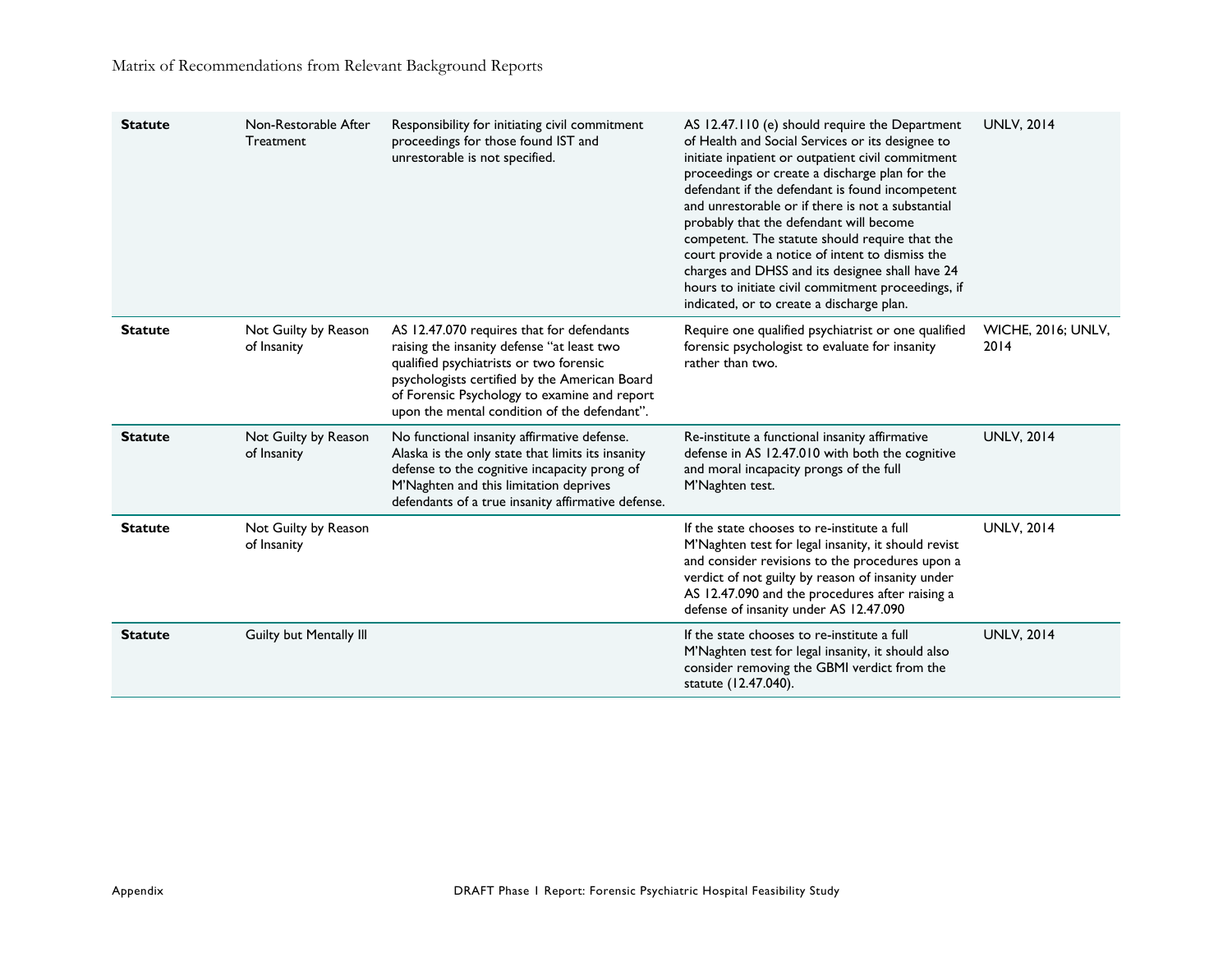| <b>Statute</b> | Competency<br>Evaluation, Education  | Requirements for continuing education and<br>supervision not identified in statute and a<br>formal process for supervision is not in place.                                                                                                                                                                      | The Division of Behavioral Health should be<br>designated by statute to coordinate continuing<br>education in forensic evaluations. Continuing<br>education should include, when possible, in-<br>person supervision of the examiner's evaluation<br>practices and reports.                                                                                                                                                                                              | <b>UNLV, 2014</b>  |
|----------------|--------------------------------------|------------------------------------------------------------------------------------------------------------------------------------------------------------------------------------------------------------------------------------------------------------------------------------------------------------------|--------------------------------------------------------------------------------------------------------------------------------------------------------------------------------------------------------------------------------------------------------------------------------------------------------------------------------------------------------------------------------------------------------------------------------------------------------------------------|--------------------|
| <b>Process</b> |                                      |                                                                                                                                                                                                                                                                                                                  | Use forensic consultants external to API to<br>provide guidance and objective analysis of the<br>work of API's forensic evaluators for the<br>purposes of professional development.                                                                                                                                                                                                                                                                                      | <b>WICHE, 2016</b> |
| <b>Process</b> | Competency<br>Evaluation/Restoration | Forensic evaluators serve two roles:<br>Conducting forensic evaluations and serve as<br>members of the competency restoration clinical<br>team.                                                                                                                                                                  | Employ forensic consultants who are not<br>affiliated with the hospital to review case<br>presentations and reports of the hospital's<br>forensic evaluators to reduce chance for or<br>perception of conflict of interest.                                                                                                                                                                                                                                              | <b>WICHE, 2016</b> |
| <b>Statute</b> |                                      |                                                                                                                                                                                                                                                                                                                  | Amend Title 12 and Title 47 to require that all<br>forensic evaluations be conducted by neutral<br>evaluators and define these terms in AS<br>12.47.130 and AS 47.30.915, Neutral evaluators<br>should not be involved in the individuals' clinical<br>or restorative treatment. If a neutral evaluator<br>later becomes involved in an individual's<br>treatment, statutes should require subsequent<br>evaluations be conducted by an additional neutral<br>evaluator. | <b>UNLV, 2014</b>  |
| <b>Process</b> | Competency<br>Evaluation             | Statutes permit the court to appoint forensic<br>examiners but does not expressly compel the<br>Department of Health and Social Services to<br>conduct the court-order evaluation.                                                                                                                               | Discussion between DHSS and the State Judicial<br>system regarding which branch of government is<br>responsible for providing forensic evaluators and<br>paying for their services.                                                                                                                                                                                                                                                                                      | <b>WICHE, 2016</b> |
| <b>Process</b> | Competency<br>Evaluation             | AS 12.47.100 permits the court to commit the<br>defendant, "for a reasonable period to a suitable<br>hospital or other facility designated by the<br>court." And AS 12.47.070 (a)(c) reads, "the<br>court may order the defendant to be<br>committed to a secure facility for the purpose<br>of the examination. | Neither statue compels DHSS to consider only<br>API as the facility to which defendants may be<br>admitted. DHSS should consider placements<br>other than API to perform forensic evaluations<br>and competency restorations.                                                                                                                                                                                                                                            | <b>WICHE, 2016</b> |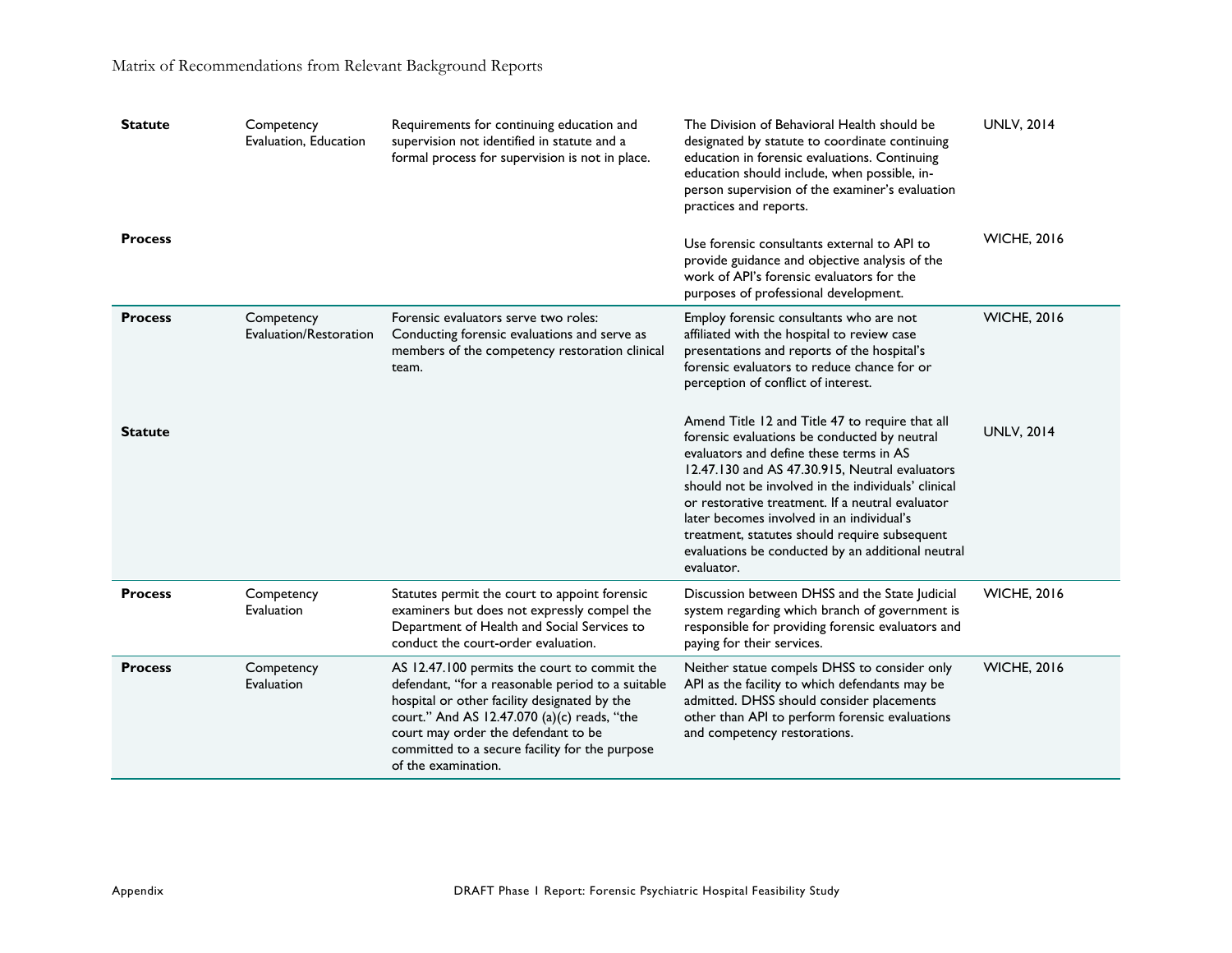| <b>Process</b> | Competency<br>Evaluation  | API performs the same level of competency<br>evaluation for all misdemeanor and felony<br>defendants.                                                                                                                                    | Consider a more limited competency evaluation<br>procedure for misdemeanants, including the<br>creation of a brief form for evaluators to<br>complete for competency assessments in<br>misdemeanor cases to help streamline the<br>process.                                                                                                                                                                                                                                                                                                                                                                                                                | <b>UNLV, 2014</b>          |
|----------------|---------------------------|------------------------------------------------------------------------------------------------------------------------------------------------------------------------------------------------------------------------------------------|------------------------------------------------------------------------------------------------------------------------------------------------------------------------------------------------------------------------------------------------------------------------------------------------------------------------------------------------------------------------------------------------------------------------------------------------------------------------------------------------------------------------------------------------------------------------------------------------------------------------------------------------------------|----------------------------|
| <b>Process</b> | Competency<br>evaluation  | All competency restorations are performed at<br>API by 2 FT forensic psychologists and 1 PT<br>forensic psychologists.                                                                                                                   | Consider implementation of jail-based<br>competency evaluation.                                                                                                                                                                                                                                                                                                                                                                                                                                                                                                                                                                                            | <b>WICHE, 2016</b>         |
|                |                           |                                                                                                                                                                                                                                          | Add forensic psychologists and psychiatrists to<br>augment existing capacity of API to evaluate.                                                                                                                                                                                                                                                                                                                                                                                                                                                                                                                                                           | CIC Annual Report,<br>2018 |
| <b>Process</b> | Competency<br>evaluation  | No prioritization of evaluations or pre-<br>screening process.                                                                                                                                                                           | Employ a brief competency screening assessment<br>for defendants admitted for evaluation of<br>incompetency to proceed. If the screen identifies<br>the evaluee as likely competent, then the<br>incompetency to proceed evaluation is assigned<br>and conducted by a forensic evaluator as soon as<br>possible. The evaluee can then be returned to<br>the jail of origin once the evaluation is completed<br>and prior to the hearing as AS 12.47.100 (b)<br>reads, "For the purpose of the examination, the<br>court may order the defendant committed for a<br>reasonable period to a suitable hospital or other<br>facility designated by the court." | <b>WICHE, 2016</b>         |
| <b>Process</b> | Competency<br>restoration | Status hearing motions not routinely filed by<br>API for defendants admitted to API for<br>restoration to competency who are<br>uncooperative or who refuse medications<br>deemed necessary to restore them to<br>competency to proceed. | API and its attorneys should routinely file<br>motions for status hearings for defendants<br>admitted to API for restoration to competency<br>who are uncooperative or who refuse<br>medications deemed necessary to restore them<br>to competency to proceed.                                                                                                                                                                                                                                                                                                                                                                                             | <b>WICHE, 2016</b>         |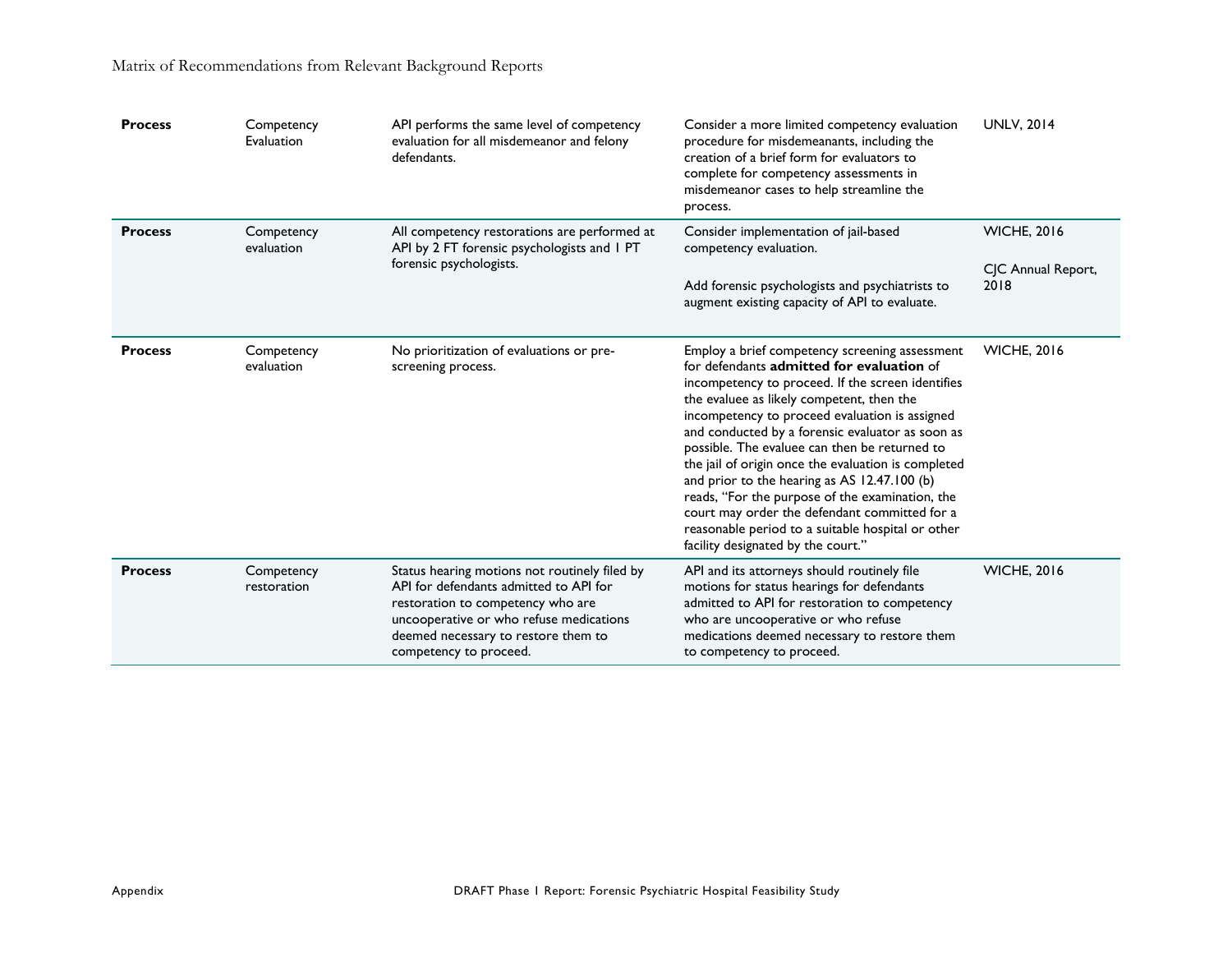| <b>Process</b> | Competency<br>restoration | API provides inpatient treatment for civilly<br>committed patients and for competency<br>restoration. Restoration services are provided<br>by 2 FT forensic psychologists and 1 PT forensic<br>psychologists. | Consider reaching out to tertiary care and<br>private, free-standing psychiatric facilities to<br>assess their receptivity to building greater<br>capacity to treat civil patients; thus, freeing up<br>API's capacity to ensure timely admission of<br>forensic patients.                                                                                     | <b>WICHE, 2016</b>                                                                                                           |
|----------------|---------------------------|---------------------------------------------------------------------------------------------------------------------------------------------------------------------------------------------------------------|----------------------------------------------------------------------------------------------------------------------------------------------------------------------------------------------------------------------------------------------------------------------------------------------------------------------------------------------------------------|------------------------------------------------------------------------------------------------------------------------------|
|                |                           |                                                                                                                                                                                                               | Add more forensic psychologists and<br>psychiatrists to augment the existing capacity of<br>API to treat these individuals.                                                                                                                                                                                                                                    | CJC Annual Report,<br>2018                                                                                                   |
| <b>Process</b> | Care coordination         | Limited data sharing between API, hospital<br>emergency rooms, and the Alaska Court<br>System.                                                                                                                | Use data systems to identify the individuals who<br>account for a significant number of arrests, court<br>appearances, admissions to API, hospital<br>emergency room contacts, and EMS calls and<br>commit resources to address the unmet needs of<br>this "super-utilizer" population.                                                                        | <b>WICHE, 2016</b>                                                                                                           |
| <b>Process</b> | Care coordination         |                                                                                                                                                                                                               | Review current criteria for participation in<br>intensive community treatment programs to<br>ensure the individuals most likely to benefit from<br>these services are eligible to receive them.                                                                                                                                                                | <b>WICHE, 2016</b>                                                                                                           |
| <b>Process</b> | Care coordination         |                                                                                                                                                                                                               | Implement pre-arrest and post-booking/pre-<br>arraignment jail diversion practices<br>(corresponding with Intercepts 1 and 2 of the<br>SAMHSA GAINS Center's Sequential Intercept<br>Model of Jail Diversion).                                                                                                                                                 | <b>WICHE, 2016</b><br>Trends and<br>Consequences of<br><b>Eliminating State</b><br>Psychatric Beds,<br>Fuller, et. al., 2016 |
| <b>Process</b> | Education                 | Judges and attorneys are sometimes unclear as<br>to what competency restoration entails and<br>what treatment services and programming is<br>available to defendants ordered to API for<br>restoration.       | API to provide in-services for the courts and<br>consider inviting members of the court to tour<br>API to better understand the processes there.                                                                                                                                                                                                               | <b>WICHE, 2016</b>                                                                                                           |
| <b>Process</b> | Education                 | Limited training for API treatment providers<br>related to testifying in forensic cases.                                                                                                                      | Implement an educational curriculum for API<br>staff who are likely to testify in court so that staff<br>are aware of the legal requirements associated<br>with forensic evaluations and treatment, the<br>likely lines of inquiry, relevant case law governing<br>competency to stand trial and the relevant<br>factors to consider for a Sell determination. | <b>WICHE, 2016</b>                                                                                                           |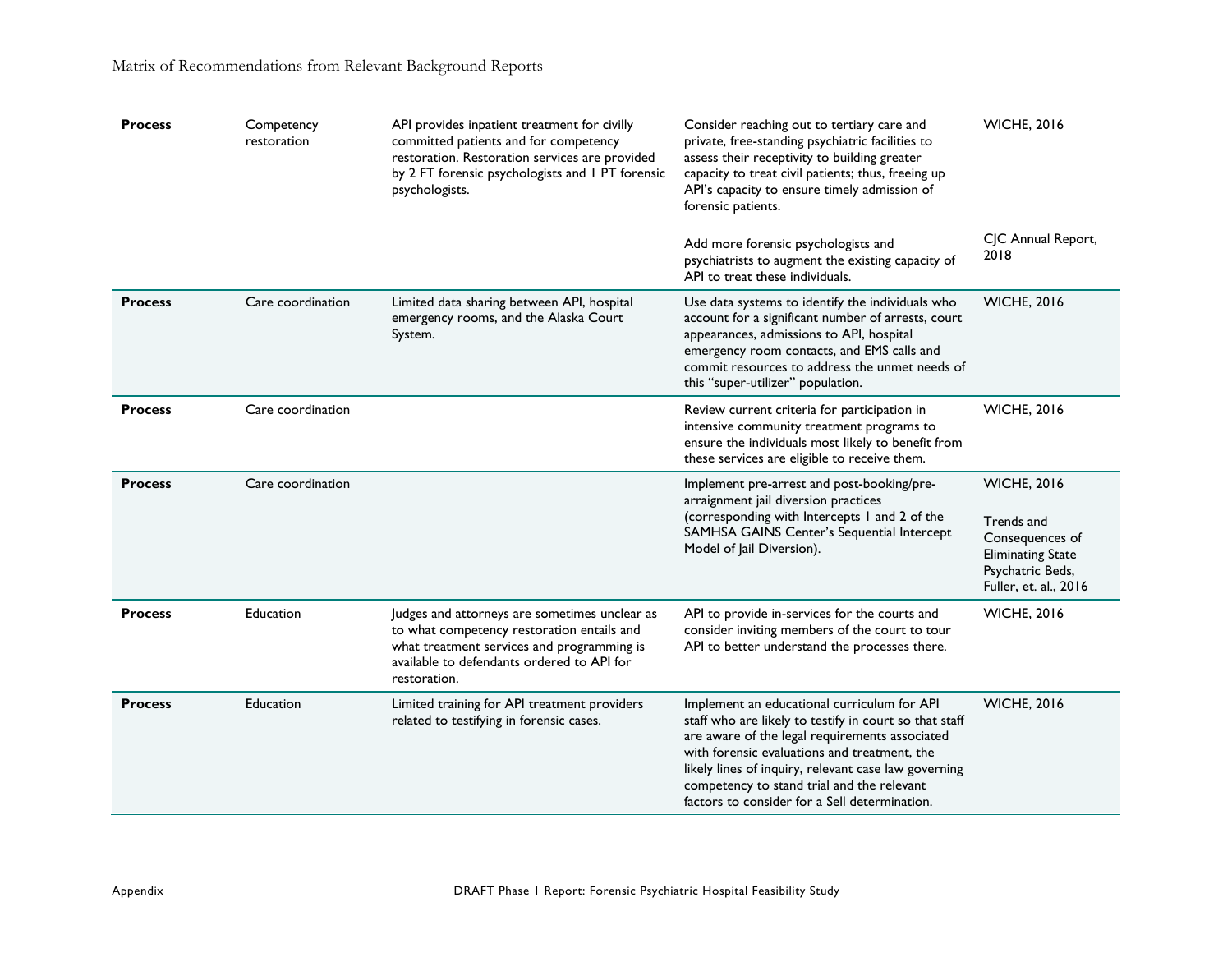| <b>Facility</b> | Competency<br>restoration/civil<br>commitments | No intensive care/admitting unit                                                                                                                                            | The facility would benefit from an intensive<br>care/admitting unit, staffed by employees who<br>have the experience and ability to handle the<br>most acute patients. | Non-Confidential<br>Public Report of<br>Alaska Psychiatric<br>Institute Investigation,<br>2018 |
|-----------------|------------------------------------------------|-----------------------------------------------------------------------------------------------------------------------------------------------------------------------------|------------------------------------------------------------------------------------------------------------------------------------------------------------------------|------------------------------------------------------------------------------------------------|
| Continuum       | Care coordination                              | Lack of community resources for treatment at<br>other levels of care, including specialized<br>services for people with developmental<br>disabilities, dementia and autism. | Scale up community mental health resources to<br>keep pace with the demand for services.                                                                               | Non-Confidential<br>Public Report of<br>Alaska Psychiatric<br>Institute Investigation,<br>2018 |